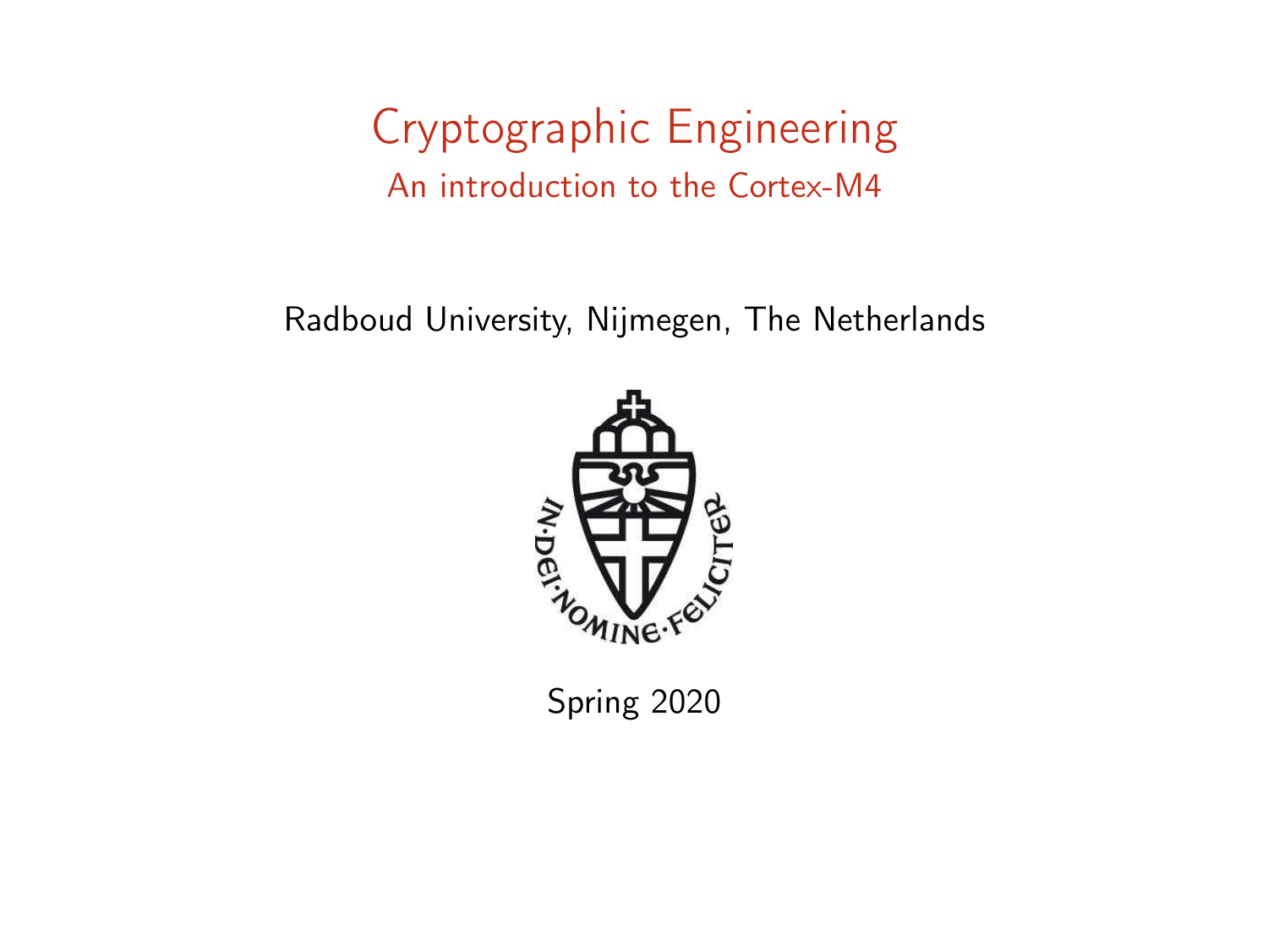# Our platform: ARM

- ▶ Company designs CPUs, does not build them
- ▶ Market leader for mobile devices, embedded systems
- ▶ ARMv7F-M architecture
- $\triangleright$  Cortex-M4 implements this architecture
- ▶ Released in 2010, widely deployed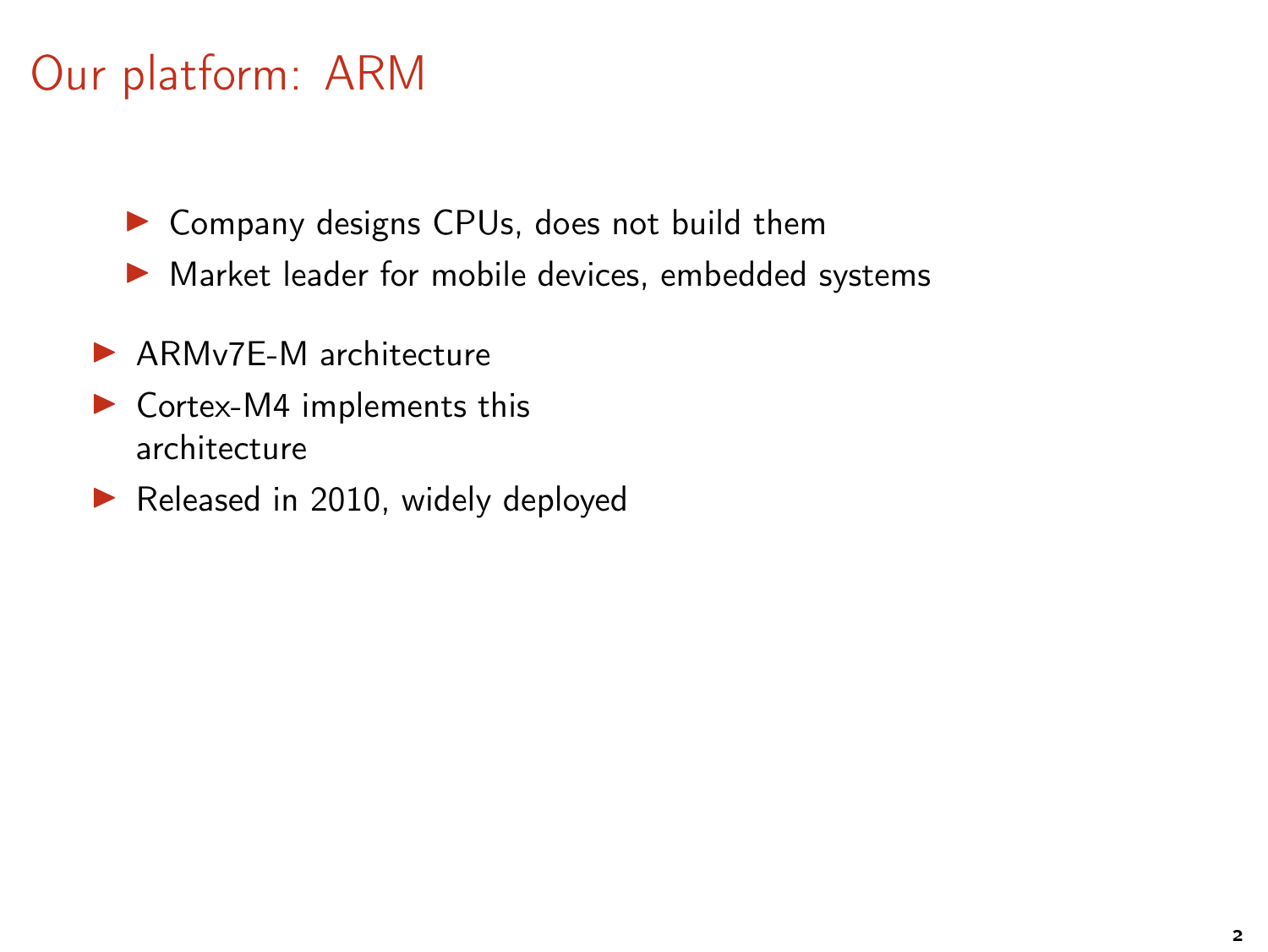# Our platform: ARM

- ▶ Company designs CPUs, does not build them
- ▶ Market leader for mobile devices, embedded systems
- ▶ ARMv7F-M architecture
- $\triangleright$  Cortex-M4 implements this architecture
- $\blacktriangleright$  Released in 2010, widely deployed
- $\blacktriangleright$  STM32F407VGT6
	- $\triangleright$  Cortex-M4 + peripherals
- $\blacktriangleright$  1024 KB flash
- $\blacktriangleright$  192 KB SRAM
- $\blacktriangleright$  168 MHz CPU

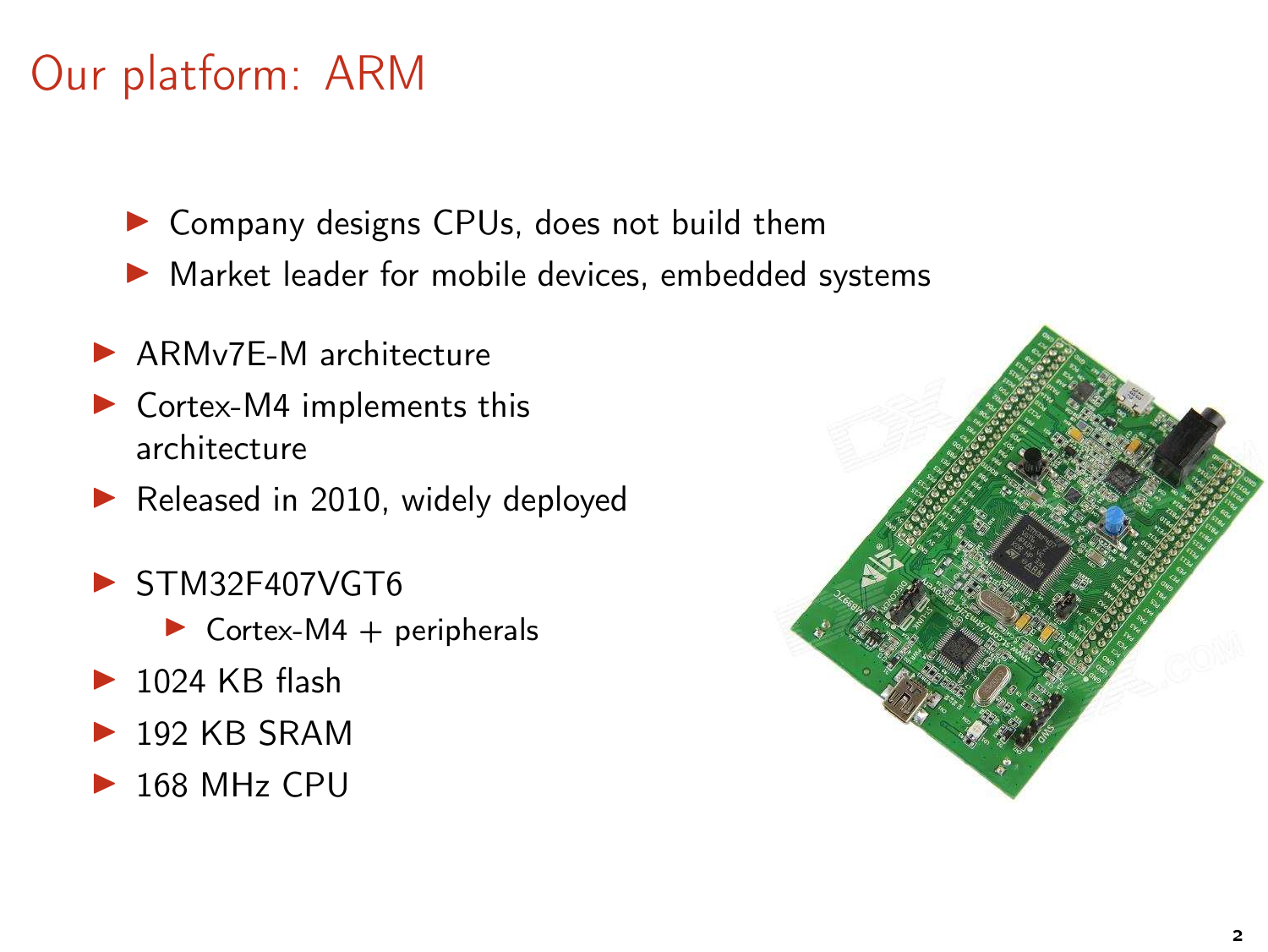▶ Cortex-M4 has pipelined execution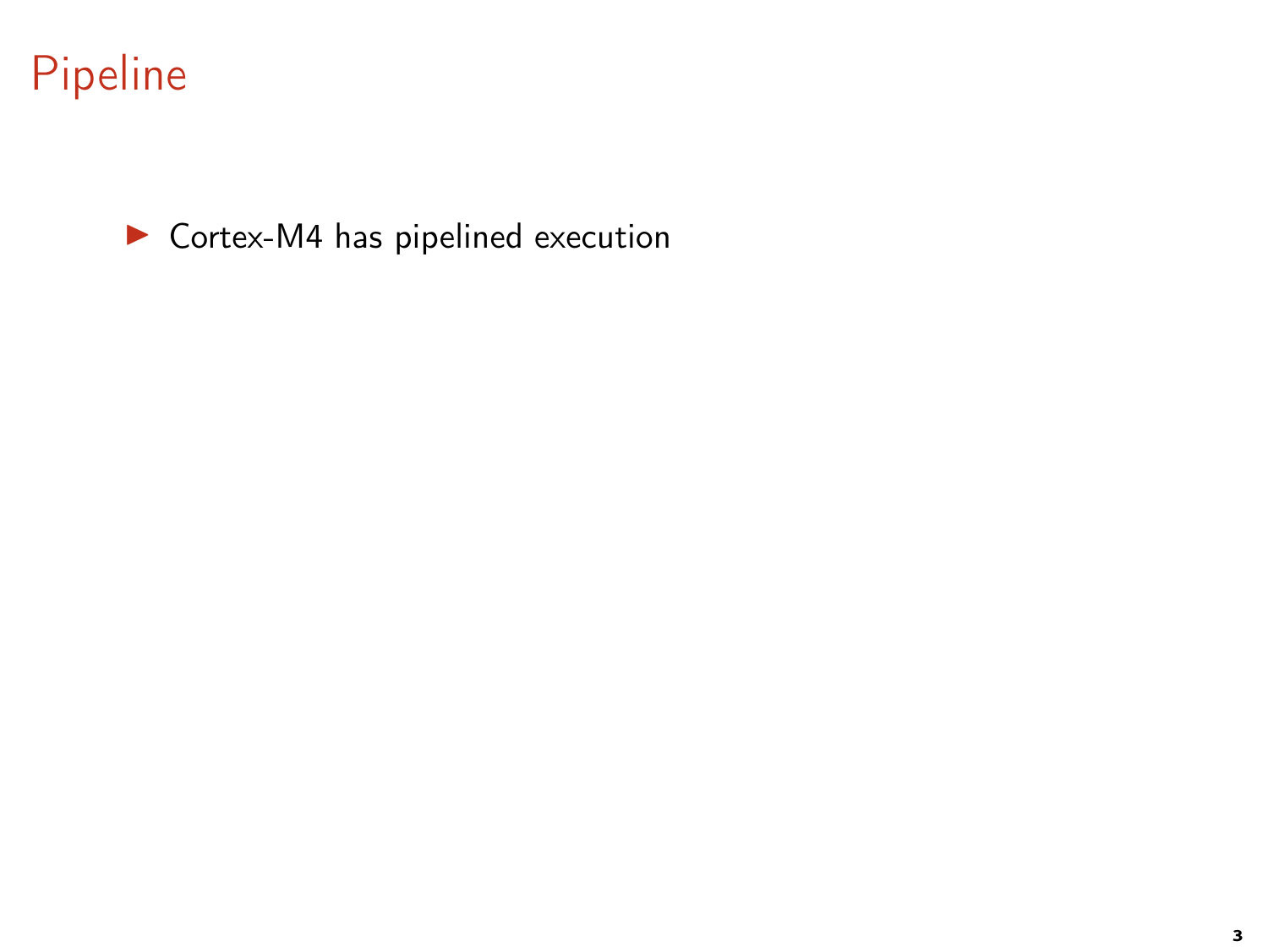▶ Cortex-M4 has pipelined execution

▶ 3 stages: fetch, decode, execute

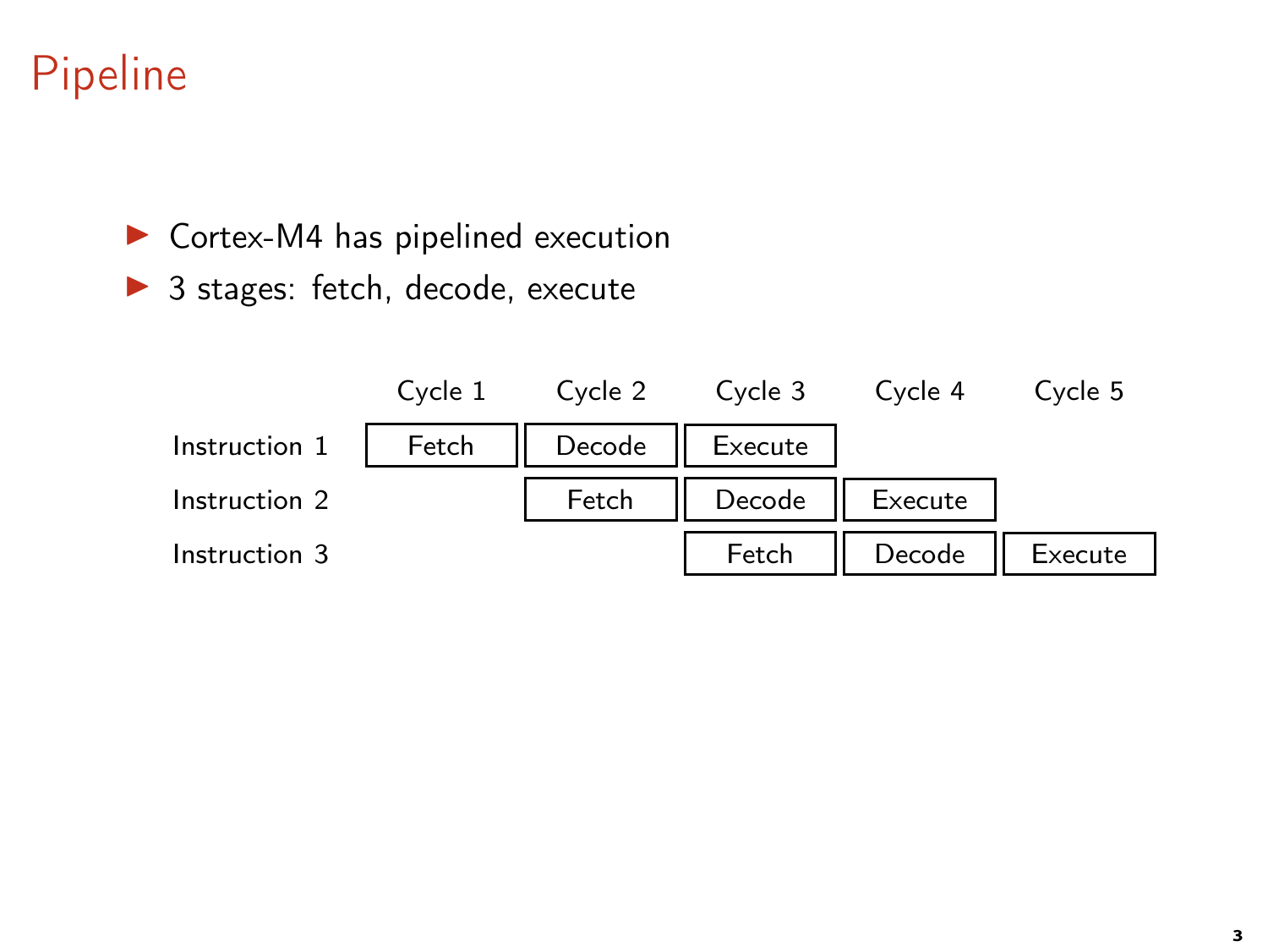▶ Cortex-M4 has pipelined execution

▶ 3 stages: fetch, decode, execute



 $\blacktriangleright$  Branching breaks this

 $\triangleright$  But remedied by branch prediction  $+$  speculative execution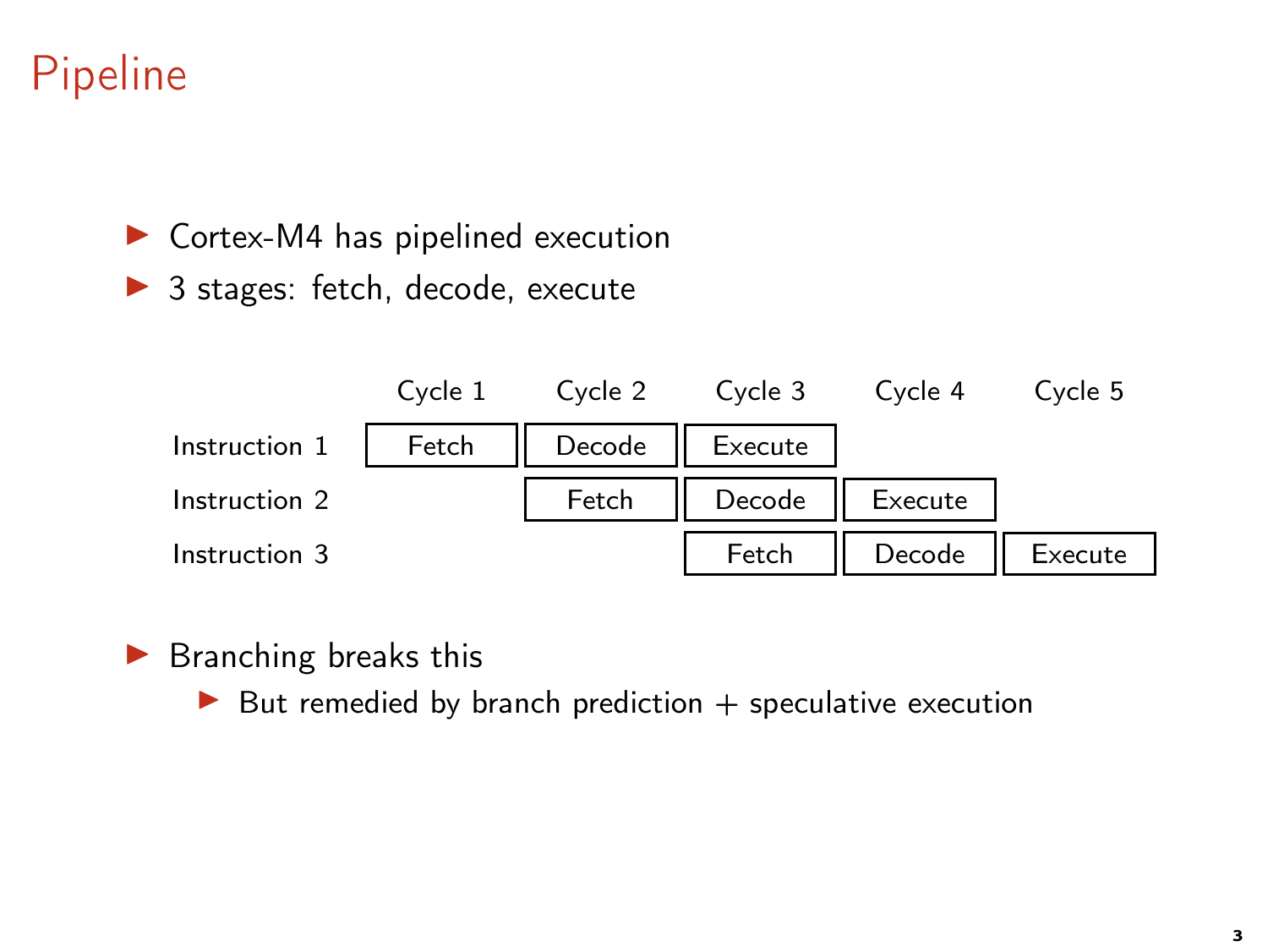$\triangleright$  Cortex-M4 has pipelined execution

▶ 3 stages: fetch, decode, execute



- $\blacktriangleright$  Branching breaks this
	- $\triangleright$  But remedied by branch prediction  $+$  speculative execution
- ▶ Execute happens in one cycle: dependencies do not cause stalls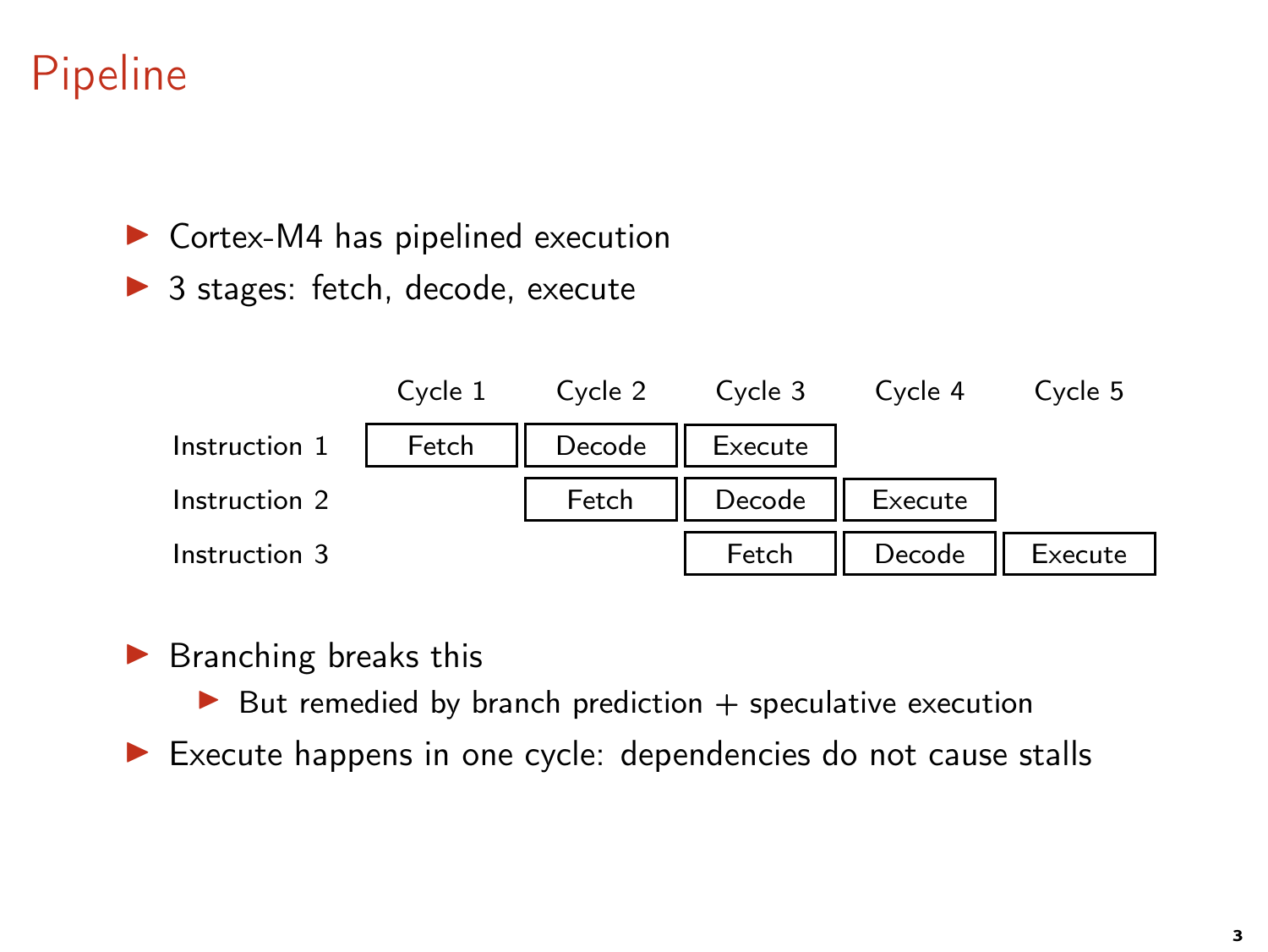

#### ▶ Access to RAM on the Cortex-M4 by itself is not cached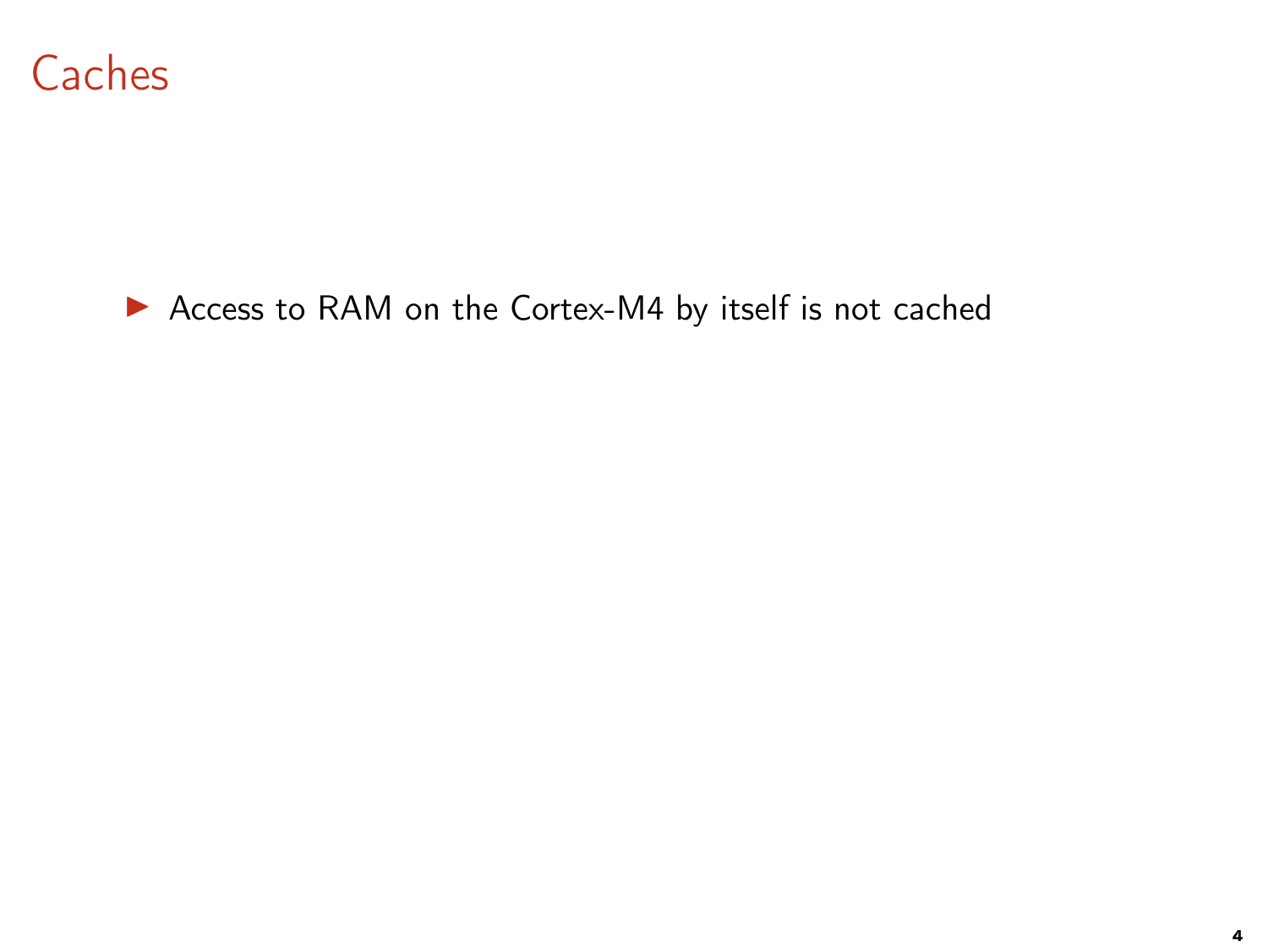### **Caches**

- ▶ Access to RAM on the Cortex-M4 by itself is not cached
- ▶ STM32F407 has cache to flash memory
- $\triangleright$  Lookups from constant tables go through cache  $\rightarrow$  timing leakage!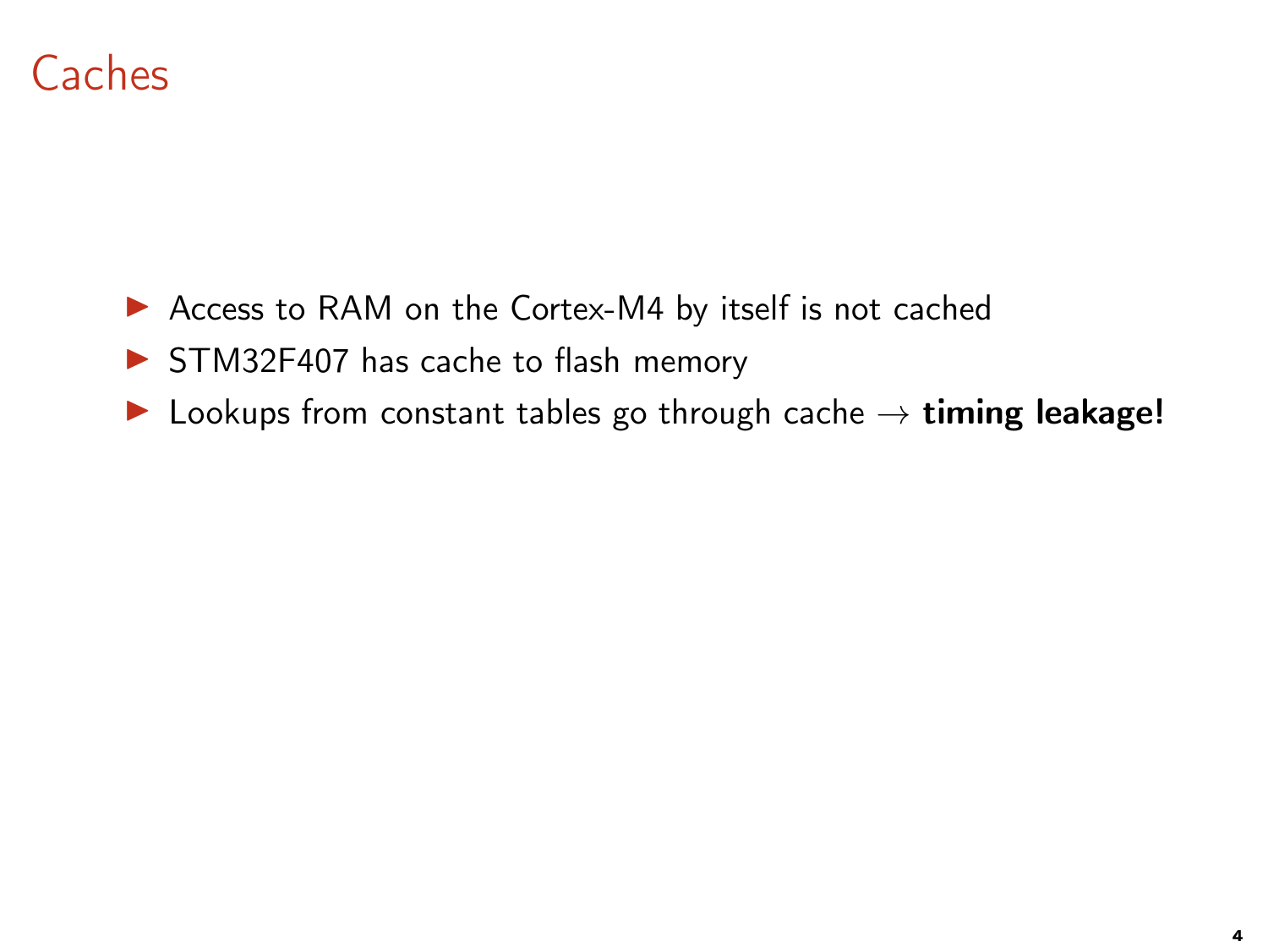# Caches

- ▶ Access to RAM on the Cortex-M4 by itself is not cached
- ▶ STM32F407 has cache to flash memory
- $\triangleright$  Lookups from constant tables go through cache  $\rightarrow$  timing leakage!
- ▶ Binaries also run on Cortex-M7, which has cached access to RAM
- ▶ Write "constant-time" code!
	- ▶ No branching on secret data
	- ▶ No memory access at secret locations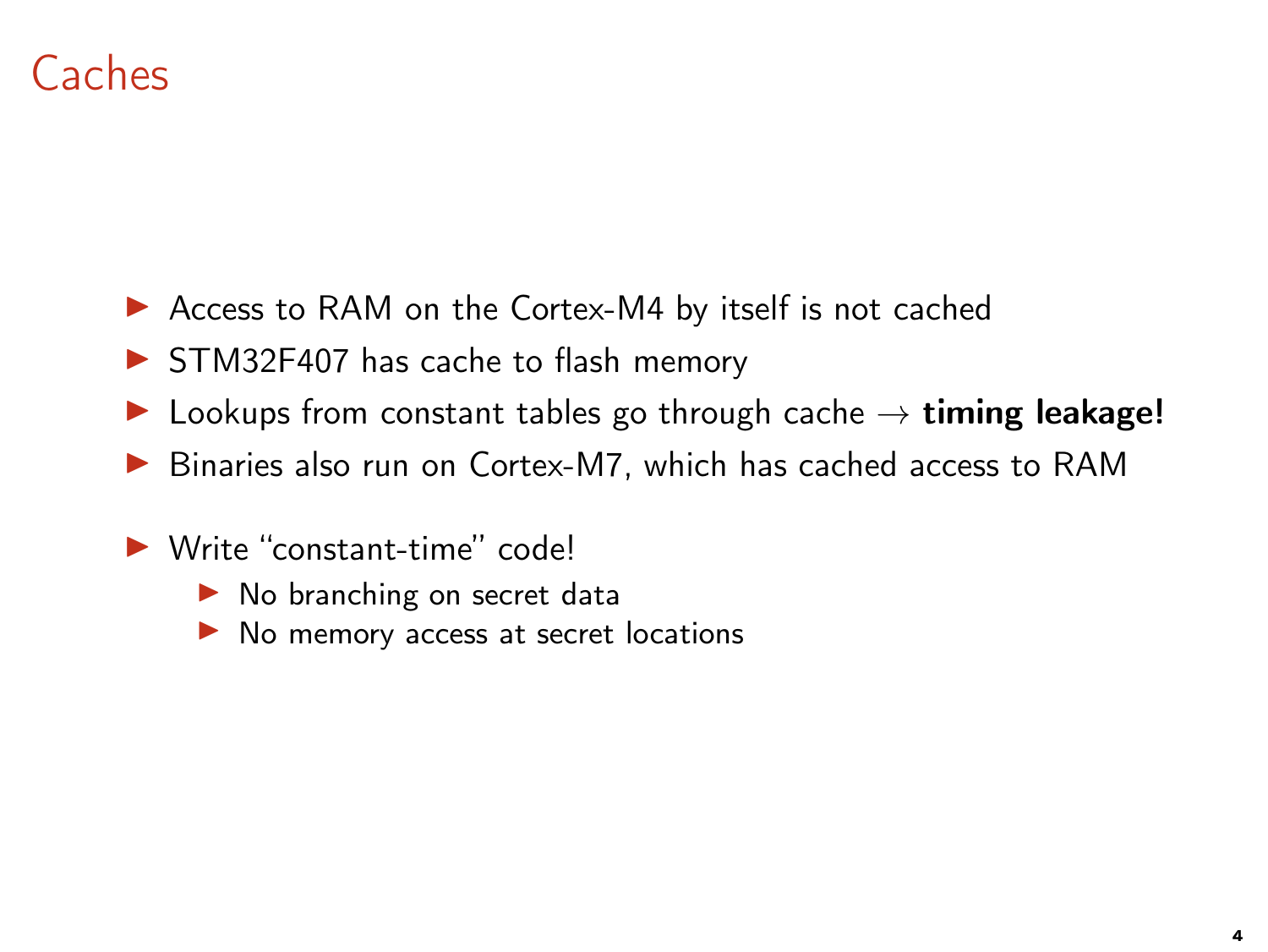# Registers

 $\blacktriangleright$  16 registers:  $r0-r15$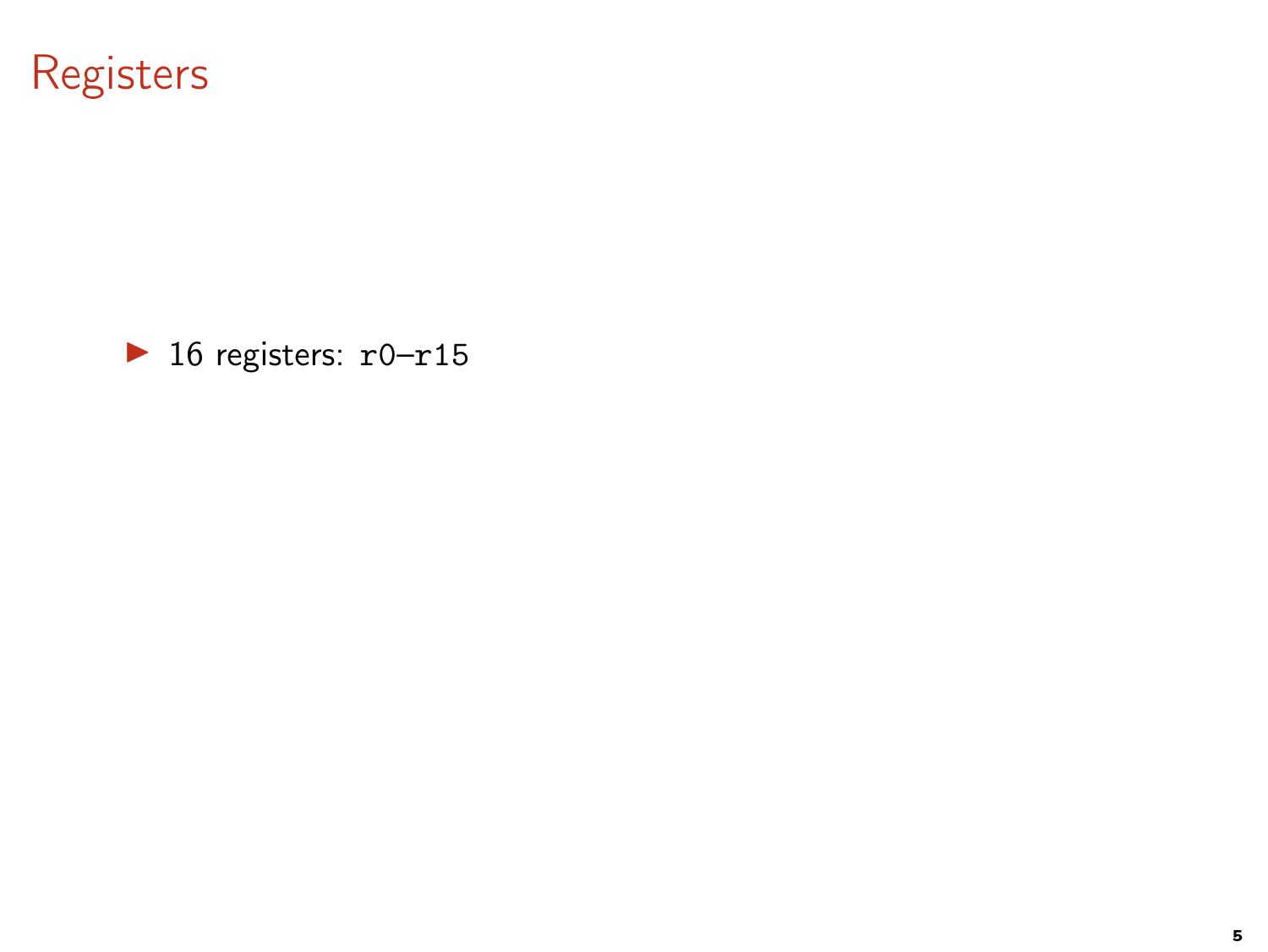### **Registers**

 $\blacktriangleright$  16 registers:  $r0-r15$ 

▶ Some special registers

- $\blacktriangleright$  r13: sp (stack pointer)
- ▶ r14: 1r (link register)
- $\blacktriangleright$  r15: pc (program counter)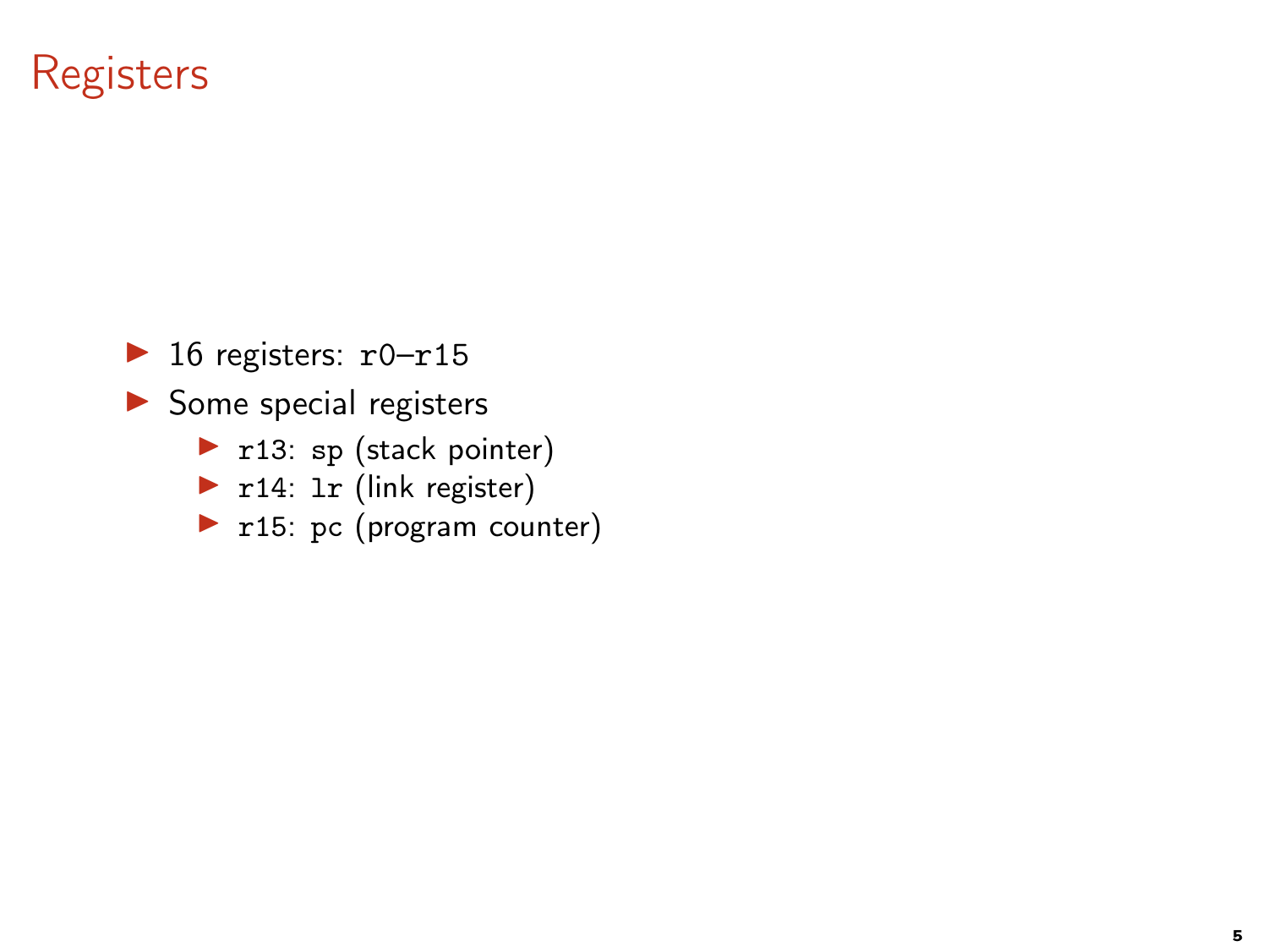### **Registers**

 $\blacktriangleright$  16 registers:  $r0-r15$ 

▶ Some special registers

- $\blacktriangleright$  r13: sp (stack pointer)
- ▶ r14: 1r (link register)
- $\blacktriangleright$  r15: pc (program counter)

 $\triangleright$  r0-r12 are general purpose and can be freely used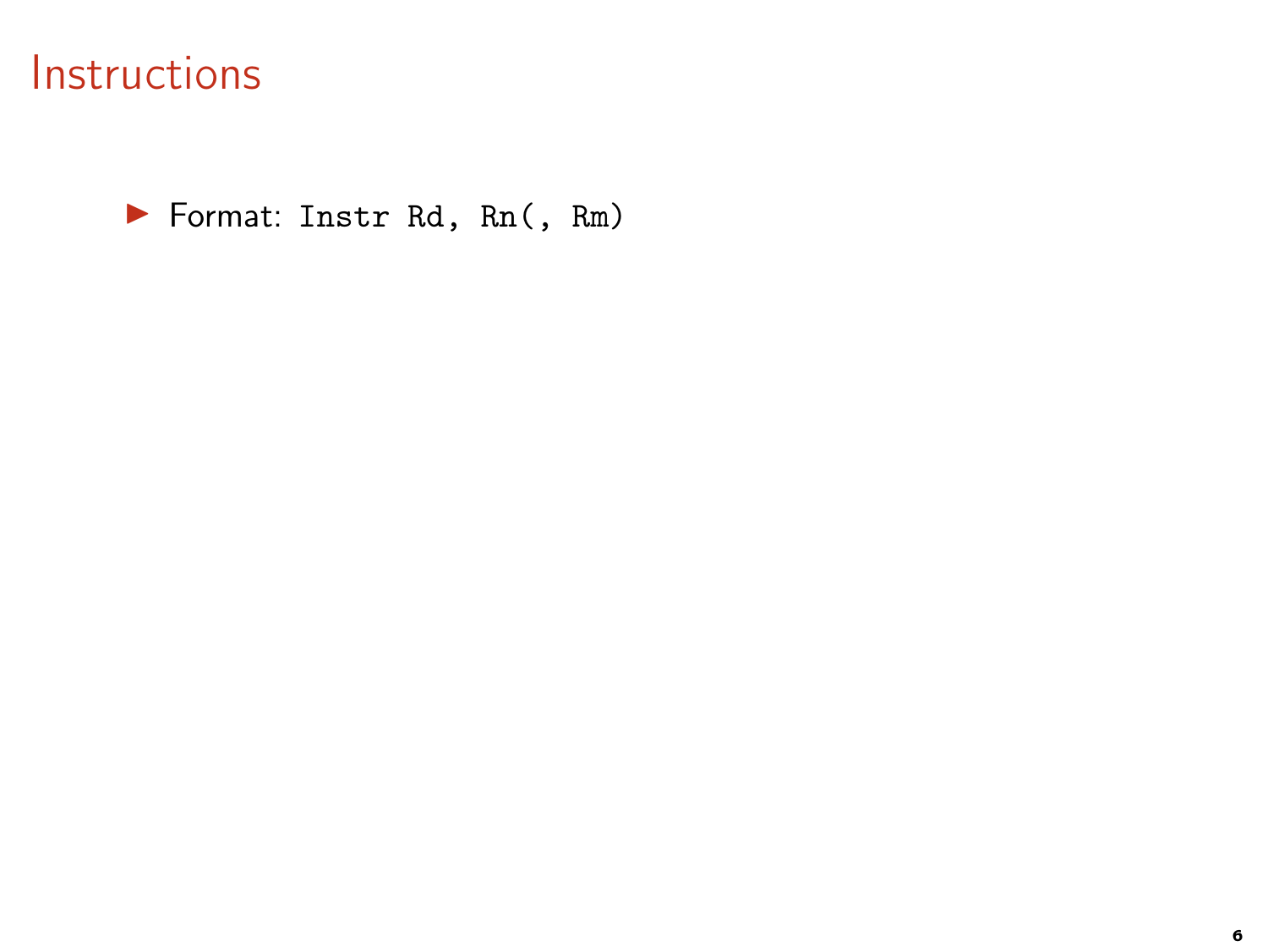▶ Format: Instr Rd, Rn(, Rm)

▶ mov r0, r1 (equivalent to uint32\_t r0 = r1;)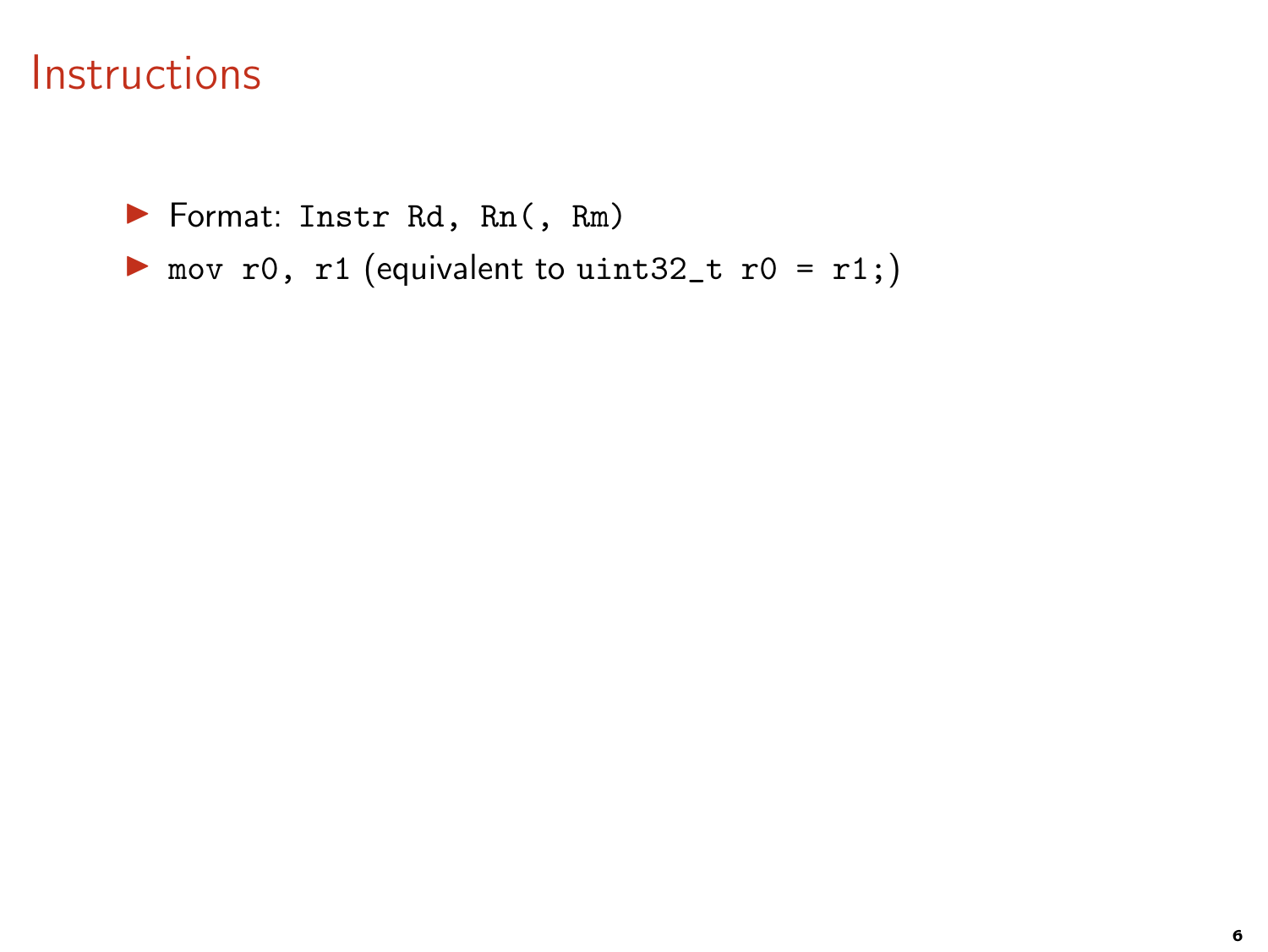▶ Format: Instr Rd, Rn(, Rm) ▶ mov r0, r1 (equivalent to uint32\_t r0 = r1;) ▶ mov r0, #18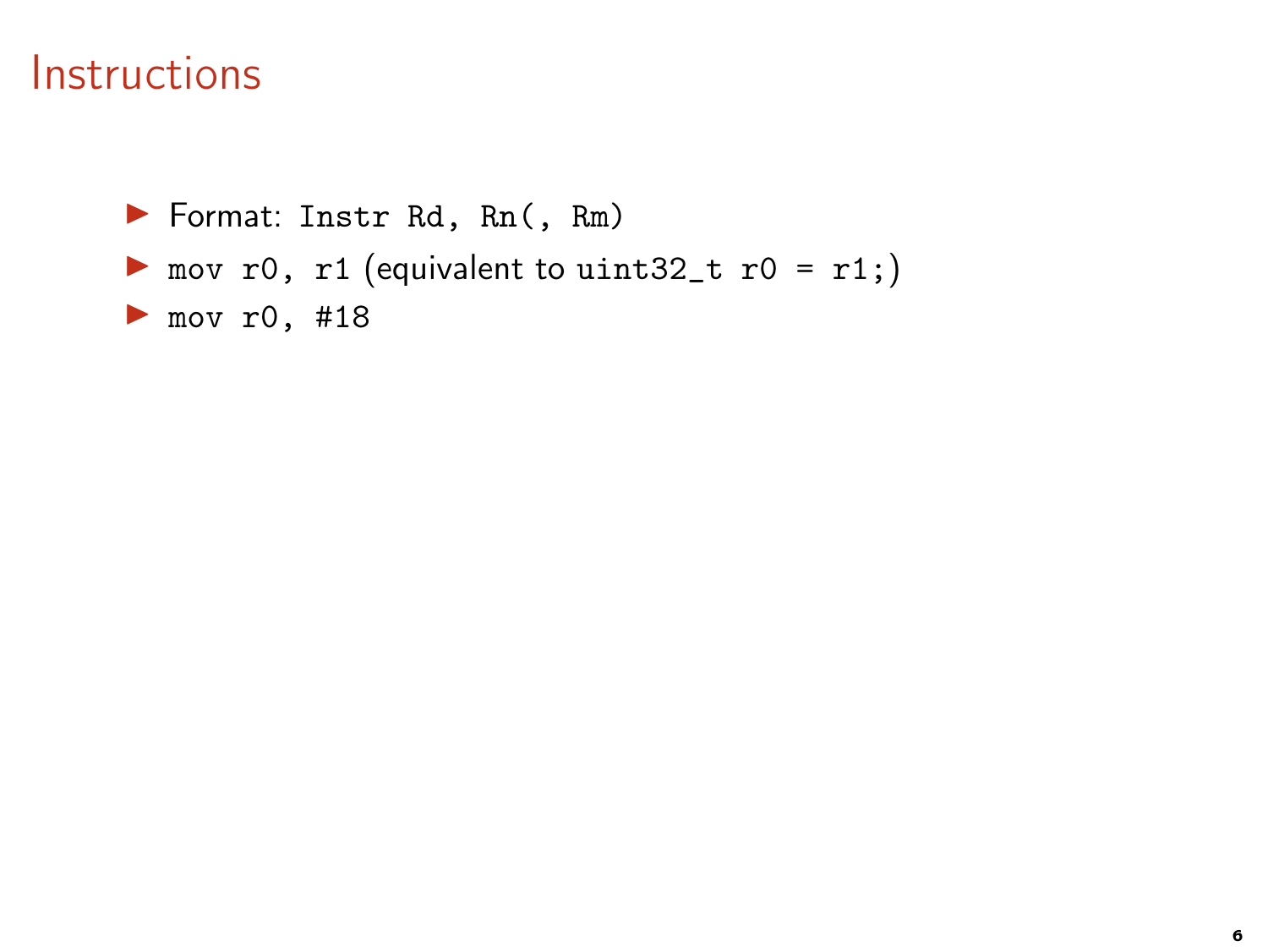- ▶ mov r0, r1 (equivalent to uint32\_t r0 = r1;)
- $\blacktriangleright$  mov r0, #18
	- ▶ Sometimes, a constant is too large to fit in an instruction
	- ▶ Put constant in memory (see later) or construct it
	- $\triangleright$  movw for bottom 16 bits, movt for top 16 bits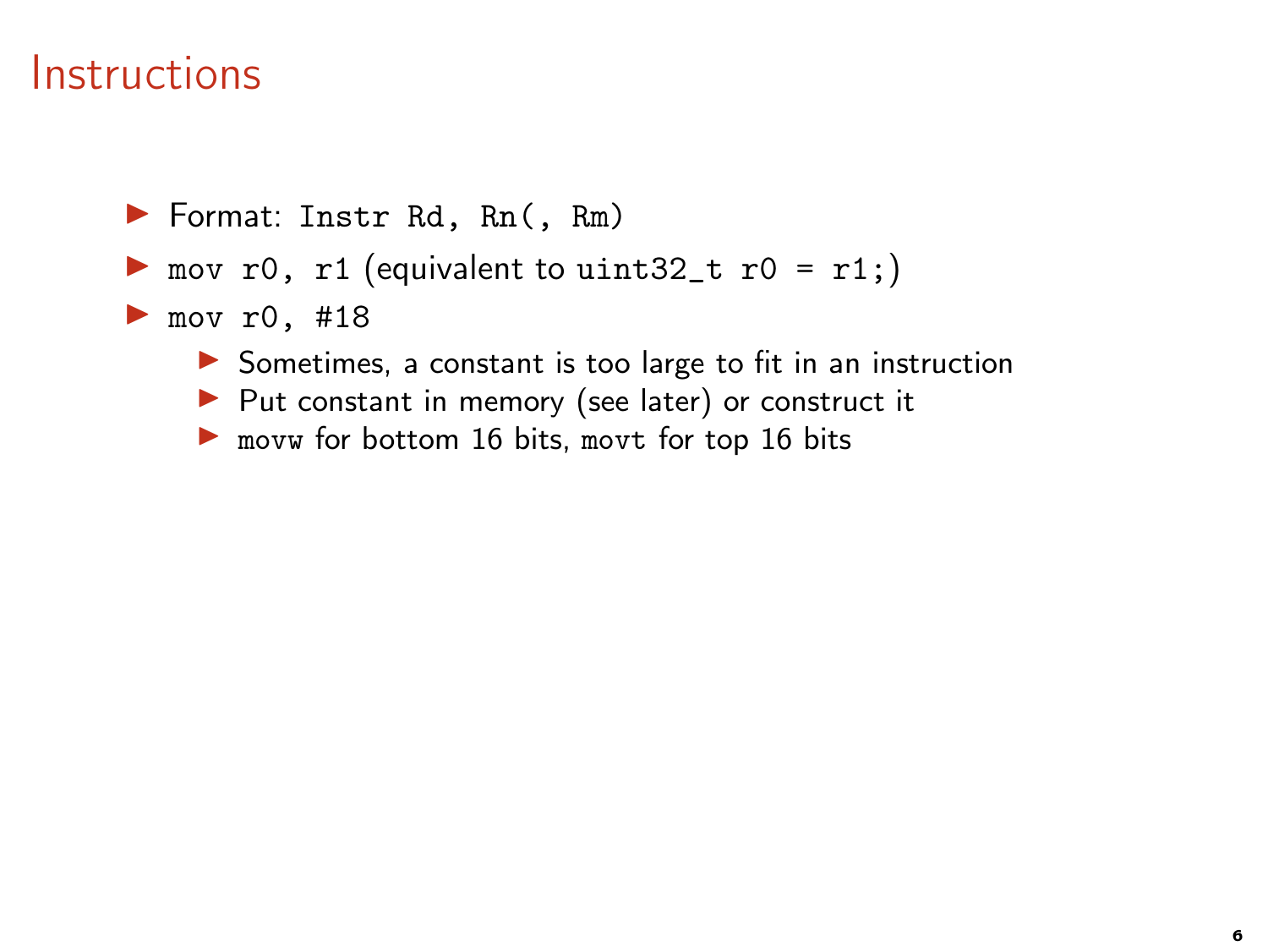- ▶ mov r0, r1 (equivalent to uint32\_t r0 = r1;)
- $\blacktriangleright$  mov r0, #18
	- ▶ Sometimes, a constant is too large to fit in an instruction
	- ▶ Put constant in memory (see later) or construct it
	- ▶ movw for bottom 16 bits, movt for top 16 bits
- $\triangleright$  add, but also adds, adc, and adcs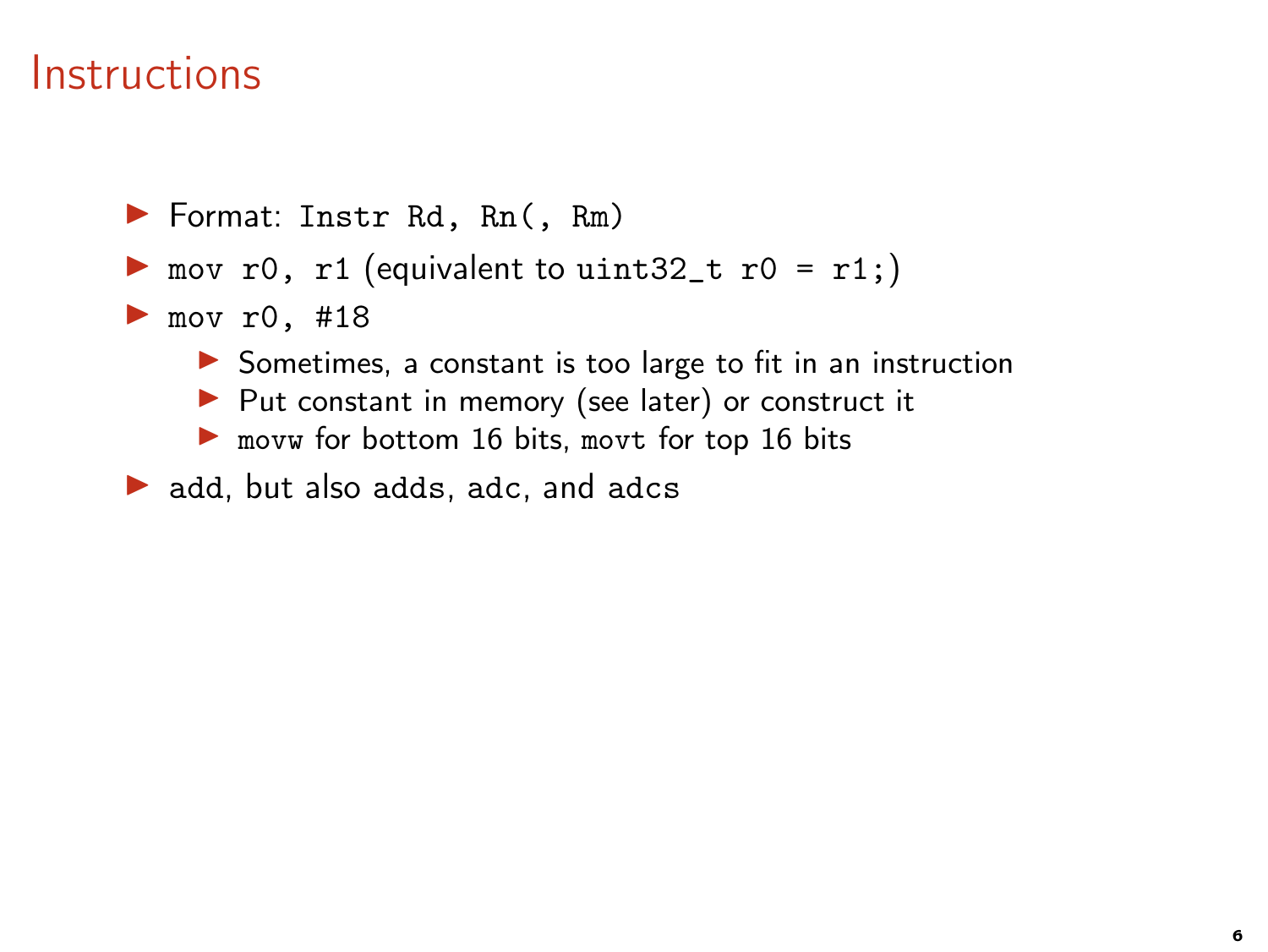- ▶ mov r0, r1 (equivalent to uint32\_t r0 = r1;)
- $\blacktriangleright$  mov r0, #18
	- ▶ Sometimes, a constant is too large to fit in an instruction
	- ▶ Put constant in memory (see later) or construct it
	- ▶ movw for bottom 16 bits, movt for top 16 bits
- $\triangleright$  add, but also adds, adc, and adcs
	- ▶ By default, flags never get updated!
	- ▶ Many instructions have a variant that sets flags by appending s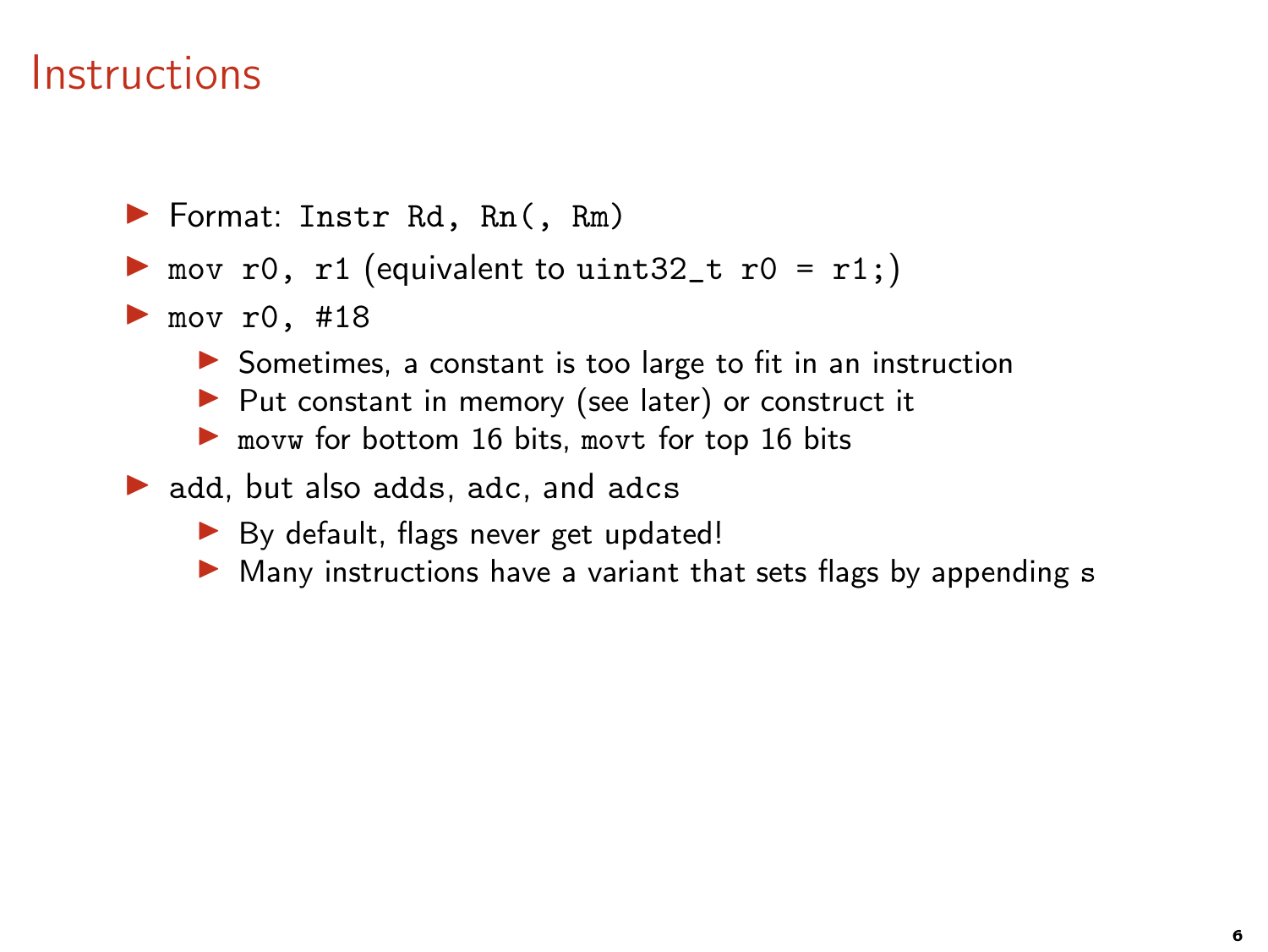- ▶ mov r0, r1 (equivalent to uint32\_t r0 = r1;)
- $\blacktriangleright$  mov r0, #18
	- ▶ Sometimes, a constant is too large to fit in an instruction
	- ▶ Put constant in memory (see later) or construct it
	- ▶ movw for bottom 16 bits, movt for top 16 bits
- $\triangleright$  add, but also adds, adc, and adcs
	- ▶ By default, flags never get updated!
	- ▶ Many instructions have a variant that sets flags by appending s
- ▶ Bitwise operations: eor, and, orr, mvn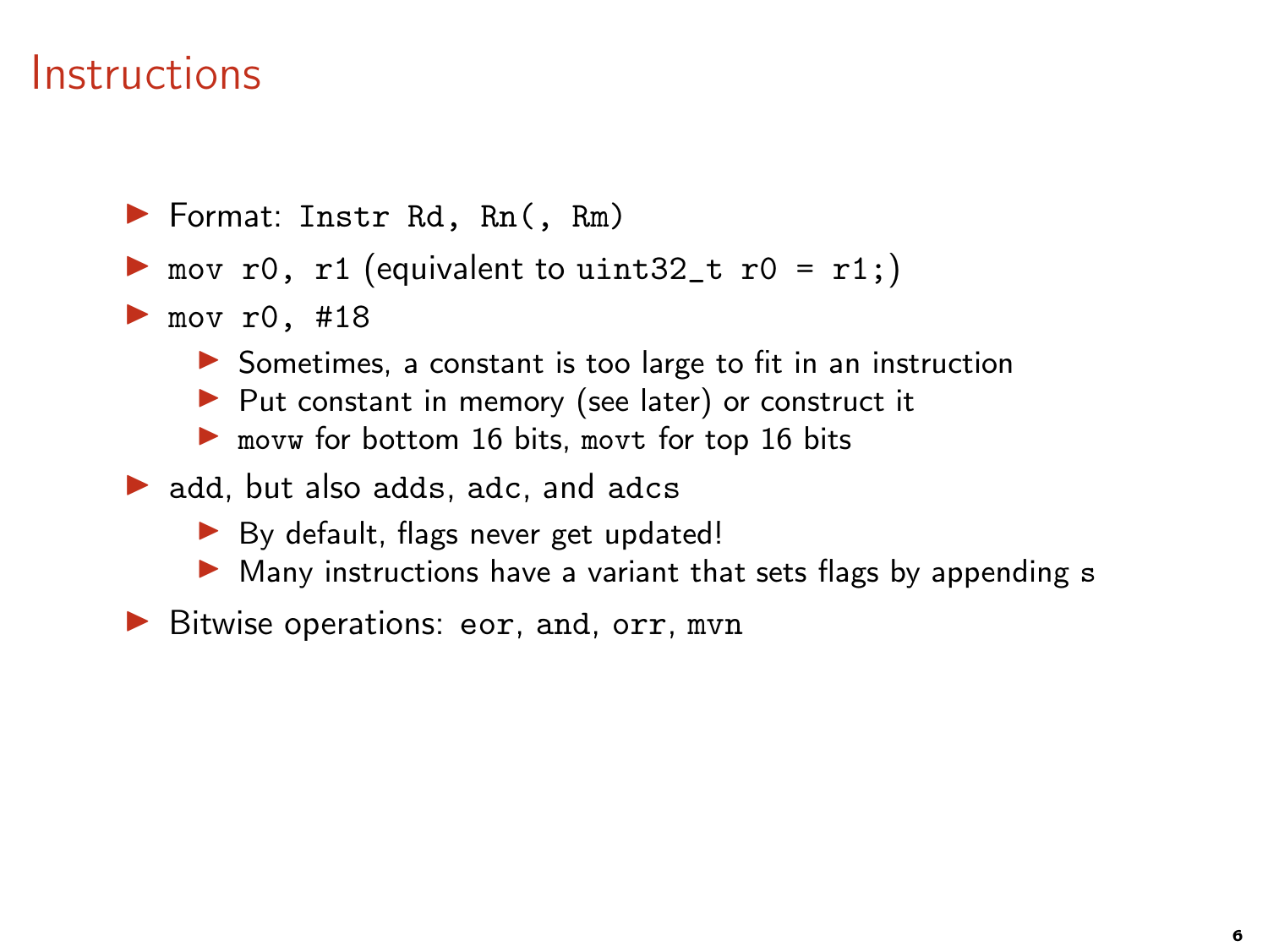- ▶ mov r0, r1 (equivalent to uint32\_t r0 = r1;)
- $\blacktriangleright$  mov r0, #18
	- ▶ Sometimes, a constant is too large to fit in an instruction
	- ▶ Put constant in memory (see later) or construct it
	- ▶ movw for bottom 16 bits, movt for top 16 bits
- $\triangleright$  add, but also adds, adc, and adcs
	- ▶ By default, flags never get updated!
	- ▶ Many instructions have a variant that sets flags by appending s
- ▶ Bitwise operations: eor, and, orr, mvn
- ▶ Shifts/rotates: ror, 1s1, 1sr, asr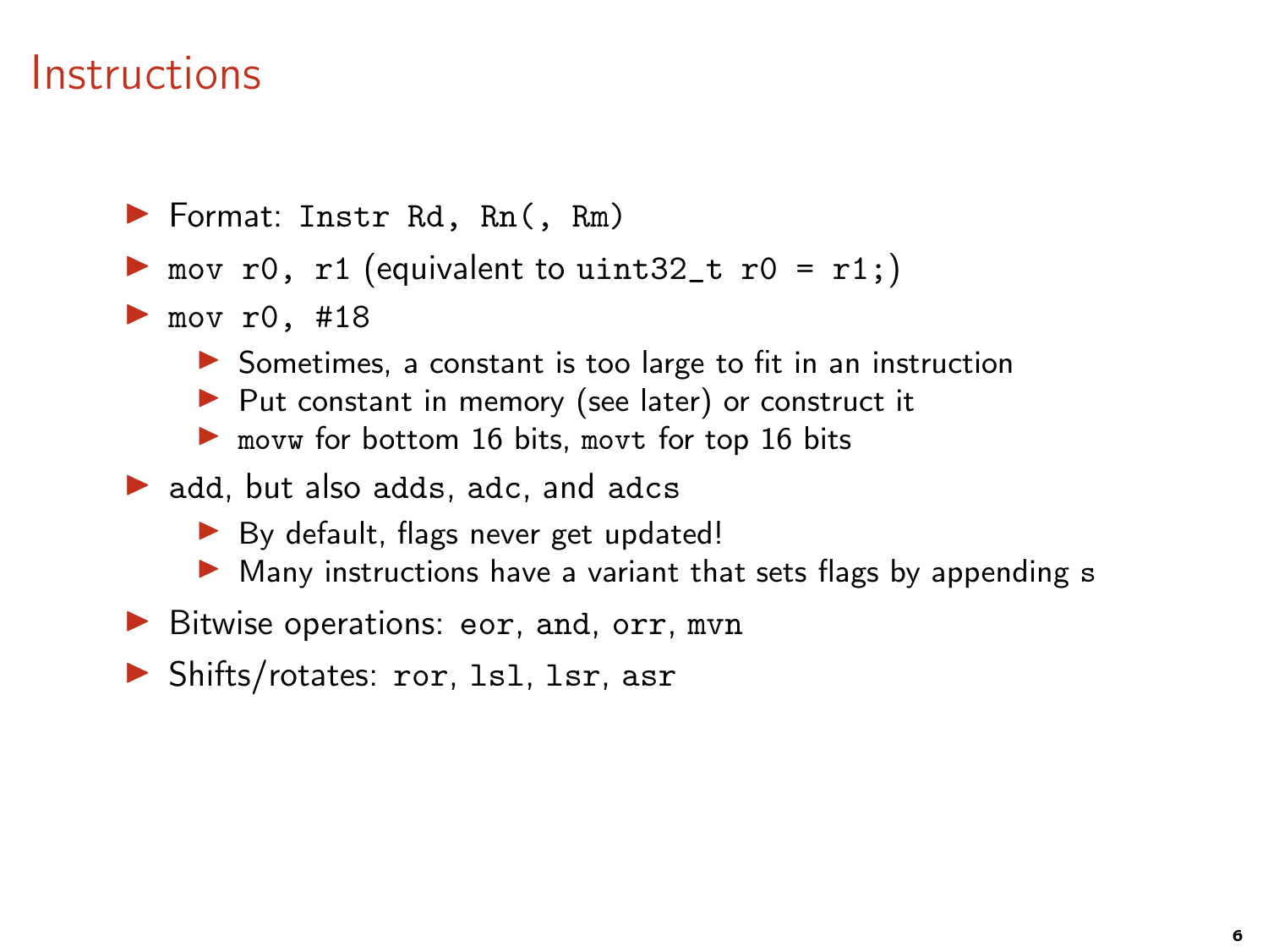- ▶ mov r0, r1 (equivalent to uint32\_t r0 = r1;)
- $\blacktriangleright$  mov r0, #18
	- ▶ Sometimes, a constant is too large to fit in an instruction
	- ▶ Put constant in memory (see later) or construct it
	- ▶ movw for bottom 16 bits, movt for top 16 bits
- $\triangleright$  add, but also adds, adc, and adcs
	- ▶ By default, flags never get updated!
	- ▶ Many instructions have a variant that sets flags by appending s
- ▶ Bitwise operations: eor, and, orr, mvn
- ▶ Shifts/rotates: ror, 1s1, 1sr, asr
- $\triangleright$  All have variants with registers as operands and with a constant ('immediate')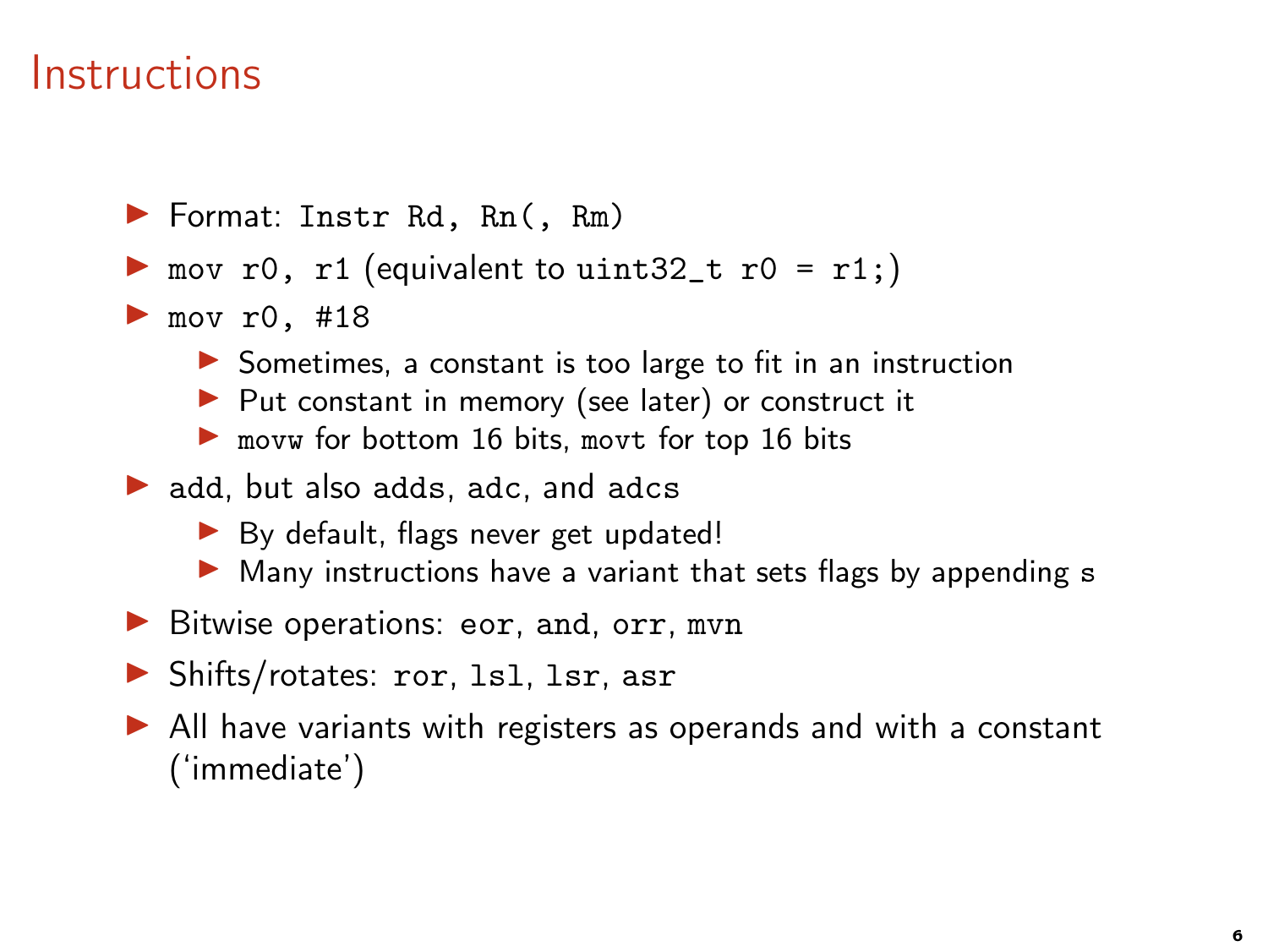# Combined barrel shifter

- ▶ Distinctive feature of ARM architecture
- ▶ Every Rm operand goes through barrel shifter
- ▶ Possible to do this: eor r0, r1, r2, 1s1 #2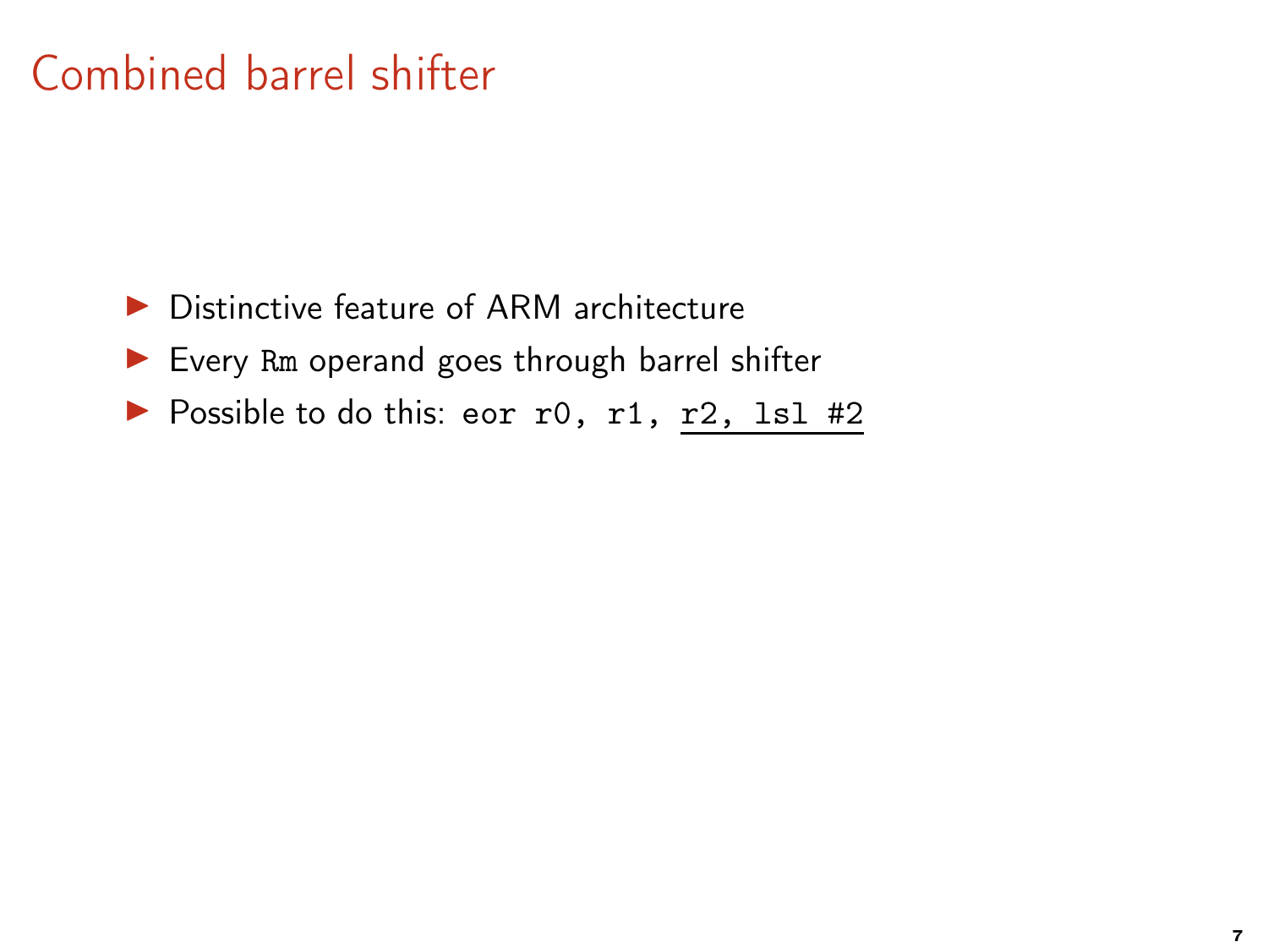# Combined barrel shifter

- ▶ Distinctive feature of ARM architecture
- $\blacktriangleright$  Every Rm operand goes through barrel shifter
- ▶ Possible to do this: eor r0, r1, r2, 1s1 #2
- $\triangleright$  Two instructions for the price of one, only costs 1 cycle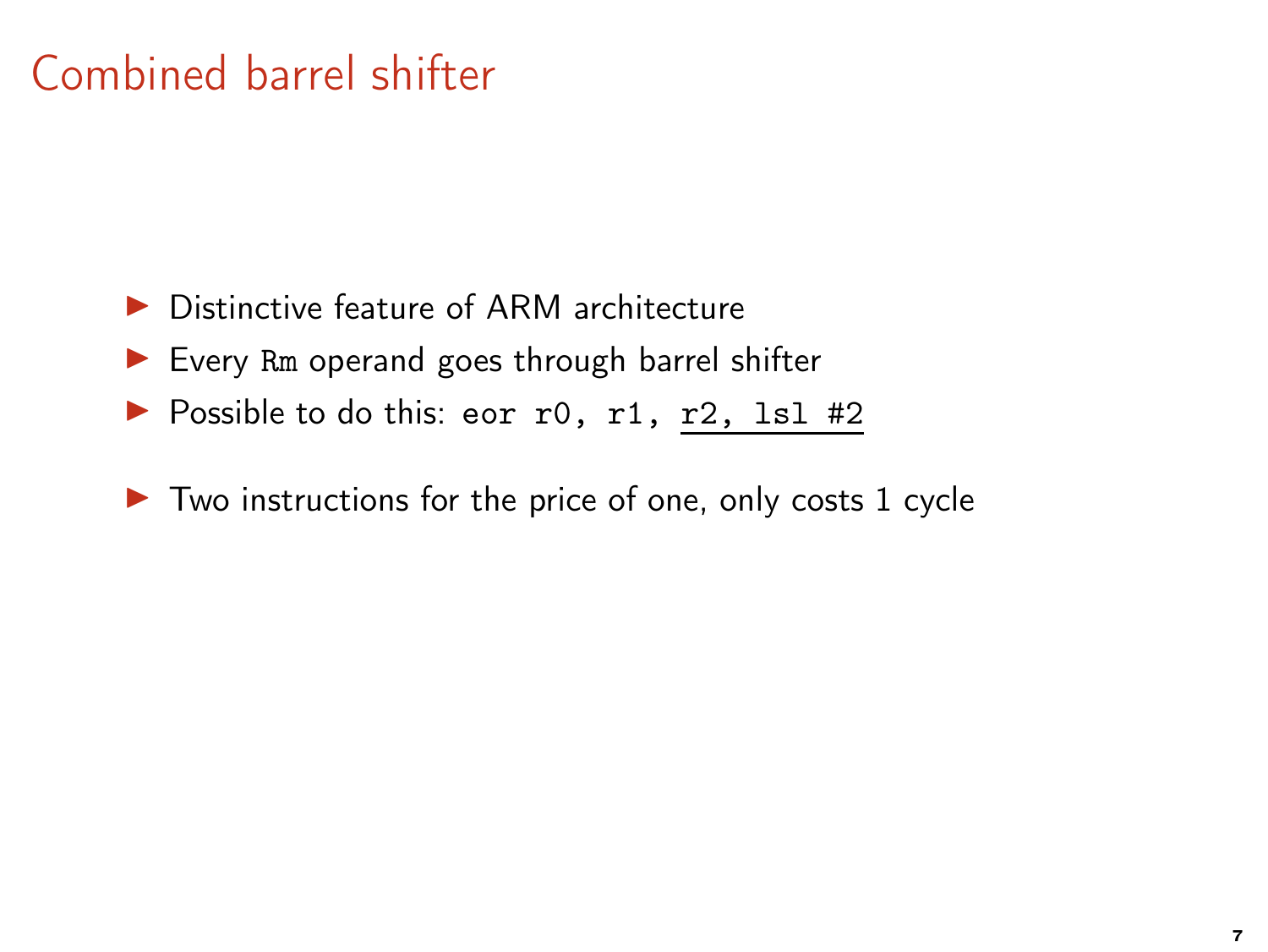# Combined barrel shifter

- ▶ Distinctive feature of ARM architecture
- $\blacktriangleright$  Every Rm operand goes through barrel shifter
- $\triangleright$  Possible to do this: eor r0, r1, r2, 1s1 #2
- $\triangleright$  Two instructions for the price of one, only costs 1 cycle
- ▶ Optimized code uses this all the time
- $\blacktriangleright$  Possible with most arithmetic instructions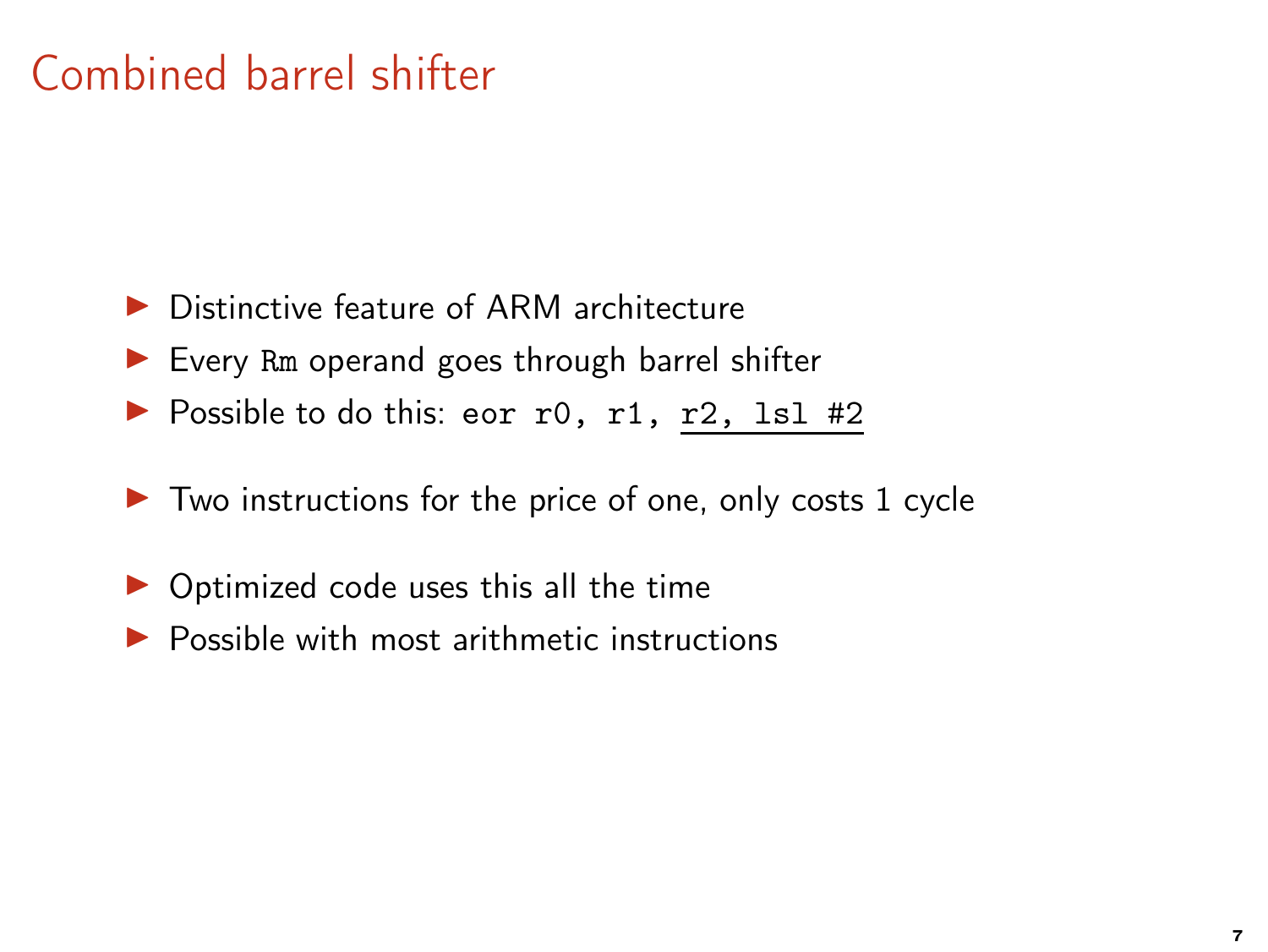# Barrel shifter example

Possible:

mov r0 , #42 mov r1 , #37 ror r1 , r1 , #1 orr r2, r0, r1 lsl r2 , r2 , #1 eor r0, r2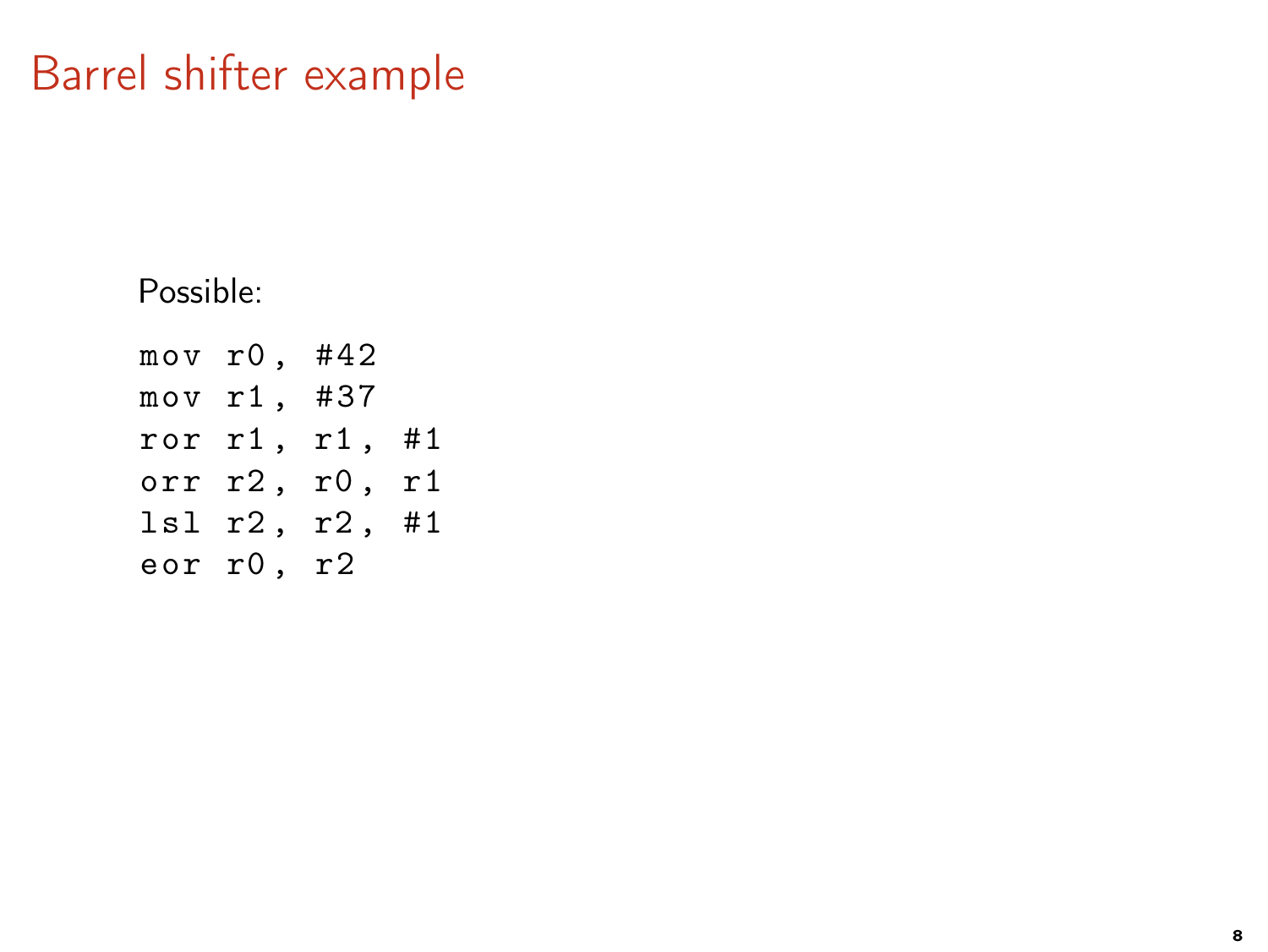# Barrel shifter example

Possible:

| mov r0, #42 |                |  |
|-------------|----------------|--|
| mov r1, #37 |                |  |
|             | ror r1, r1, #1 |  |
|             | orr r2, r0, r1 |  |
|             | 1sl r2, r2, #1 |  |
| eor r0, r2  |                |  |

#### More efficient:

| mov r0, #42 |  |                        |  |
|-------------|--|------------------------|--|
| mov r1, #37 |  |                        |  |
|             |  | orr r2, r0, r1, ror #1 |  |
|             |  | eor r0, r0, r2, 1s1 #1 |  |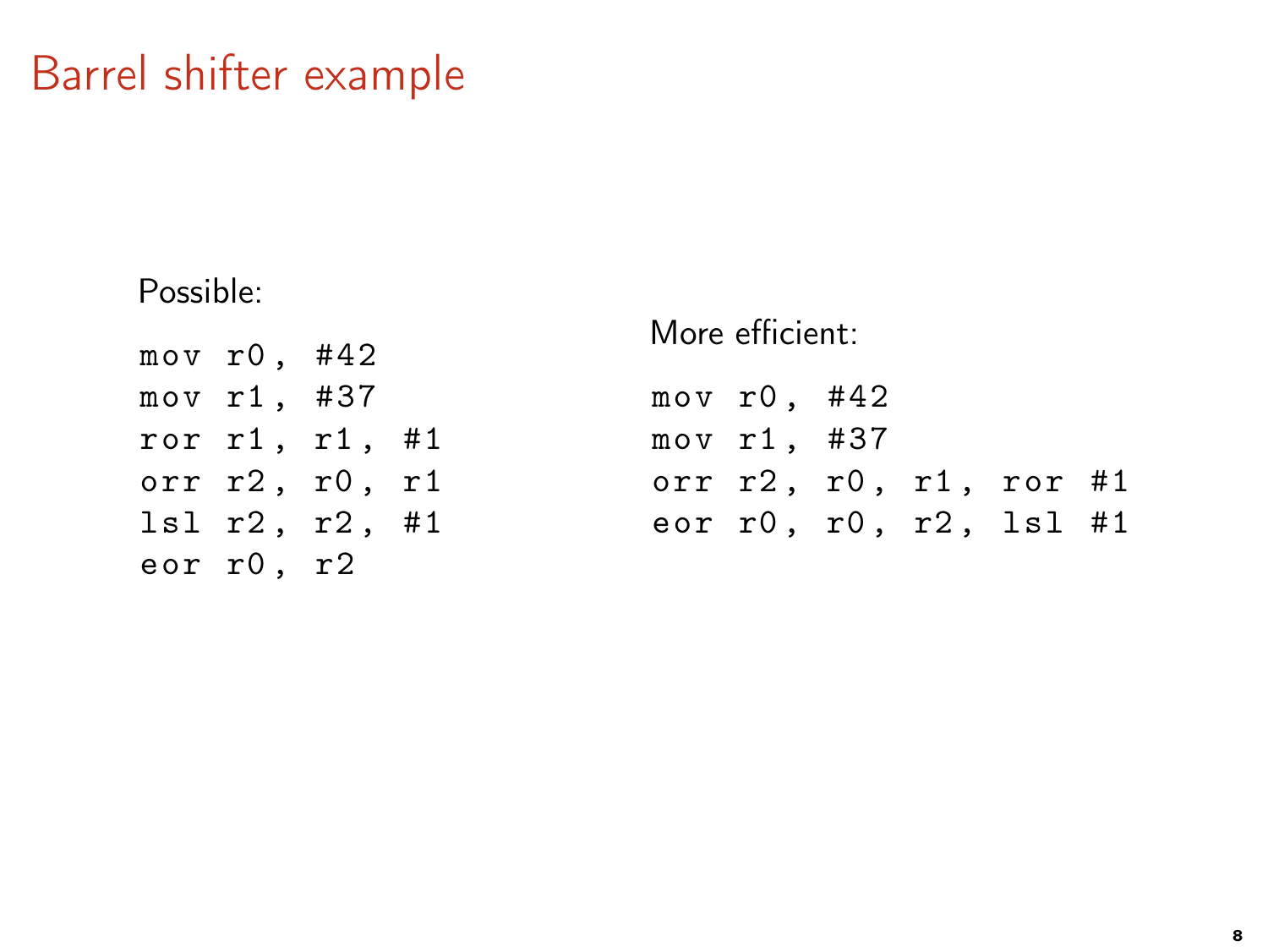# Barrel shifter example

Possible:

| mov $r0$ , #42 |                          | More efficient: |                                   |  |  |  |  |
|----------------|--------------------------|-----------------|-----------------------------------|--|--|--|--|
|                |                          |                 |                                   |  |  |  |  |
| mov r1, #37    |                          |                 | mov $r0$ , #42                    |  |  |  |  |
|                | ror r1, r1, #1           |                 | mov r1, #37                       |  |  |  |  |
|                | orr $r2$ , $r0$ , $r1$   |                 | orr $r2$ , $r0$ , $r1$ , $r0r$ #1 |  |  |  |  |
|                | $lsl$ $r2$ , $r2$ , $#1$ |                 | eor r0, r0, r2, 1s1 #1            |  |  |  |  |
| eor r0, r2     |                          |                 |                                   |  |  |  |  |

▶ Barrel shifter does not update Rm, i.e. r1 and r2!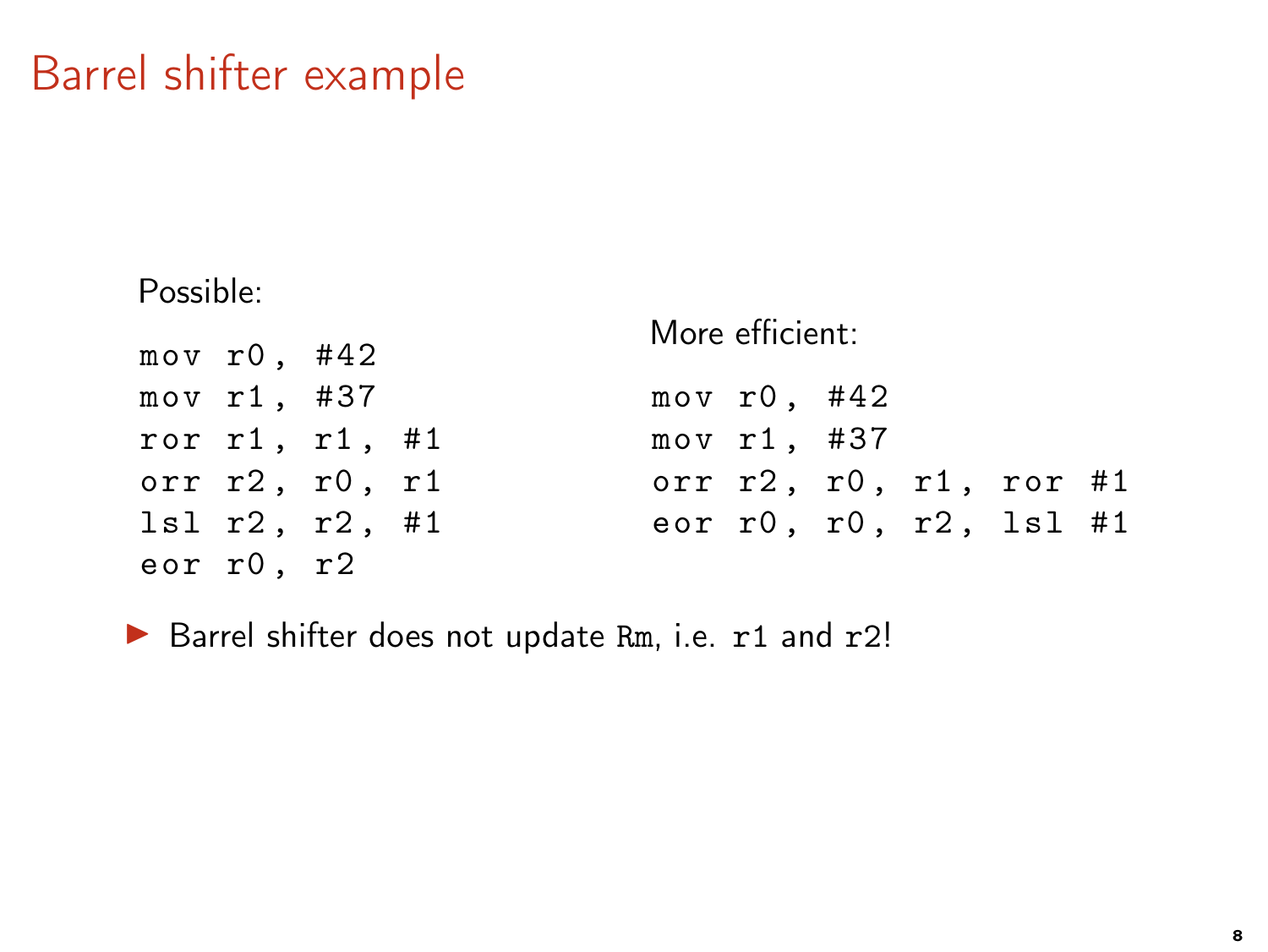- After every 32-bit instruction, pc  $+= 4$
- ▶ By writing to the pc, we can jump to arbitrary locations (and continue execution from there)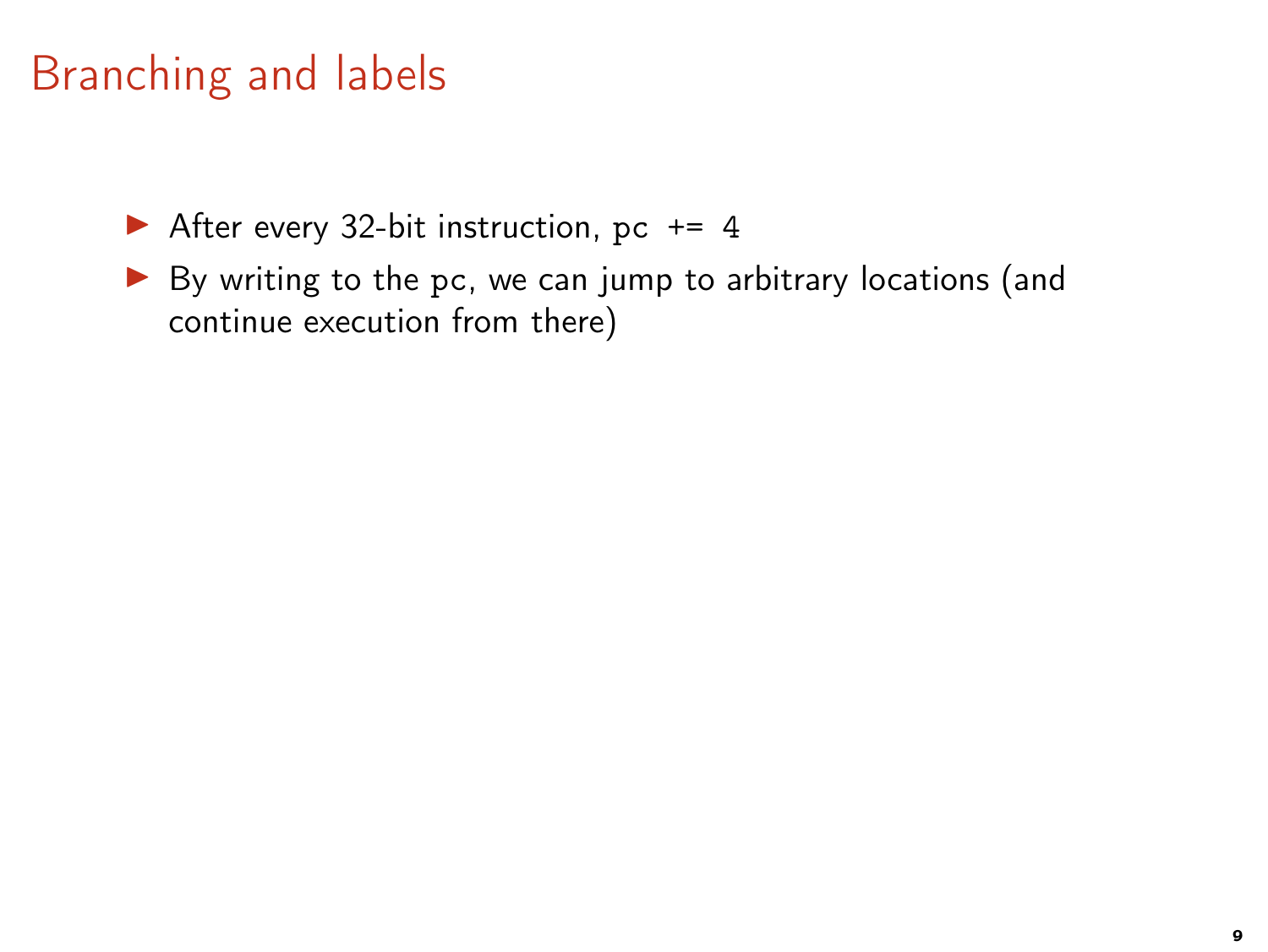- After every 32-bit instruction, pc  $+= 4$
- ▶ By writing to the pc, we can jump to arbitrary locations (and continue execution from there)
- ▶ While programming, addresses of instructions are not known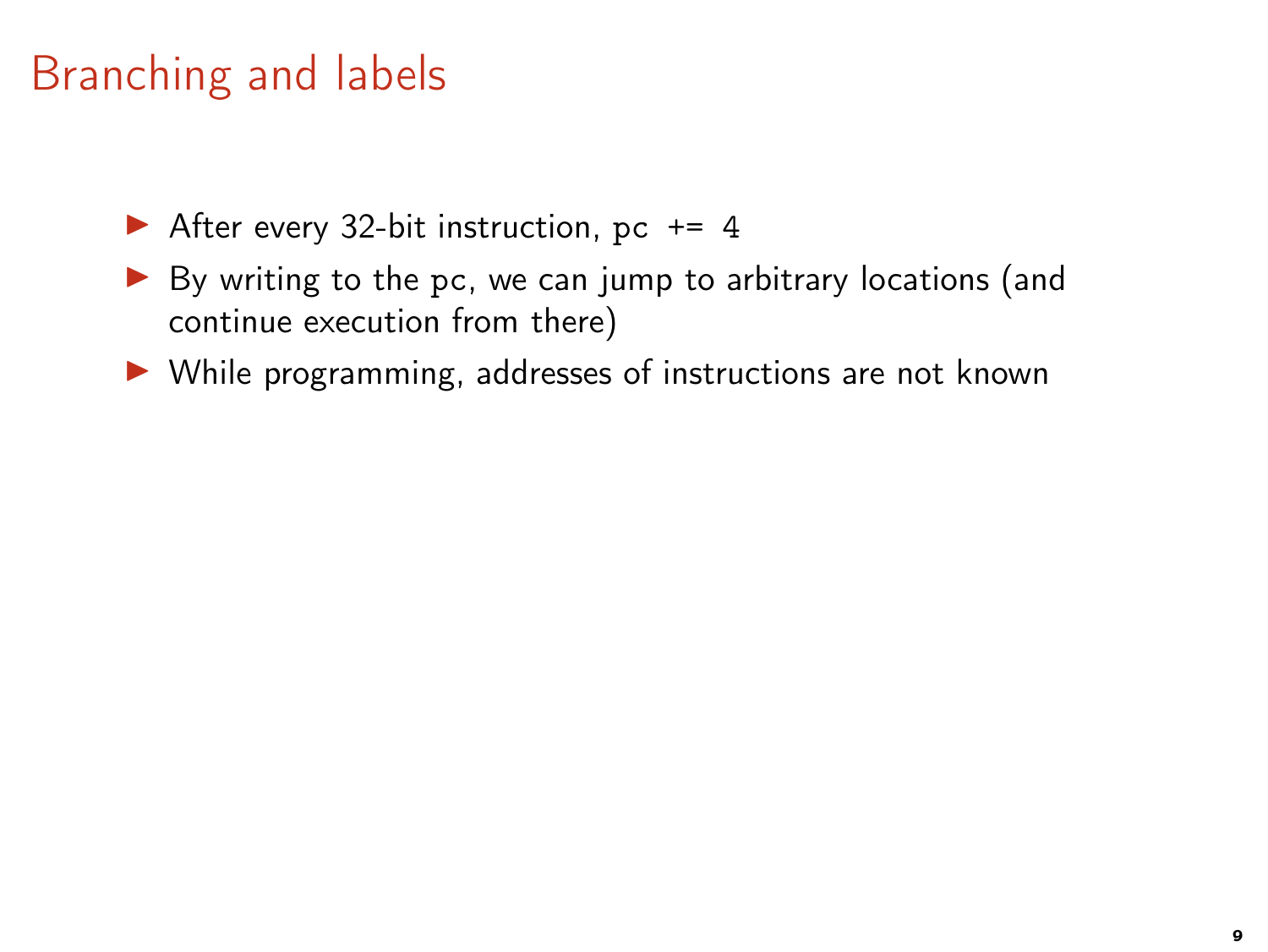- After every 32-bit instruction, pc  $+= 4$
- ▶ By writing to the pc, we can jump to arbitrary locations (and continue execution from there)
- ▶ While programming, addresses of instructions are not known
- $\triangleright$  Solution: define a *label* and use b to branch to labels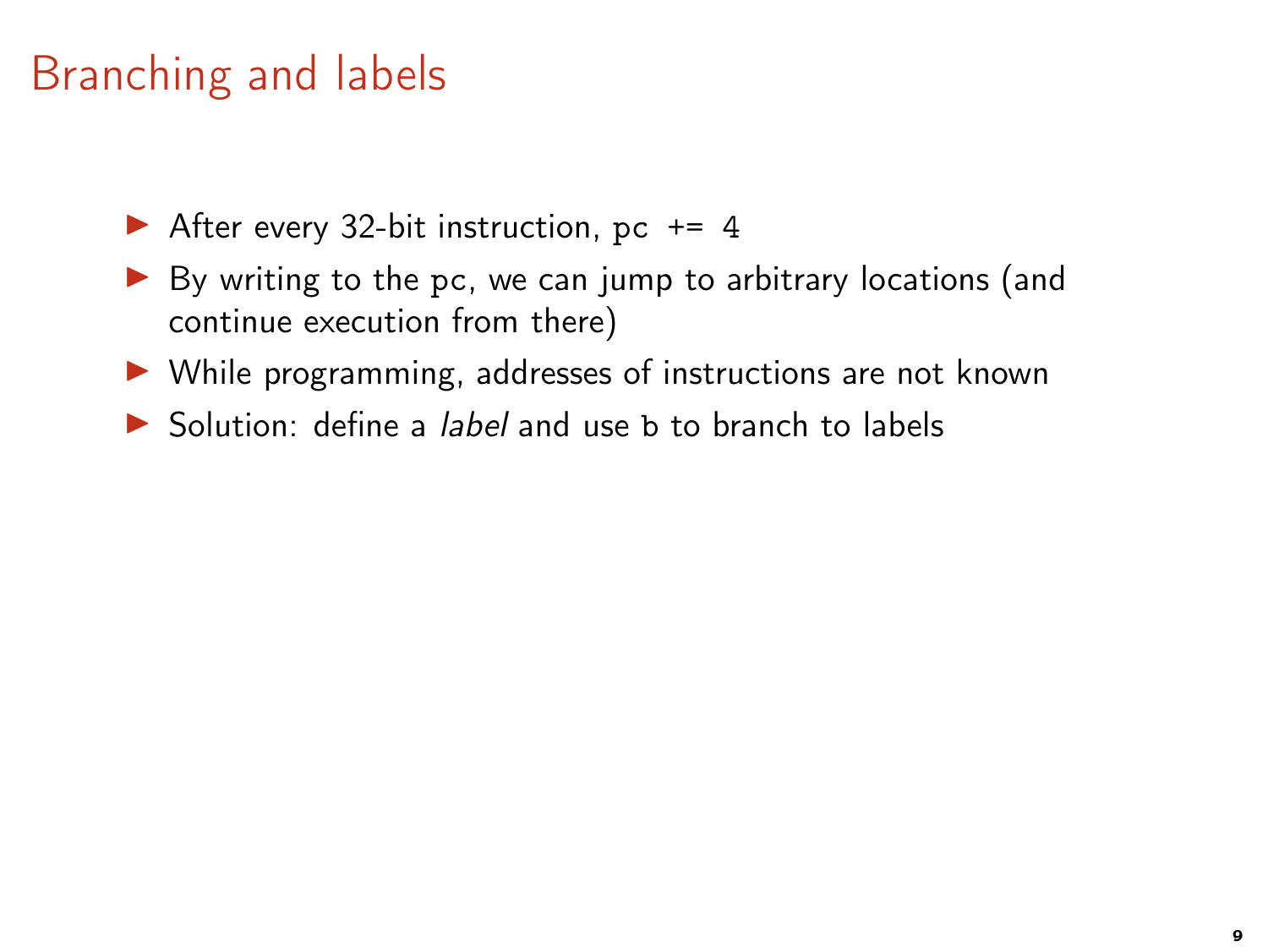- After every 32-bit instruction, pc  $+= 4$
- ▶ By writing to the pc, we can jump to arbitrary locations (and continue execution from there)
- ▶ While programming, addresses of instructions are not known
- $\triangleright$  Solution: define a *label* and use b to branch to labels
- $\triangleright$  Assembler and linker later resolve the address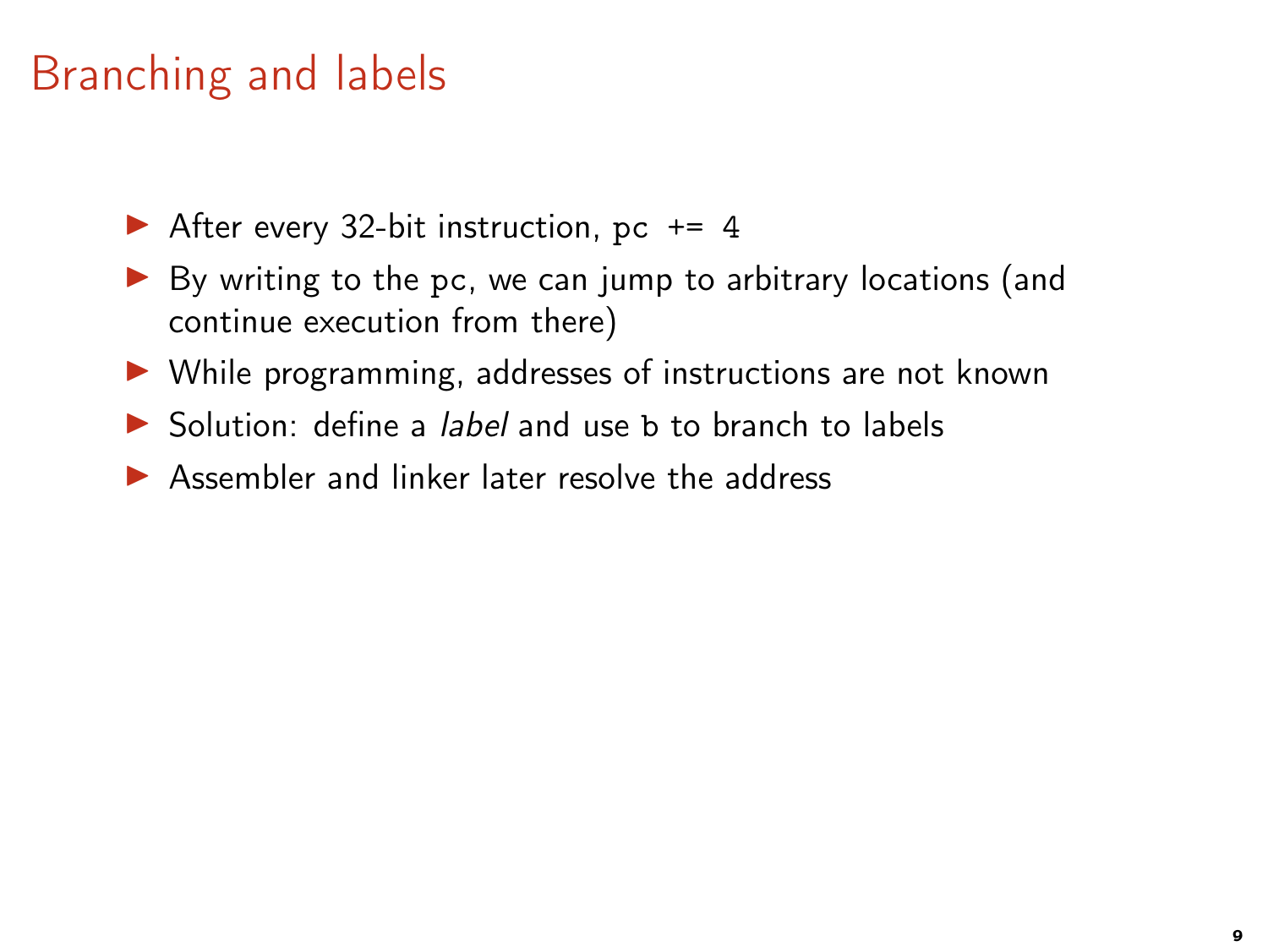After every 32-bit instruction, pc  $+= 4$ 

- ▶ By writing to the pc, we can jump to arbitrary locations (and continue execution from there)
- ▶ While programming, addresses of instructions are not known
- $\triangleright$  Solution: define a *label* and use b to branch to labels
- $\triangleright$  Assembler and linker later resolve the address

mov r0 , #42 b somelabel mov r0 , #37 somelabel:

...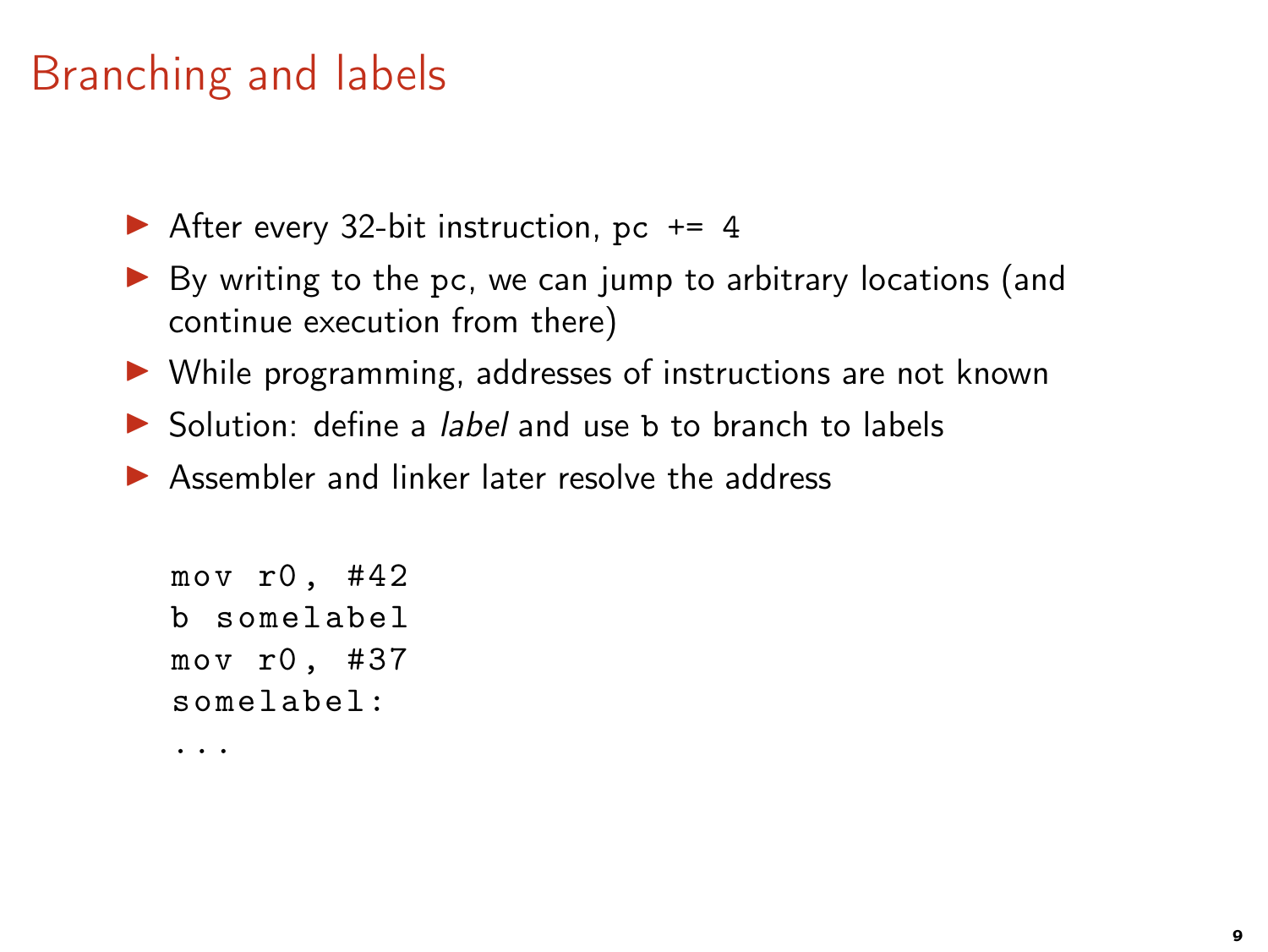# Conditional branches

▶ How to do a for/while loop?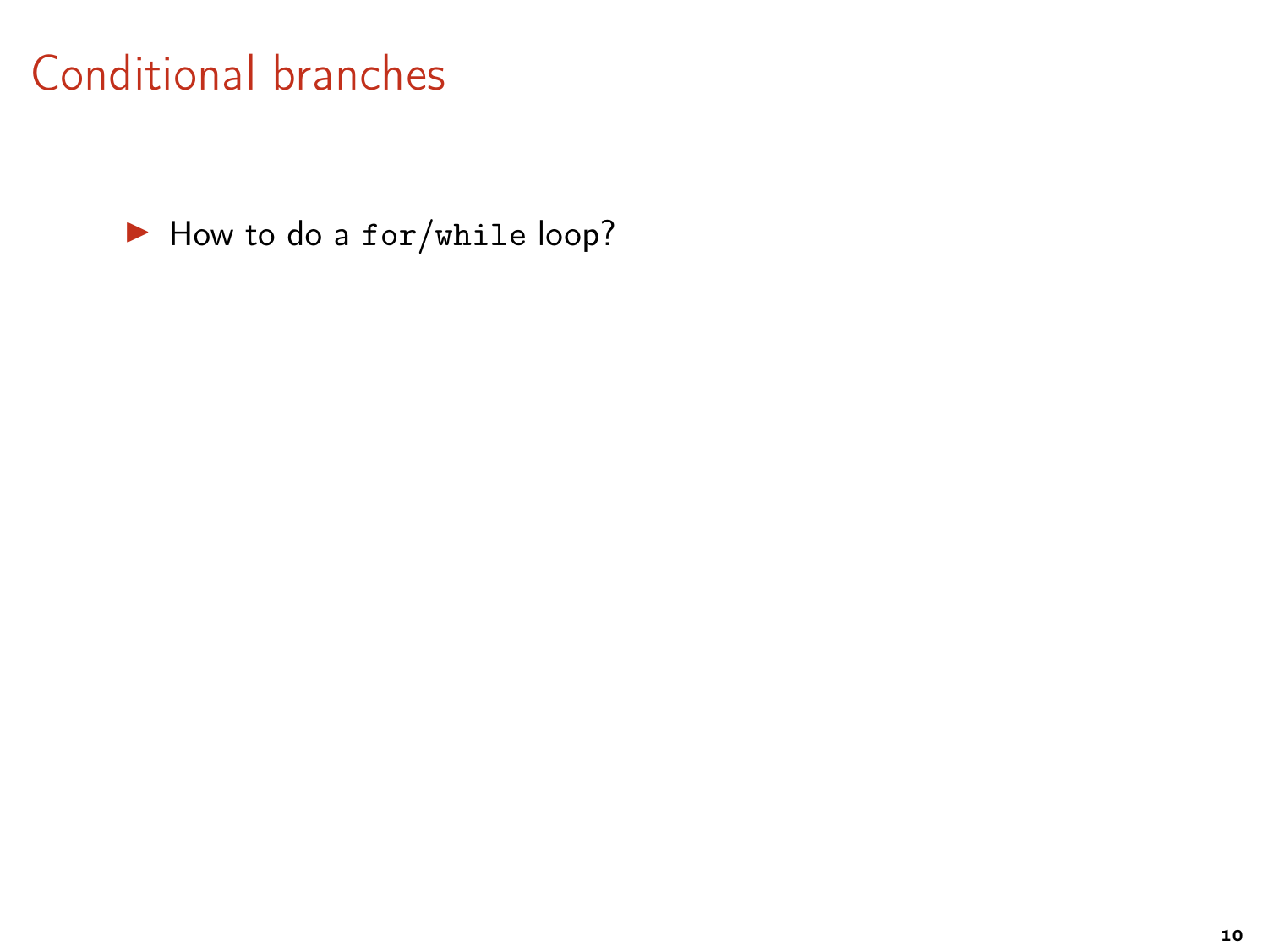# Conditional branches

▶ How to do a for/while loop?

▶ Need to do a test and branch depending on the outcome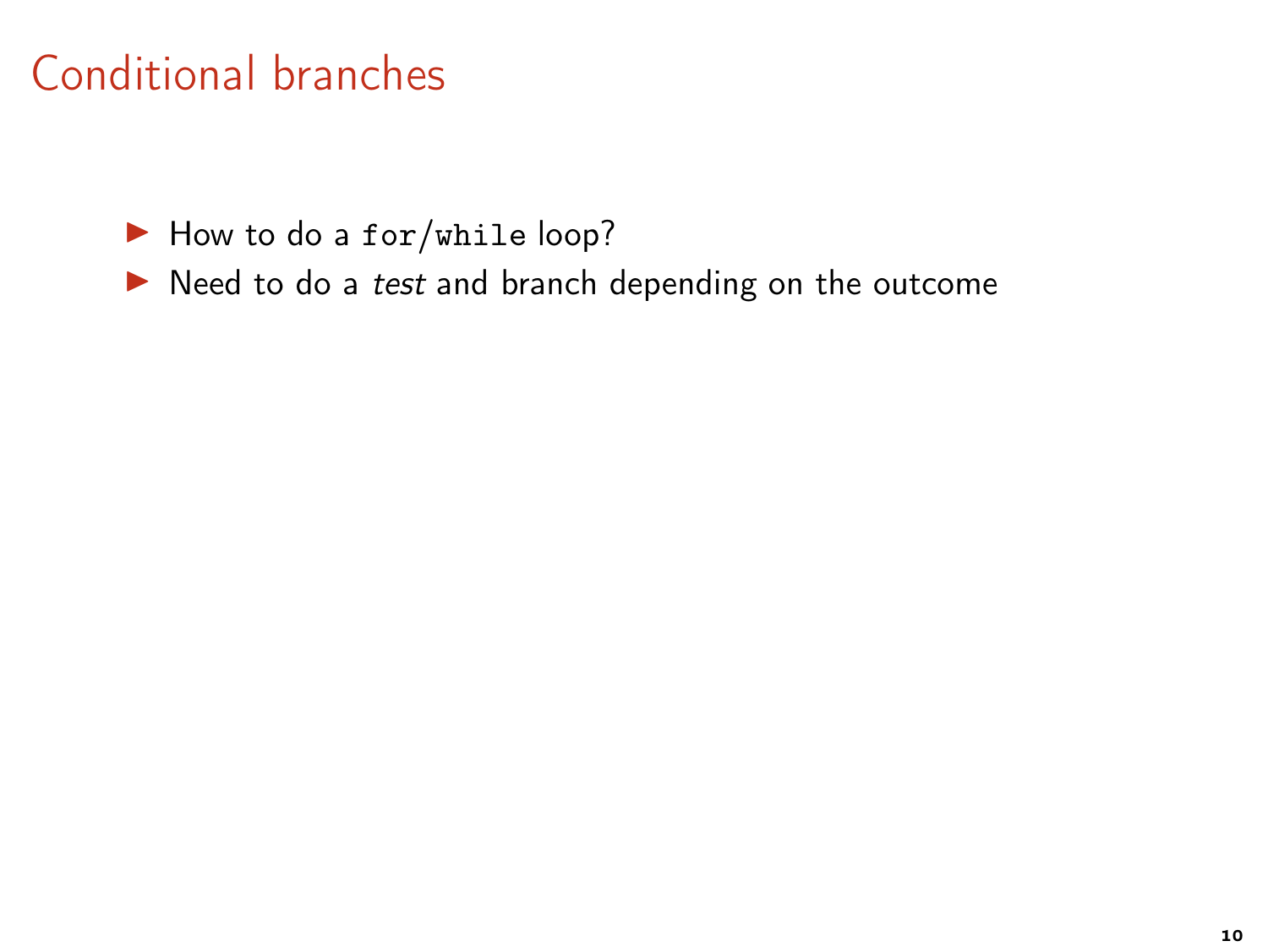# Conditional branches

▶ How to do a for/while loop?

- $\blacktriangleright$  Need to do a test and branch depending on the outcome
	- ▶ cmp r0, r1 (r1 can also be shifted/rotated!)
	- $\blacktriangleright$  cmp r0, #5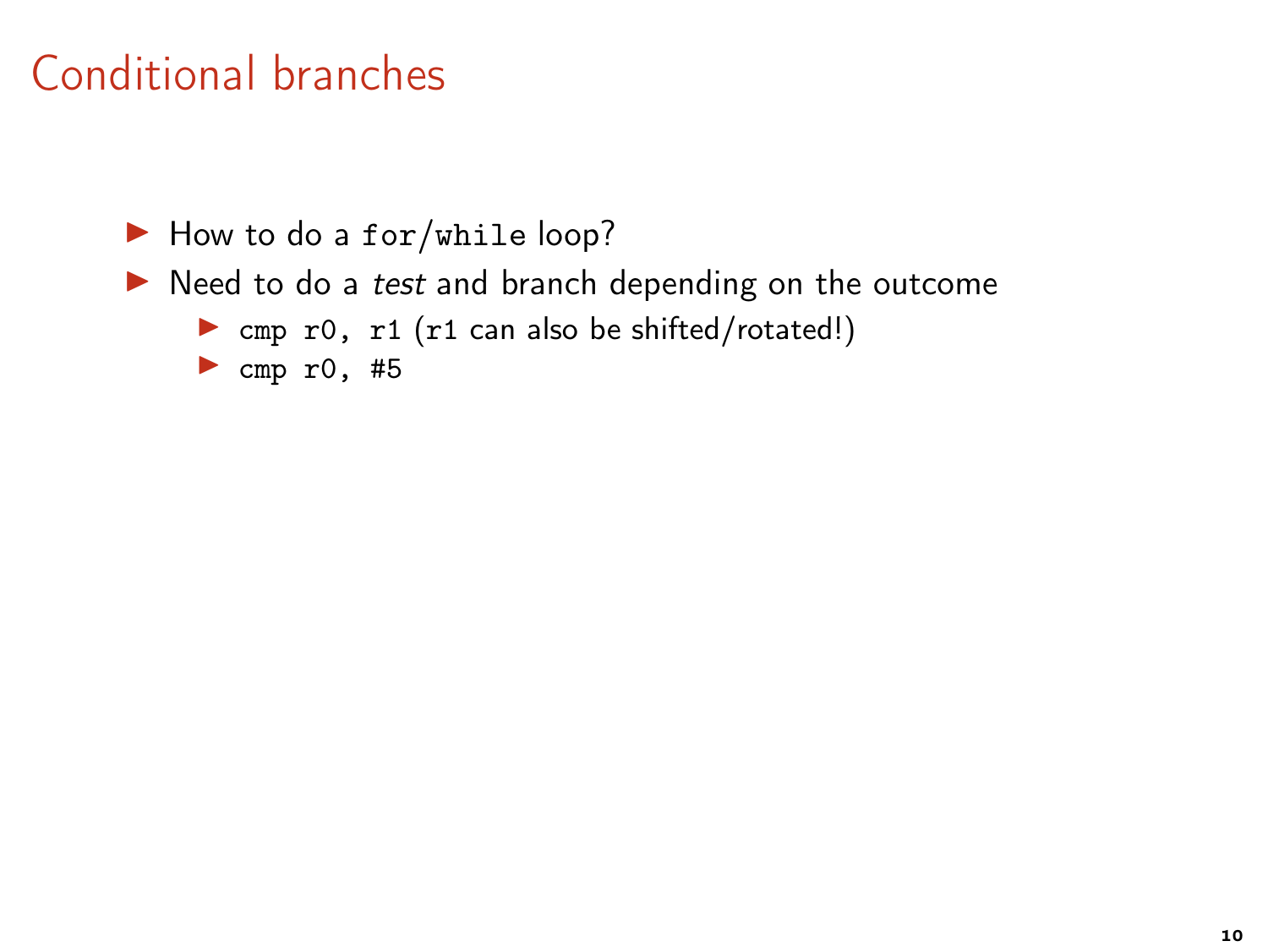▶ How to do a for/while loop?

- $\triangleright$  Need to do a test and branch depending on the outcome
	- ▶ cmp r0, r1 (r1 can also be shifted/rotated!)
	- $\blacktriangleright$  cmp r0, #5

▶ Really: subtract, set status flags, discard result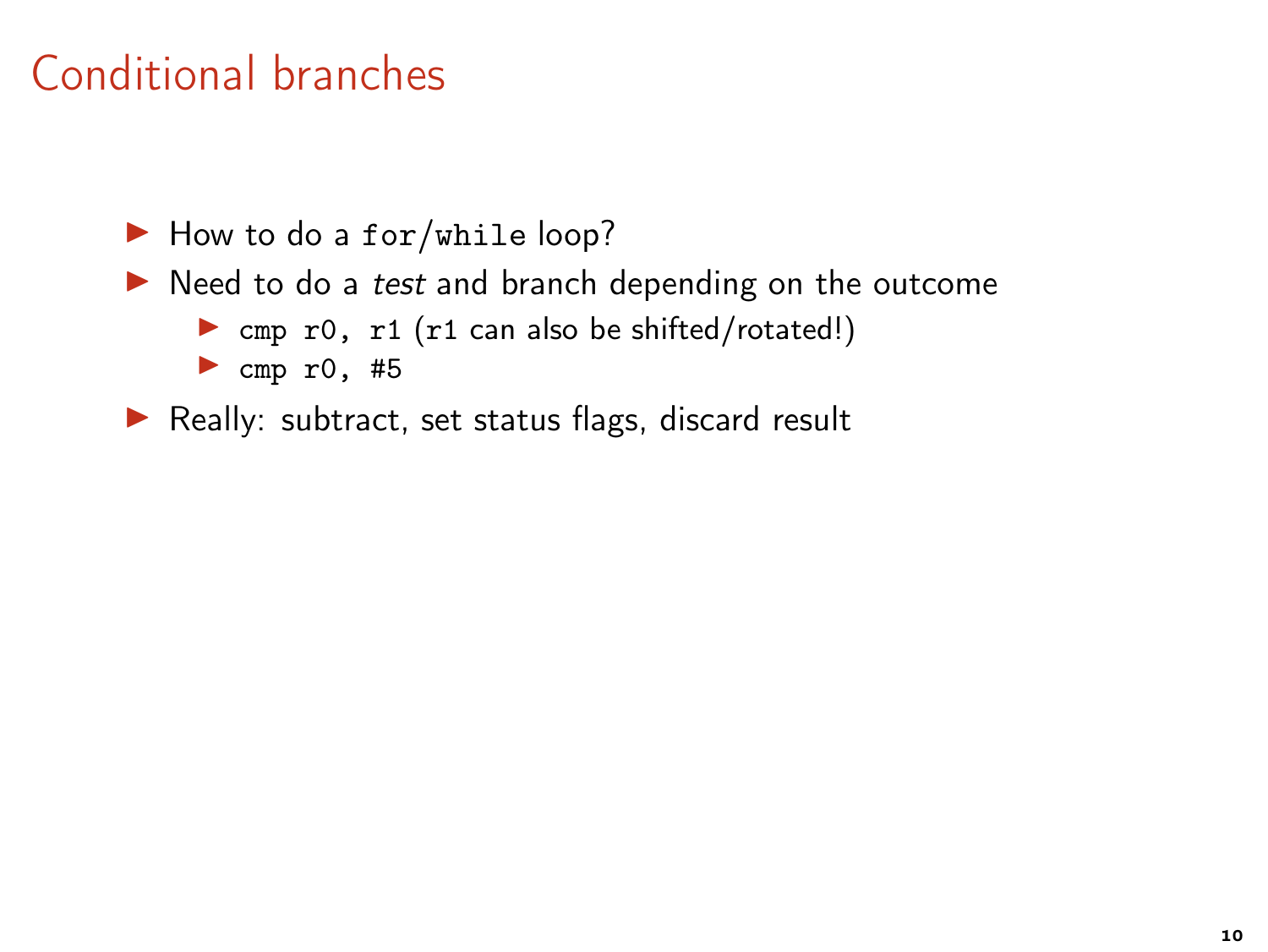▶ How to do a for/while loop?

- ▶ Need to do a test and branch depending on the outcome
	- $\triangleright$  cmp r0, r1 (r1 can also be shifted/rotated!)
	- $\blacktriangleright$  cmp r0, #5
- ▶ Really: subtract, set status flags, discard result
- $\triangleright$  Instead of b, use a conditional branch
	- beq  $label$   $(r0 == r1)$
	- bne label  $(rd != r1)$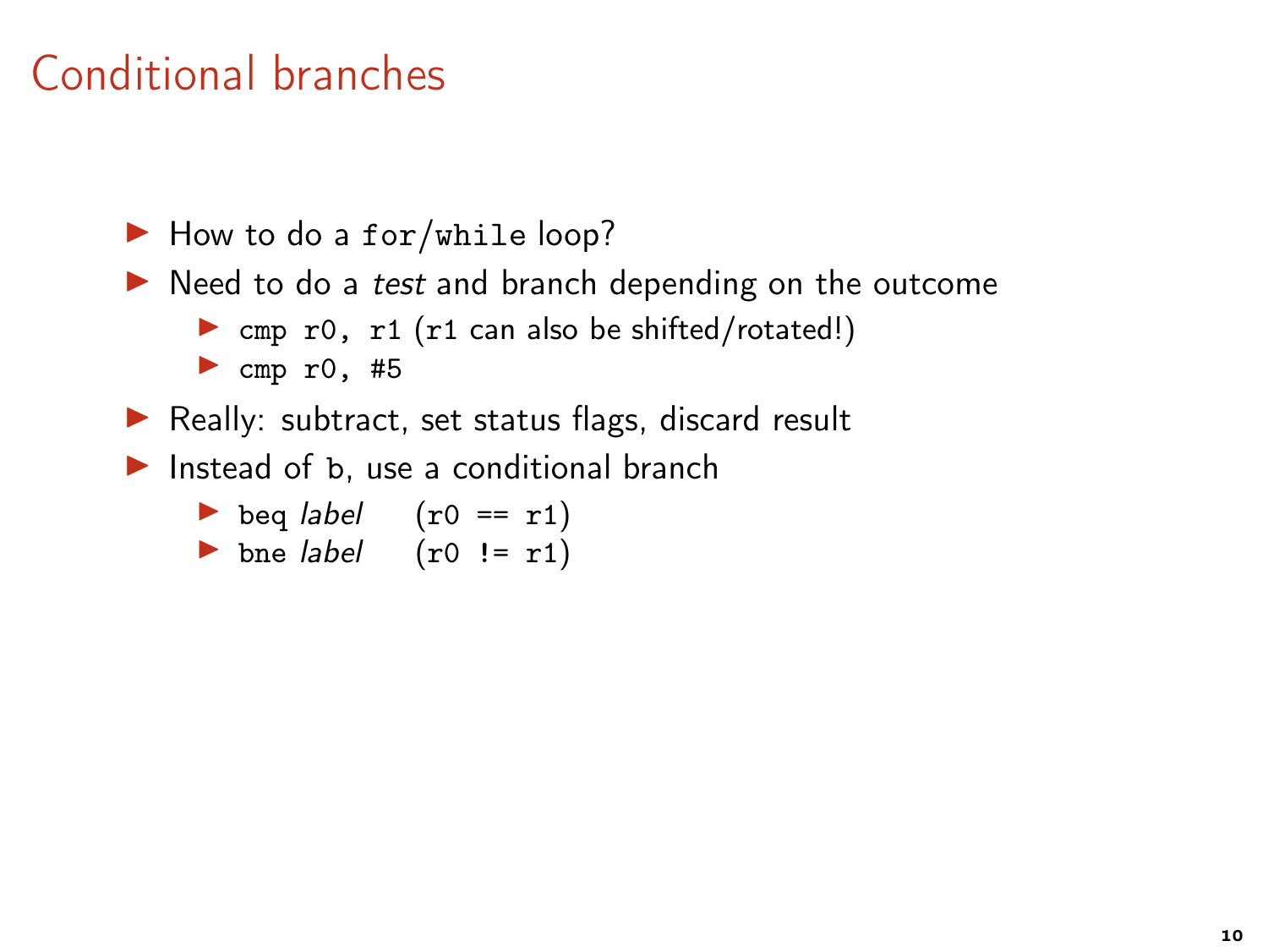$\blacktriangleright$  How to do a for/while loop?

- ▶ Need to do a test and branch depending on the outcome
	- $\triangleright$  cmp r0, r1 (r1 can also be shifted/rotated!)
	- $\blacktriangleright$  cmp r0, #5

▶ Really: subtract, set status flags, discard result

 $\triangleright$  Instead of b, use a conditional branch

\n- beq label 
$$
(r0 == r1)
$$
\n- beq label  $(r0 != r1)$
\n- bhi label  $(r0 > r1, unsigned)$
\n- bbs label  $(r0 \leq r1, unsigned)$
\n- bgt label  $(r0 > r1, signed)$
\n

$$
\bullet \quad \text{bge label} \quad (r0 \geq r1, \text{ signed})
$$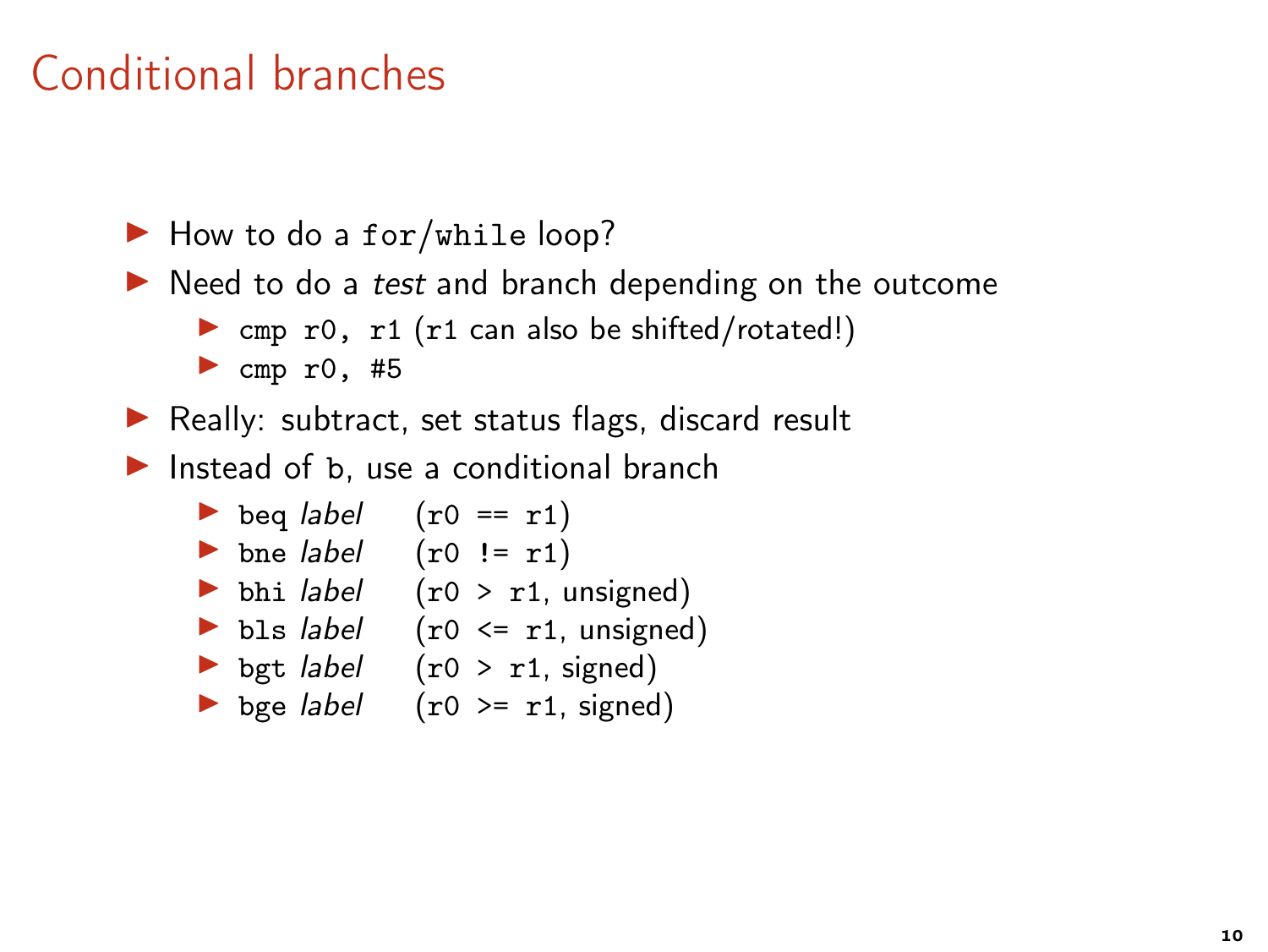$\blacktriangleright$  How to do a for/while loop?

- $\triangleright$  Need to do a *test* and branch depending on the outcome
	- $\triangleright$  cmp r0, r1 (r1 can also be shifted/rotated!)
	- $\blacktriangleright$  cmp r0, #5
- ▶ Really: subtract, set status flags, discard result
- $\blacktriangleright$  Instead of b, use a conditional branch
	- beq  $label$   $(r0 == r1)$
	- bne  $label$   $(r0 != r1)$
	- bhi *label*  $(0 > r1,$  unsigned)
	- bls  $label$  (r0 <= r1, unsigned)
	- bgt *label*  $(0 > r1,$  signed)
	- bge  $label$  (r0 >= r1, signed)
	- ▶ And many more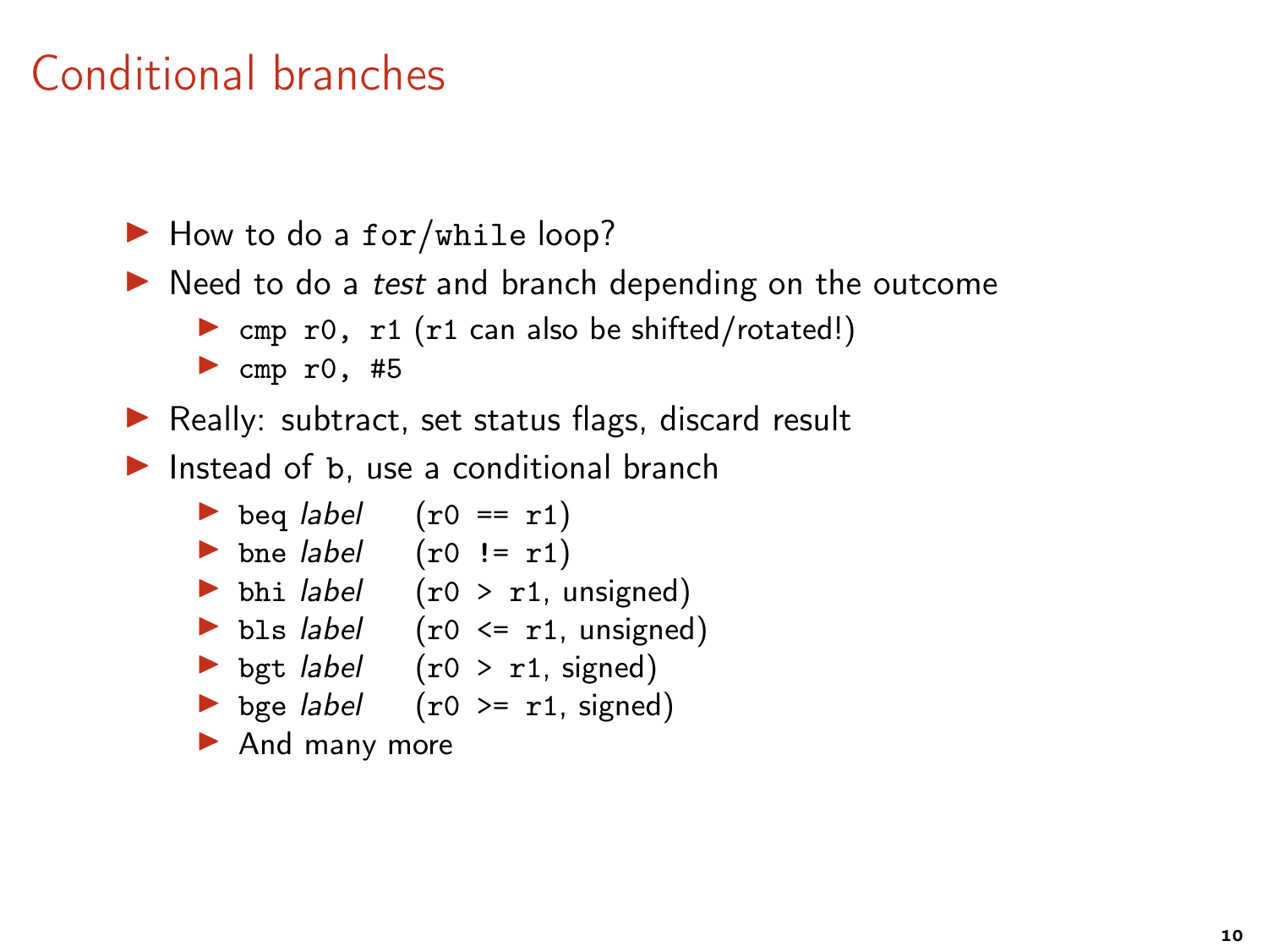#### Conditional branches (example)

```
\blacktriangleright In C:
  uint32_t a, b = 100;
  for (a = 0; a \le 50; a++) {
       b + = a:
  }
\blacktriangleright In asm:
  mov r0, #0 // amov r1, #100 // b
  loop :
  add r1, r0 // b += a
  add r0, #1 // a++
  cmp r0, #50 // compare a and 50
```
bls loop  $//$  loop if  $\le$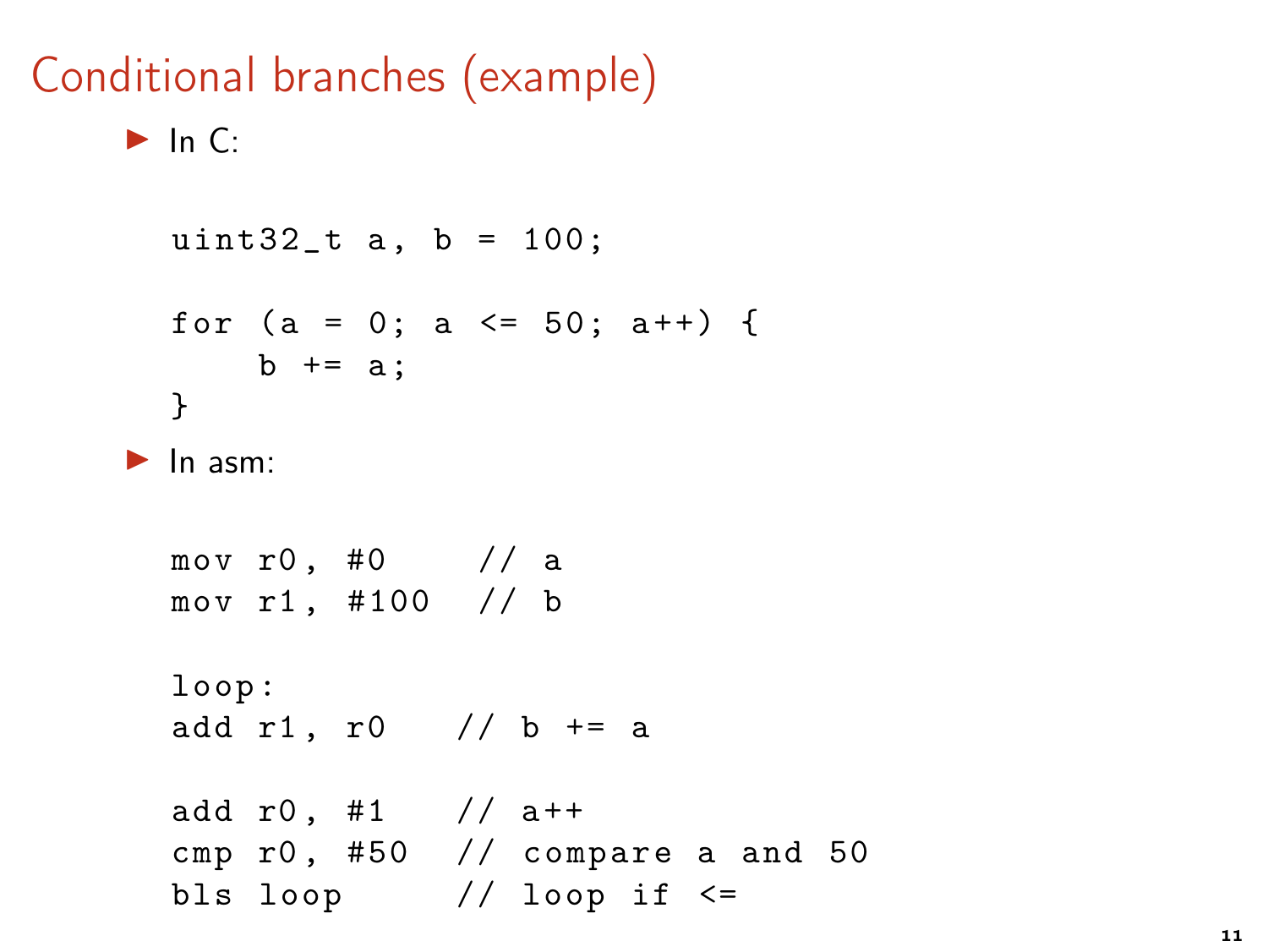

▶ Often data does not fit in registers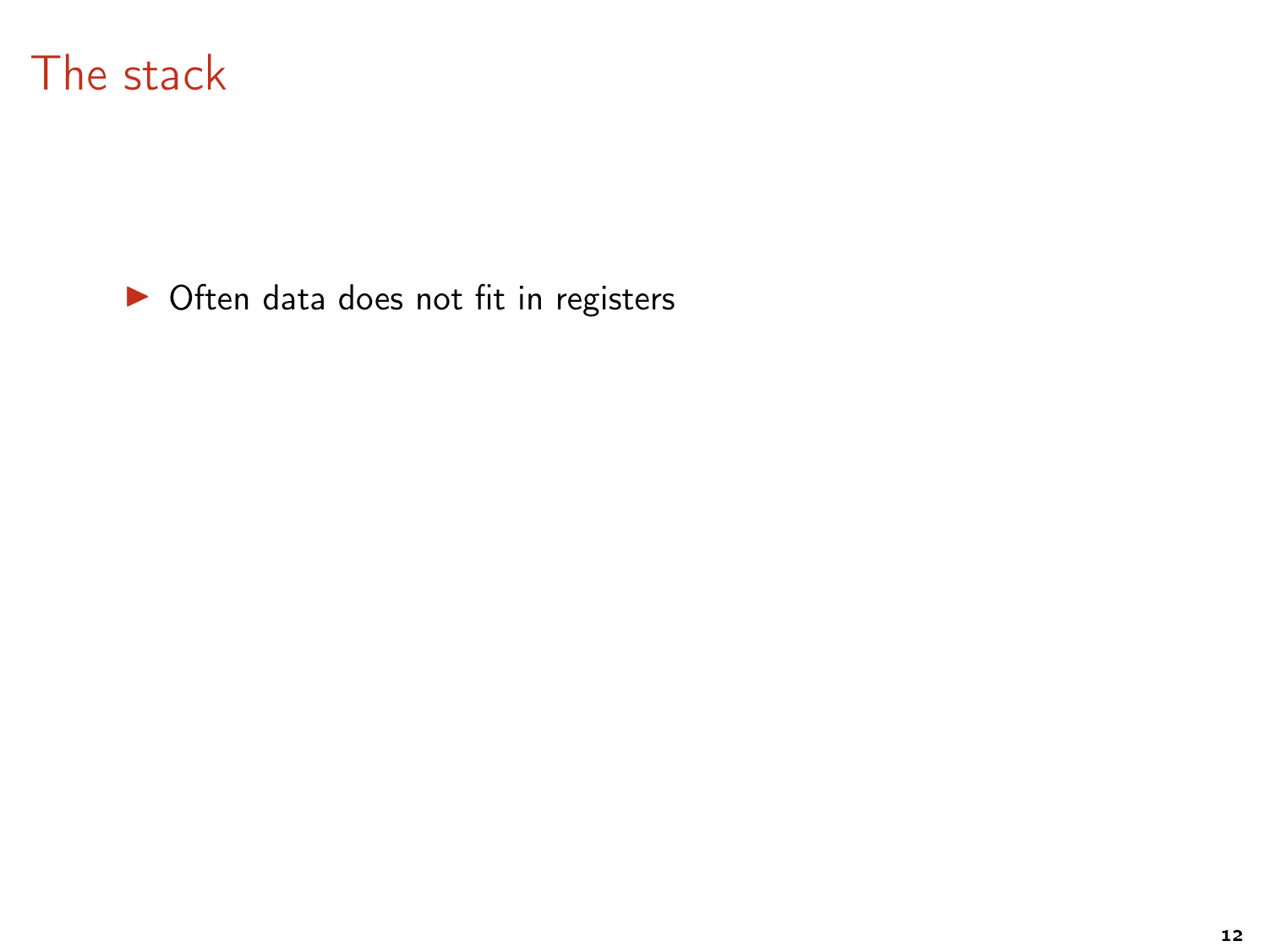- ▶ Often data does not fit in registers
- ▶ Solution: push intermediate values to the stack (changes sp)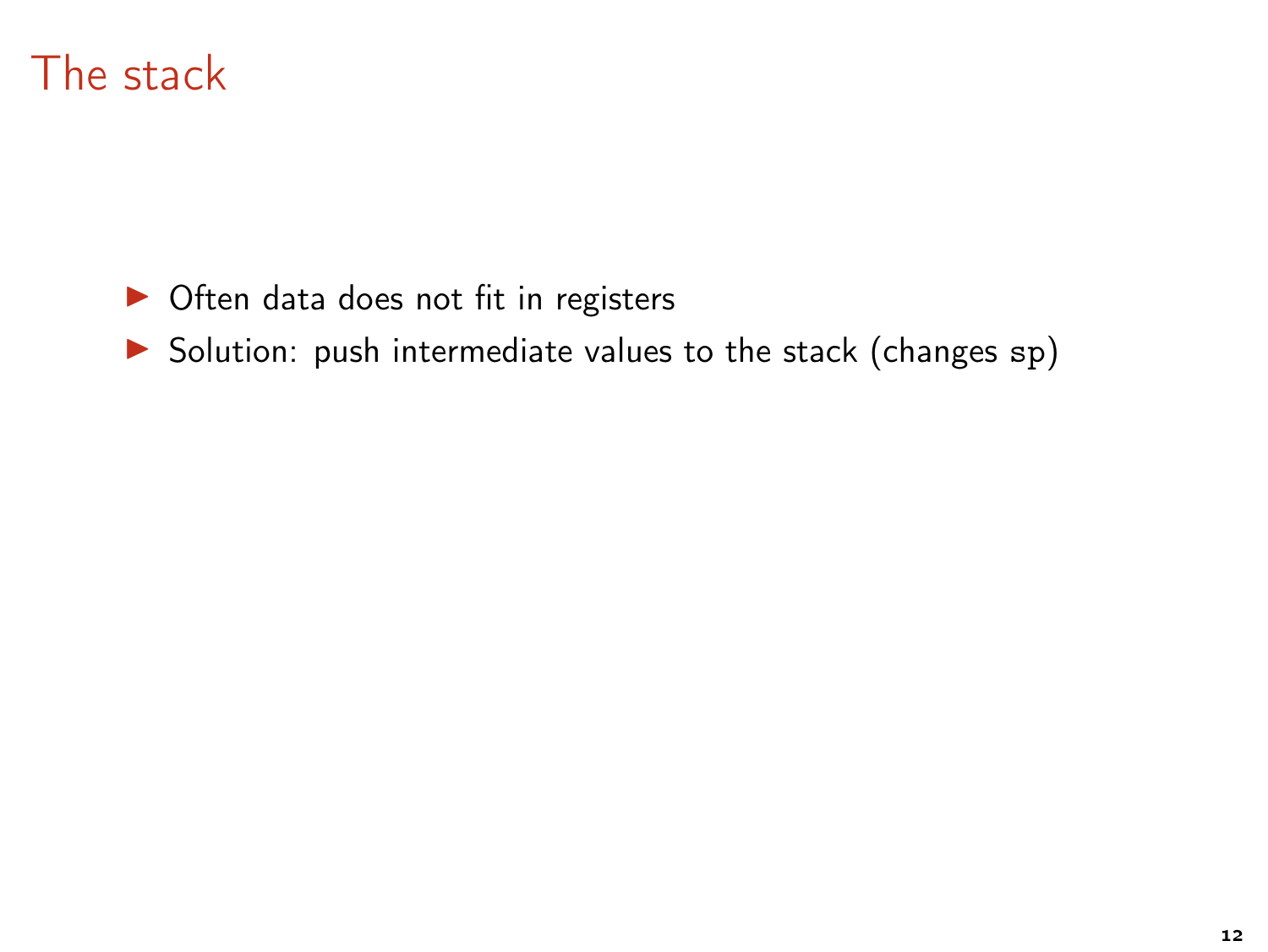- ▶ Often data does not fit in registers
- ▶ Solution: push intermediate values to the stack (changes sp)
- $\blacktriangleright$  push {r0, r1}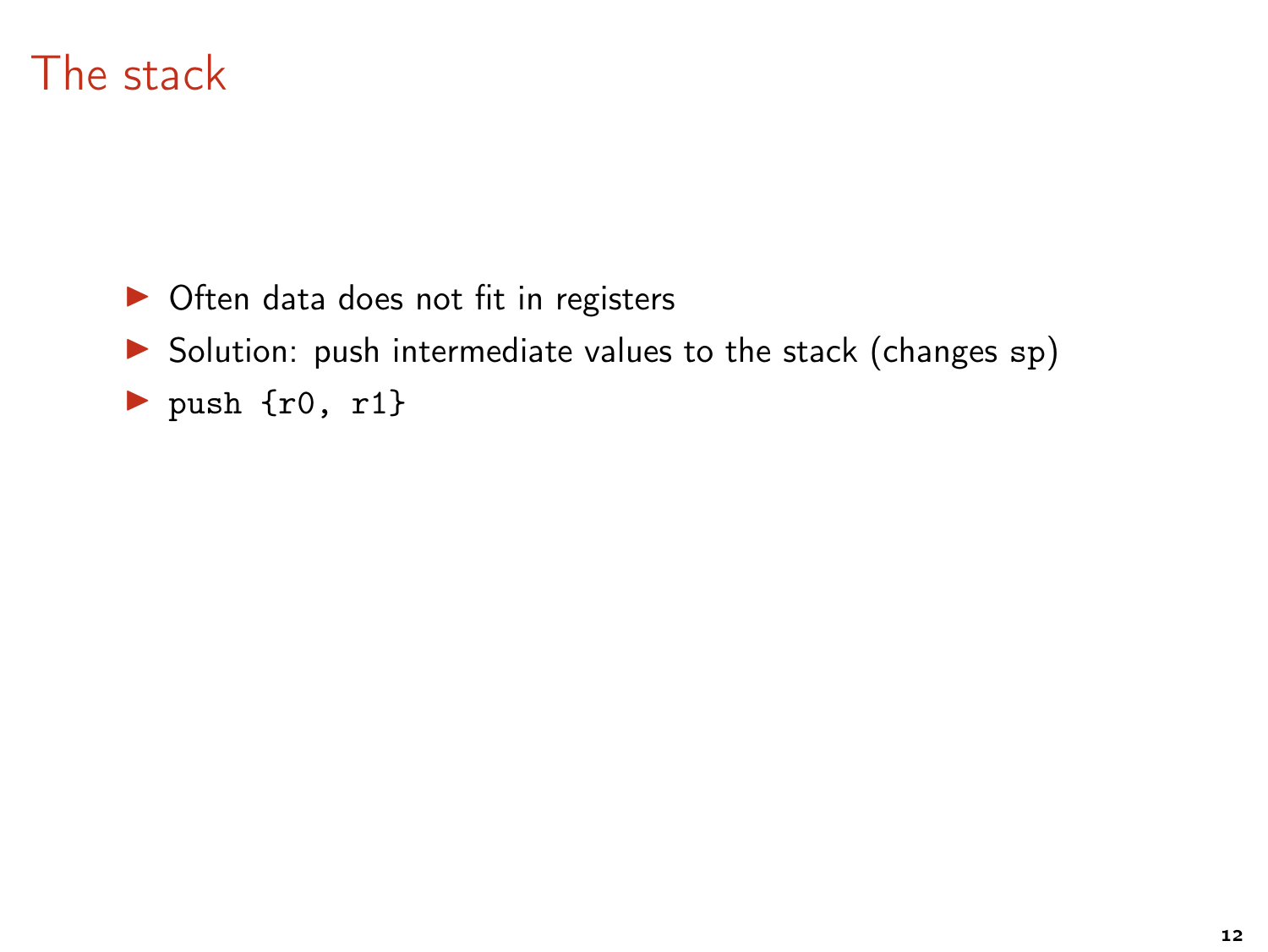- ▶ Often data does not fit in registers
- ▶ Solution: push intermediate values to the stack (changes sp)
- $\blacktriangleright$  push {r0, r1}
- ▶ Can now re-use r0 and r1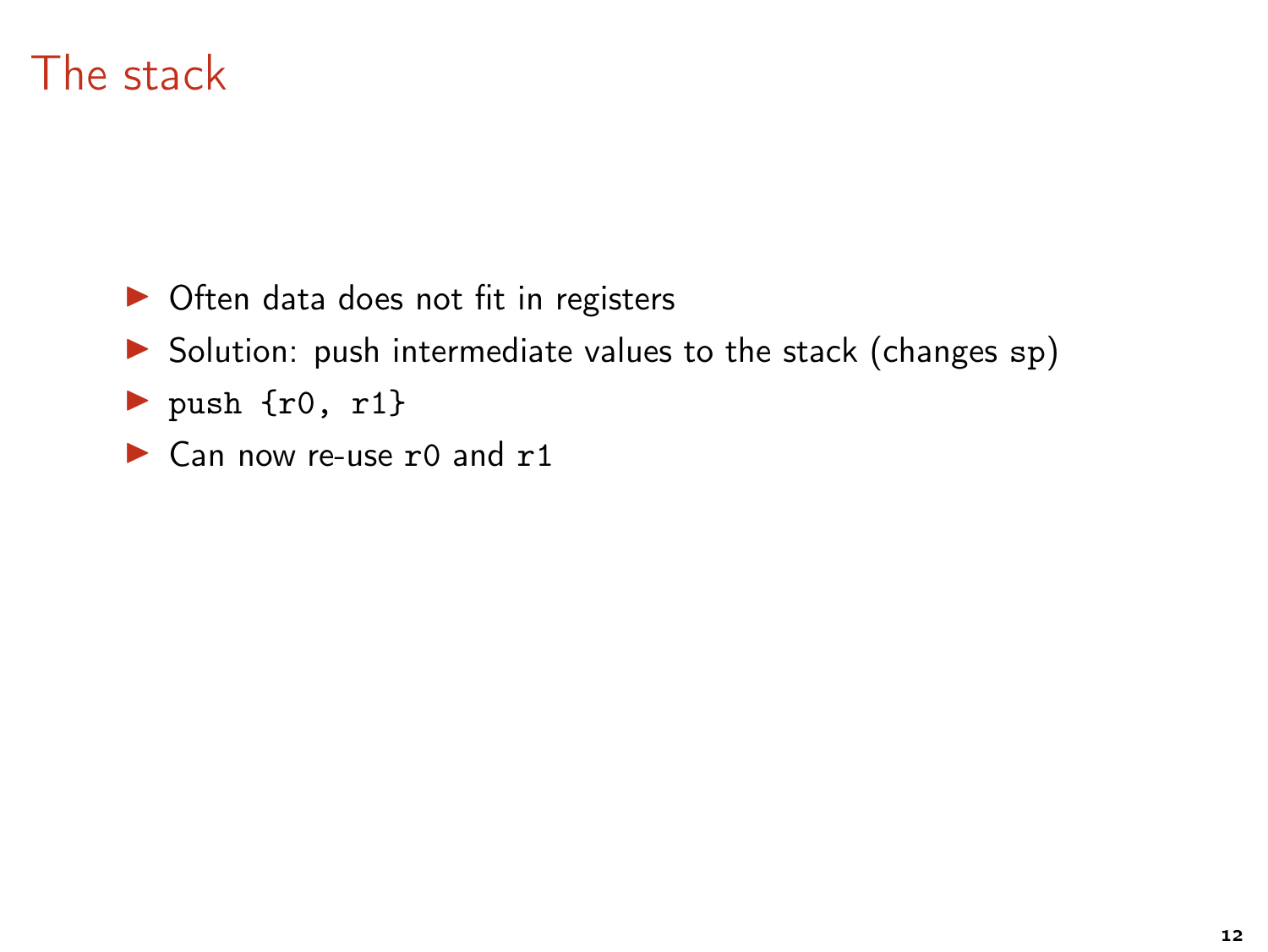- ▶ Often data does not fit in registers
- ▶ Solution: push intermediate values to the stack (changes sp)
- $\blacktriangleright$  push {r0, r1}
- $\triangleright$  Can now re-use r0 and r1
- Later retrieve values in any register you like: pop  $\{r0, r2\}$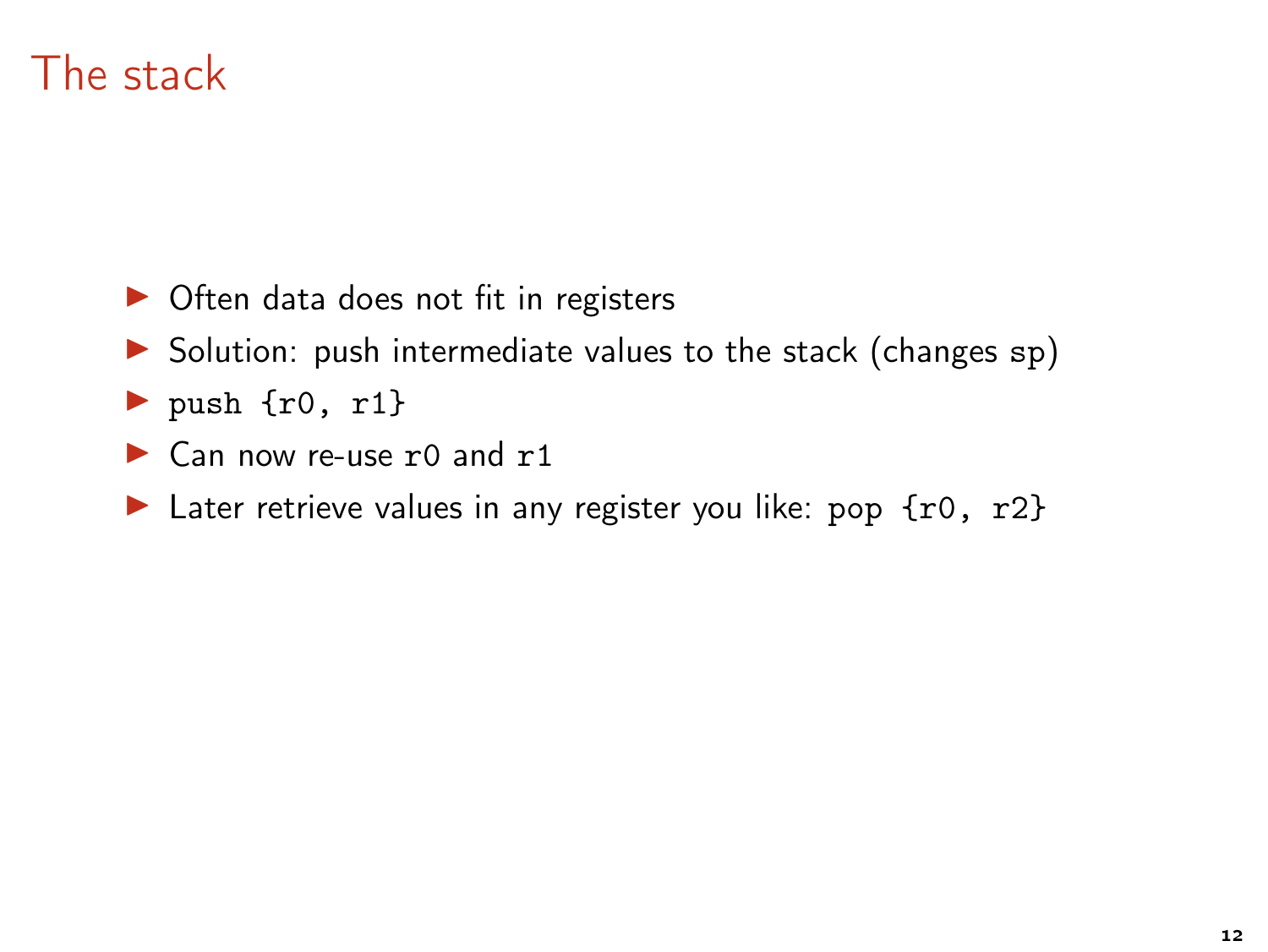- ▶ Often data does not fit in registers
- $\triangleright$  Solution: push intermediate values to the stack (changes sp)
- $\triangleright$  push {r0, r1}
- $\triangleright$  Can now re-use r0 and r1
- ► Later retrieve values in any register you like: pop  $\{r0, r2\}$
- $\triangleright$  Can load from the stack without moving sp (in a few slides)
- $\triangleright$  Not popping all pushed values will crash the program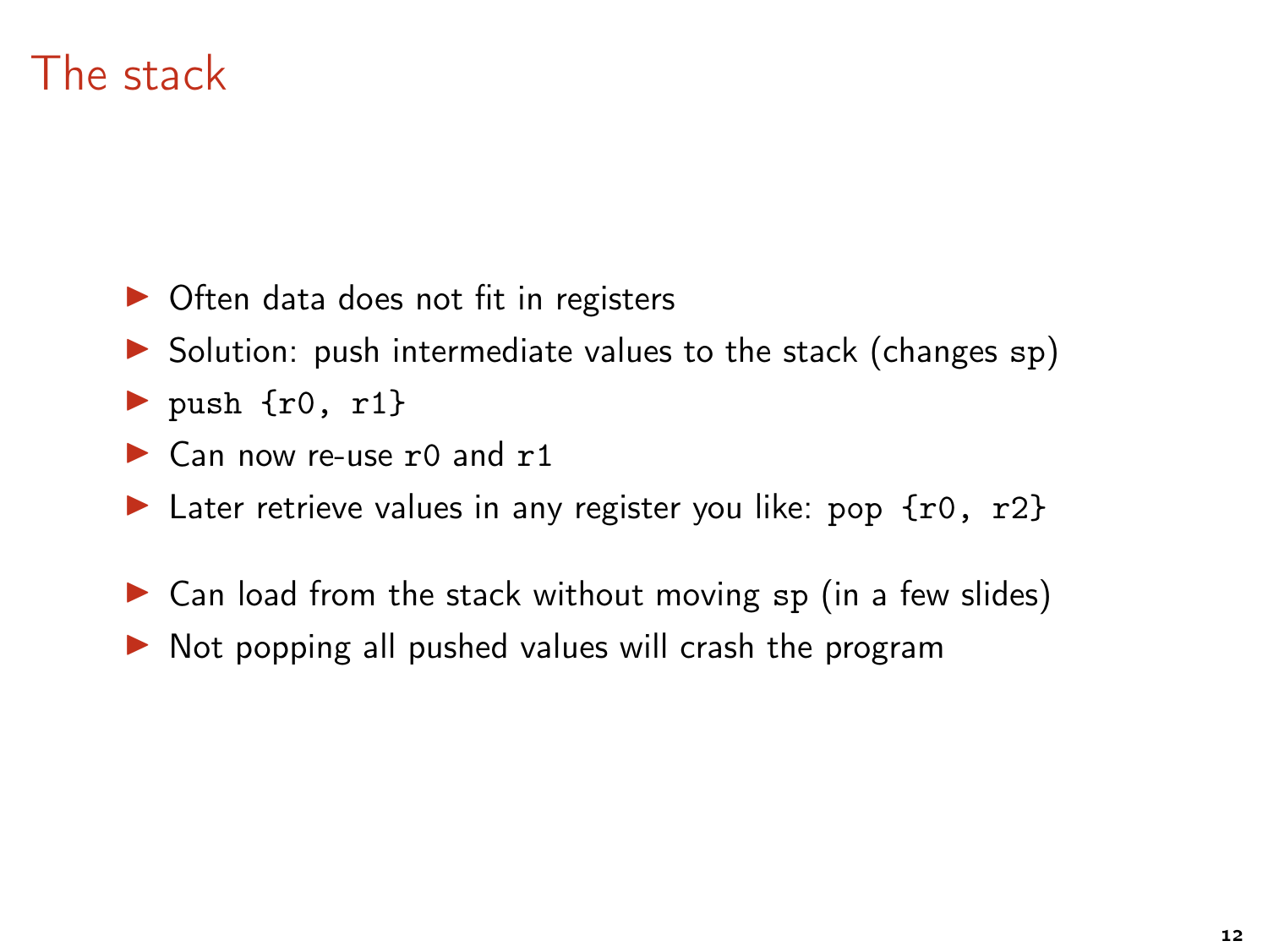▶ Stack is nice for intermediate values, but not for constants or lookup tables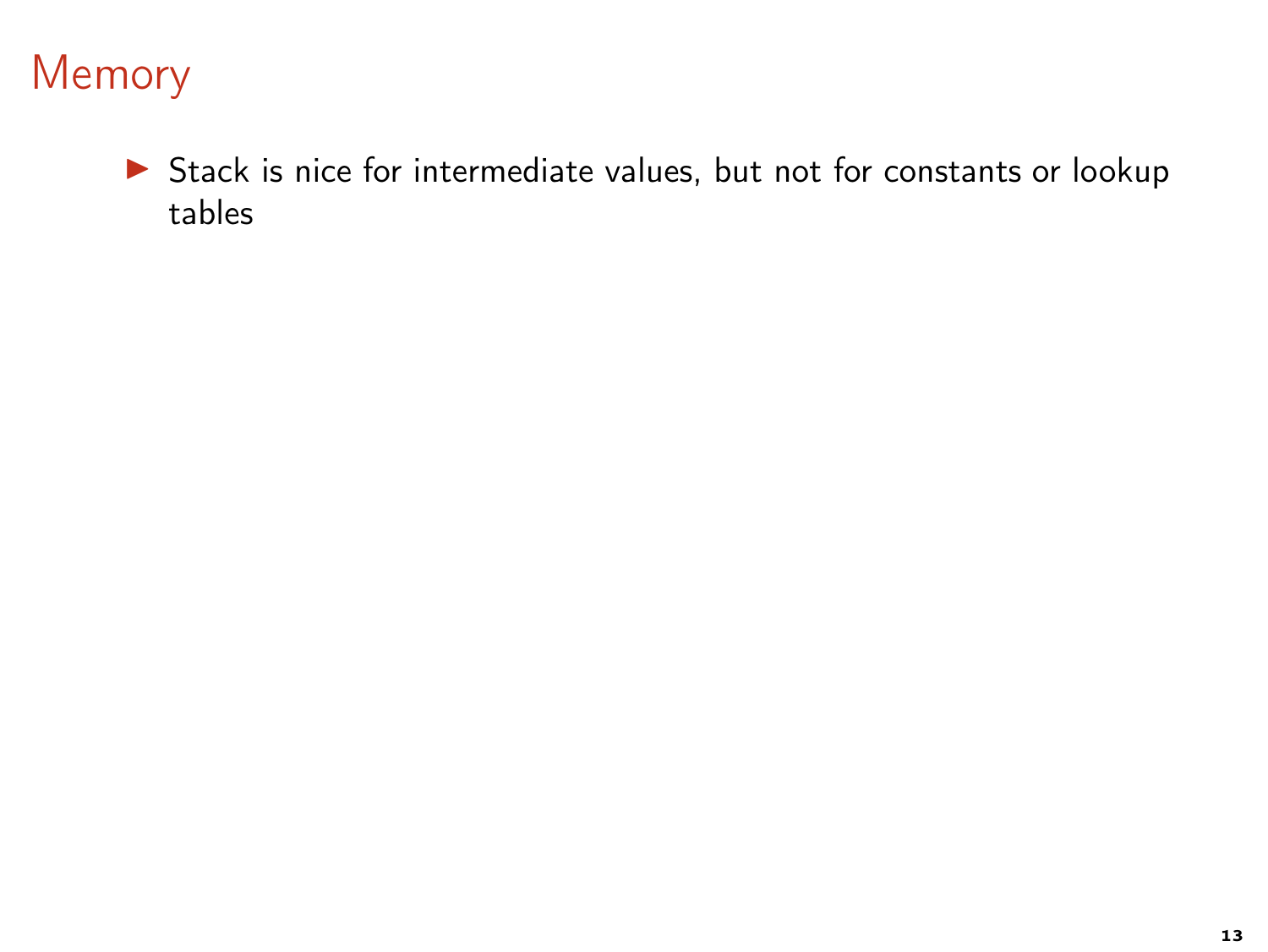- ▶ Stack is nice for intermediate values, but not for constants or lookup tables
- ▶ 'word' = 32 bit, 'halfword' = 16 bit, 'doubleword' = 64 bit, 'byte' = 8 bit, 'nibble'  $=$  4 bit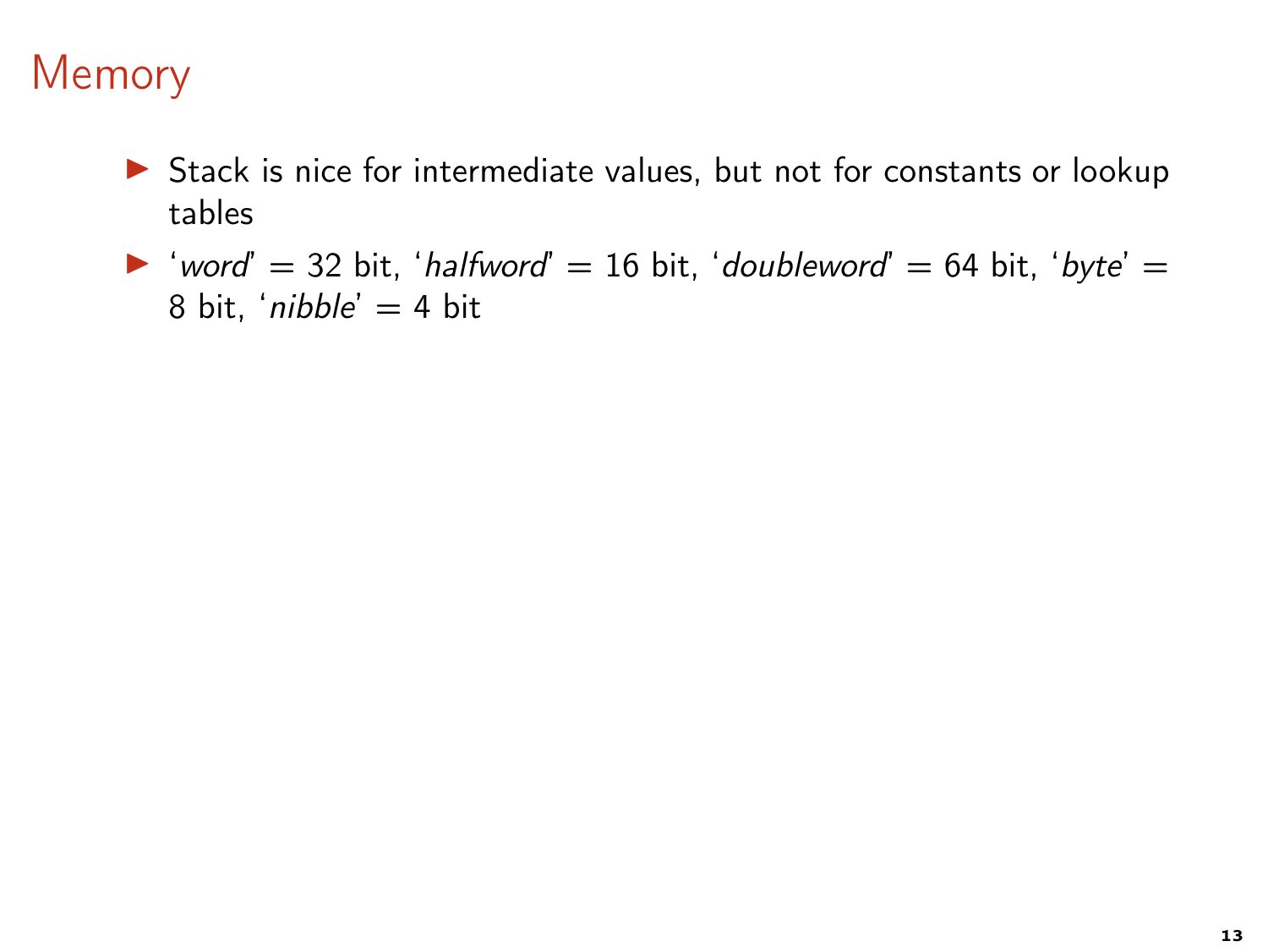- ▶ Stack is nice for intermediate values, but not for constants or lookup tables
- ▶ 'word' = 32 bit, 'halfword' = 16 bit, 'doubleword' = 64 bit, 'byte' = 8 bit, '*nibble'*  $=$  4 bit
- ▶ Can directly insert words and bytes as 'data'

```
. data
somedata:
    . word 0 x01234567 , 0 xfedcba98
    . byte 0x2a, 0x25. text
    // continue with code
```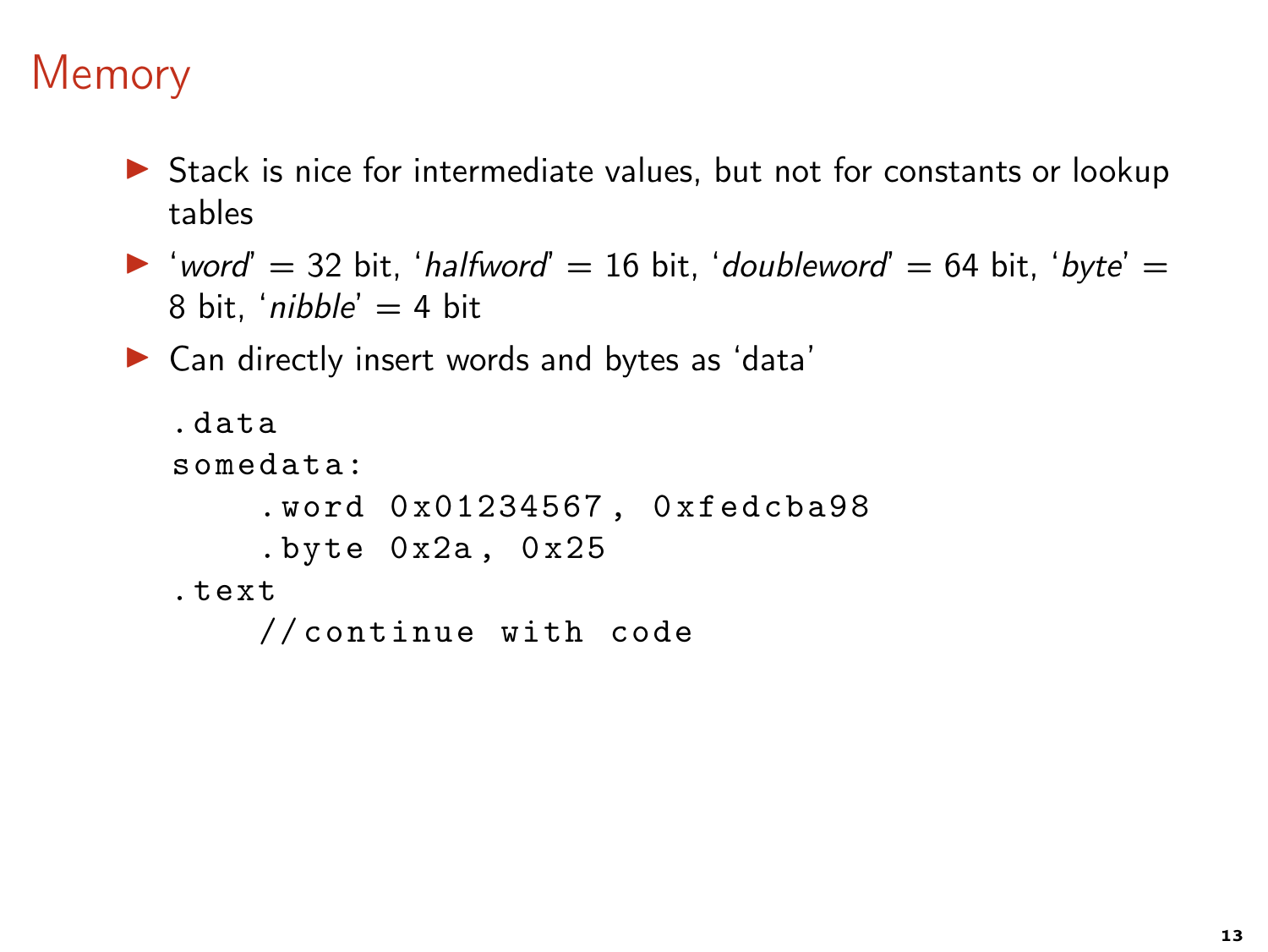▶ Stack is nice for intermediate values, but not for constants or lookup tables

```
▶ 'word' = 32 bit, 'halfword' = 16 bit, 'doubleword' = 64 bit, 'byte' =
   8 bit, 'nibble' = 4 bit
```
▶ Can directly insert words and bytes as 'data'

```
. data
somedata:
    . word 0 x01234567 , 0 xfedcba98
    . byte 0x2a, 0x25. text
    // continue with code
```
▶ Ends up somewhere in RAM, need a label to access it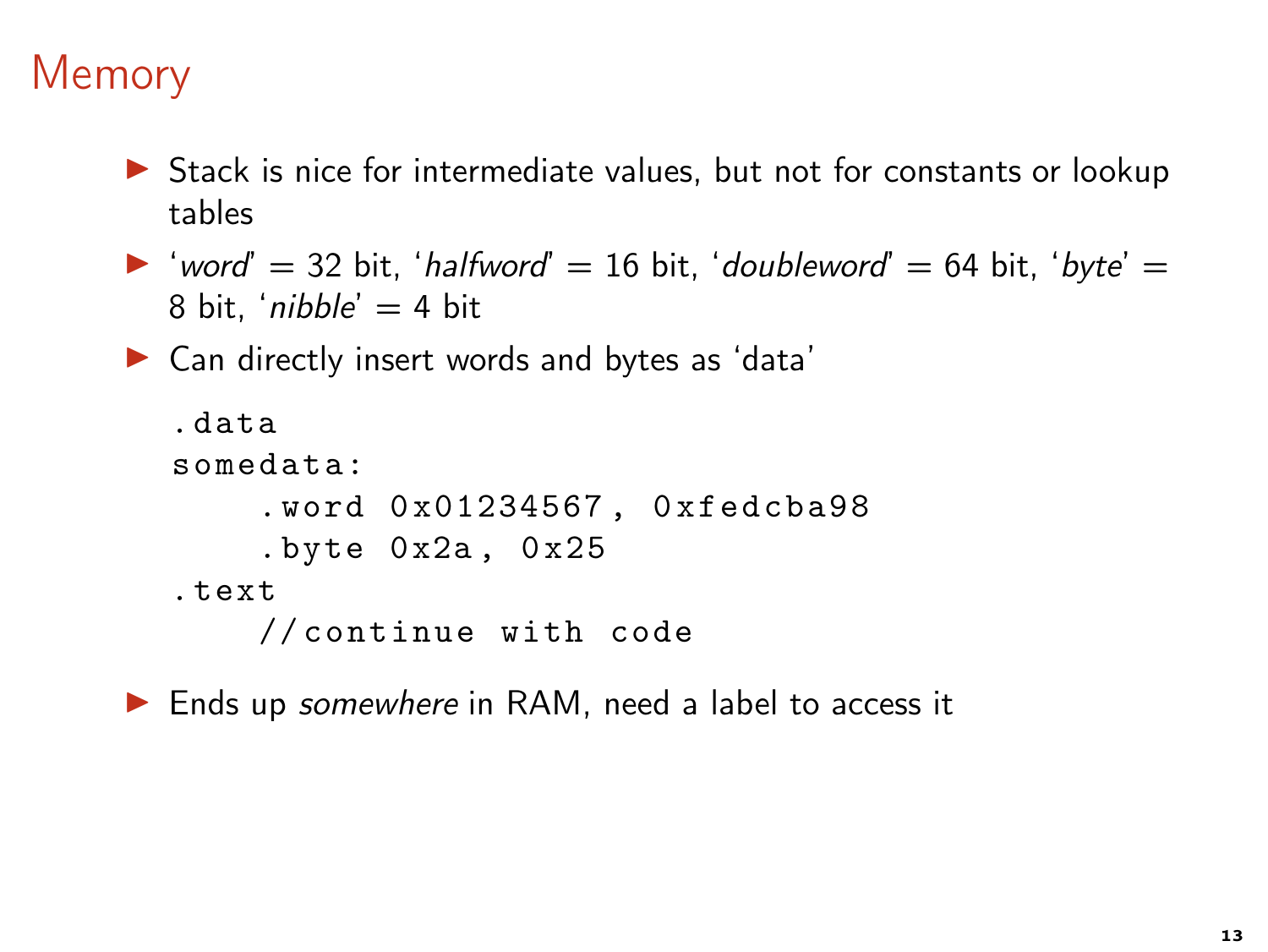▶ Stack is nice for intermediate values, but not for constants or lookup tables

```
▶ 'word' = 32 bit, 'halfword' = 16 bit, 'doubleword' = 64 bit, 'byte' =
   8 bit, 'nibble' = 4 bit
```
▶ Can directly insert words and bytes as 'data'

```
. data
somedata:
     . word 0 x01234567 , 0 xfedcba98
     . byte 0 x2a , 0 x25
. text
    // continue with code
```
▶ Ends up somewhere in RAM, need a label to access it  $\blacktriangleright$  For n bytes of uninitialized memory, use a label and . skip n  $\blacktriangleright$  For n bytes of 0-initialized data, use .1comm somelabel, n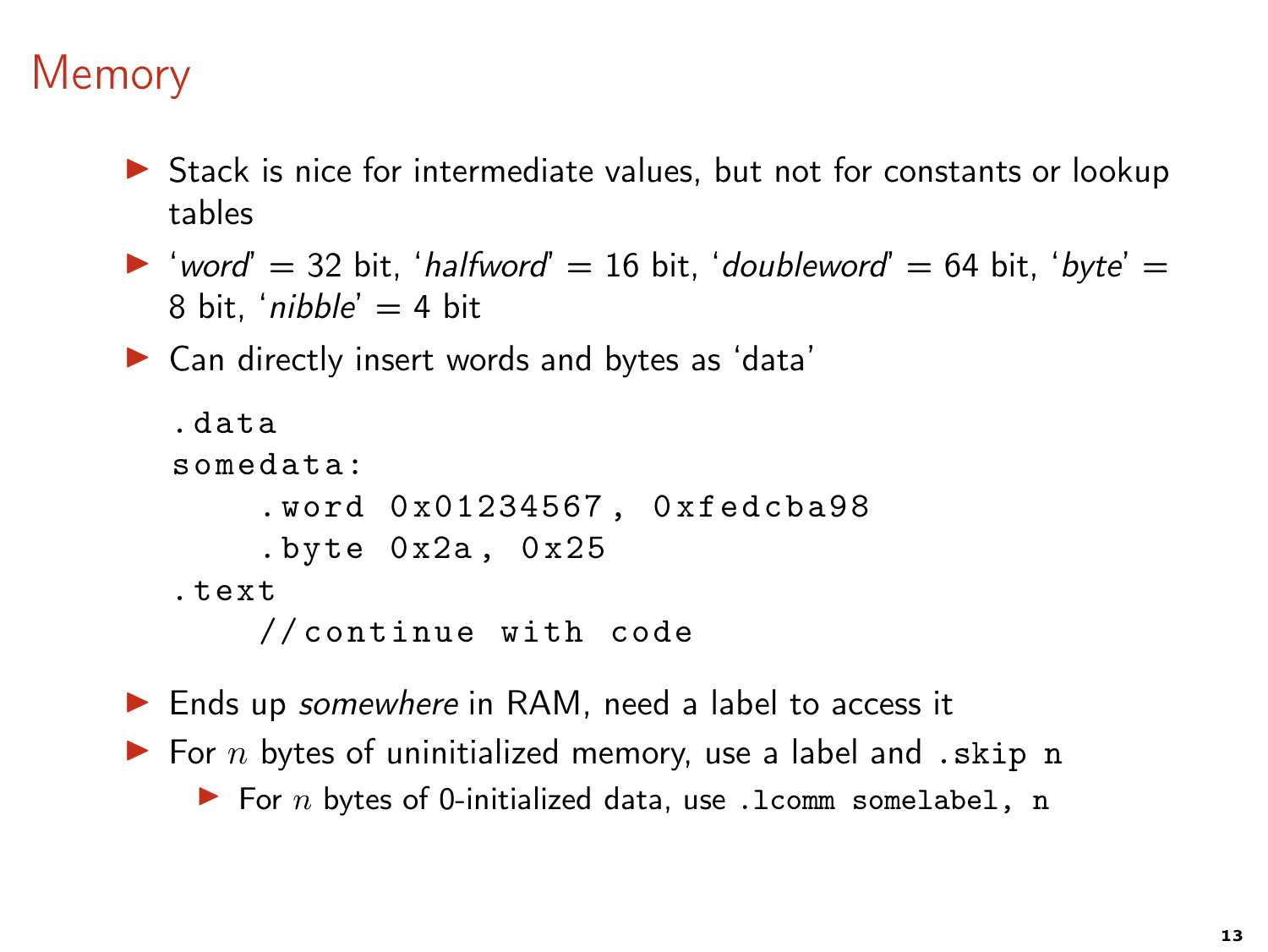▶ Stack is nice for intermediate values, but not for constants or lookup tables

```
▶ 'word' = 32 bit, 'halfword' = 16 bit, 'doubleword' = 64 bit, 'byte' =
   8 bit, 'nibble' = 4 bit
```
▶ Can directly insert words and bytes as 'data'

```
. data
somedata:
    . word 0 x01234567 , 0 xfedcba98
    . byte 0x2a, 0x25. text
    // continue with code
```
► Ends up somewhere in RAM, need a label to access it  $\blacktriangleright$  For n bytes of uninitialized memory, use a label and . skip n  $\blacktriangleright$  For n bytes of 0-initialized data, use .1comm somelabel, n ▶ For global constants in ROM/flash, use . section . rodata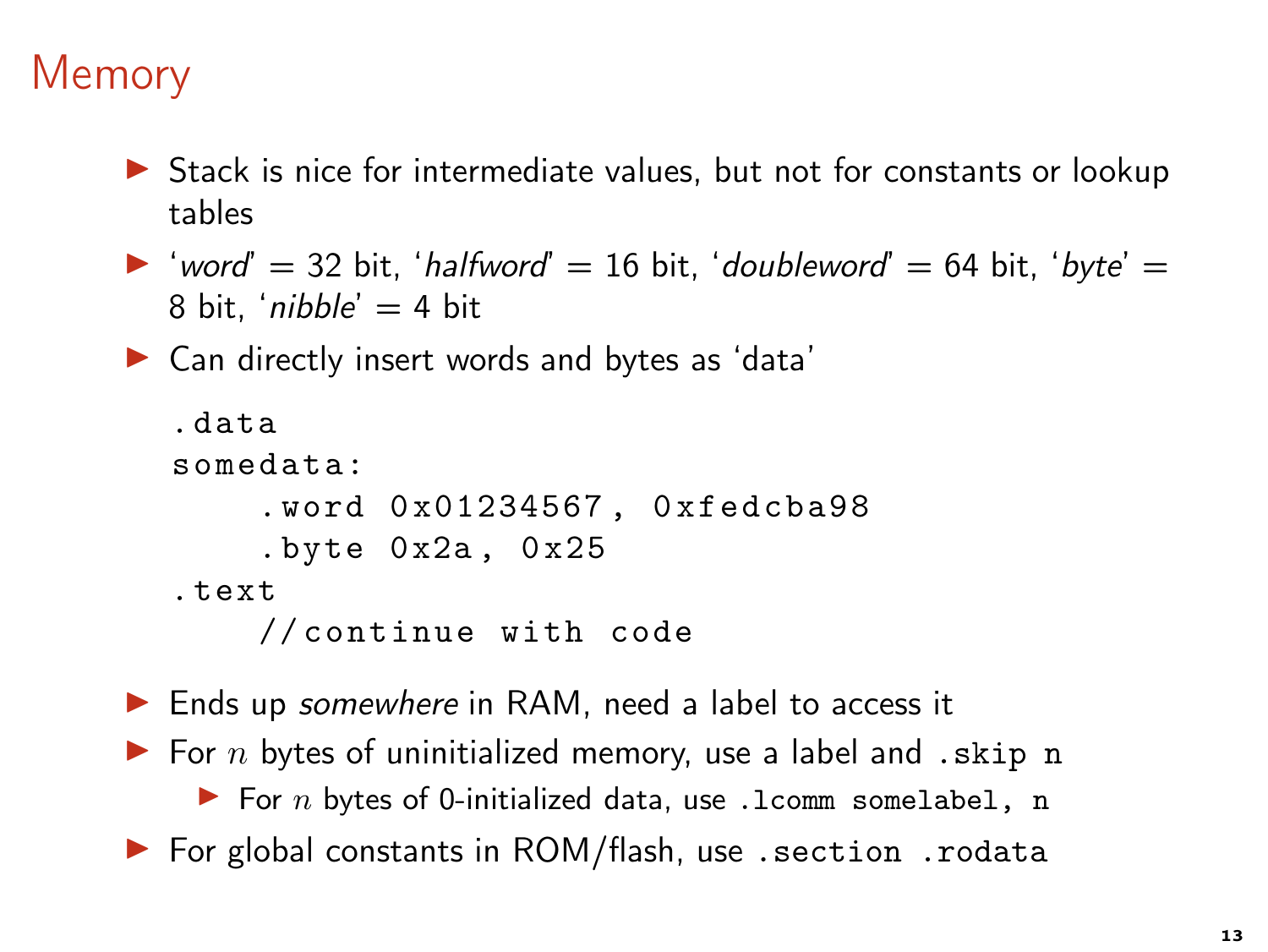▶ adr r0, somelabel to get the address in a register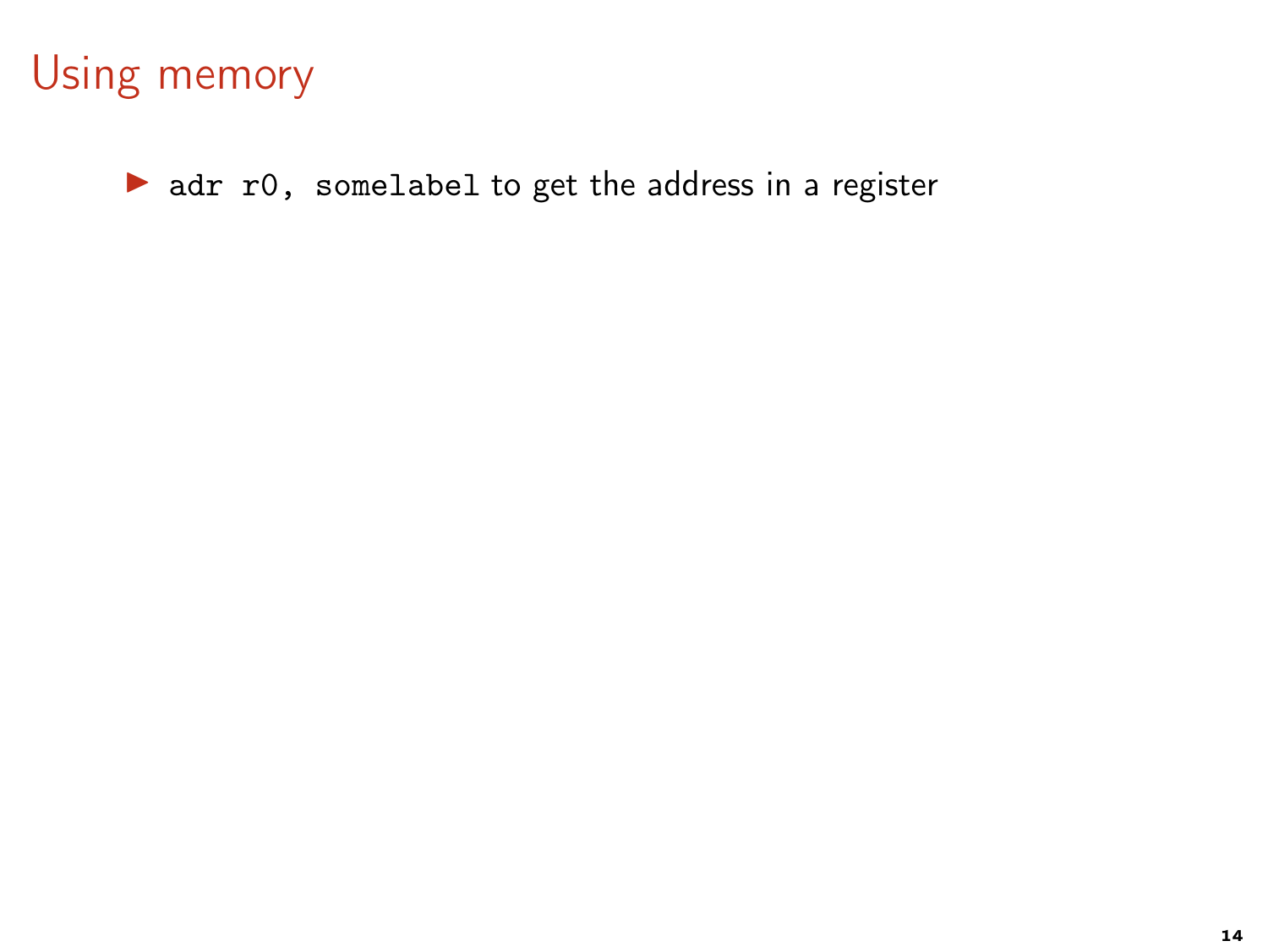▶ adr r0, somelabel to get the address in a register

▶ ldr/str r1, [r0] loads/stores a value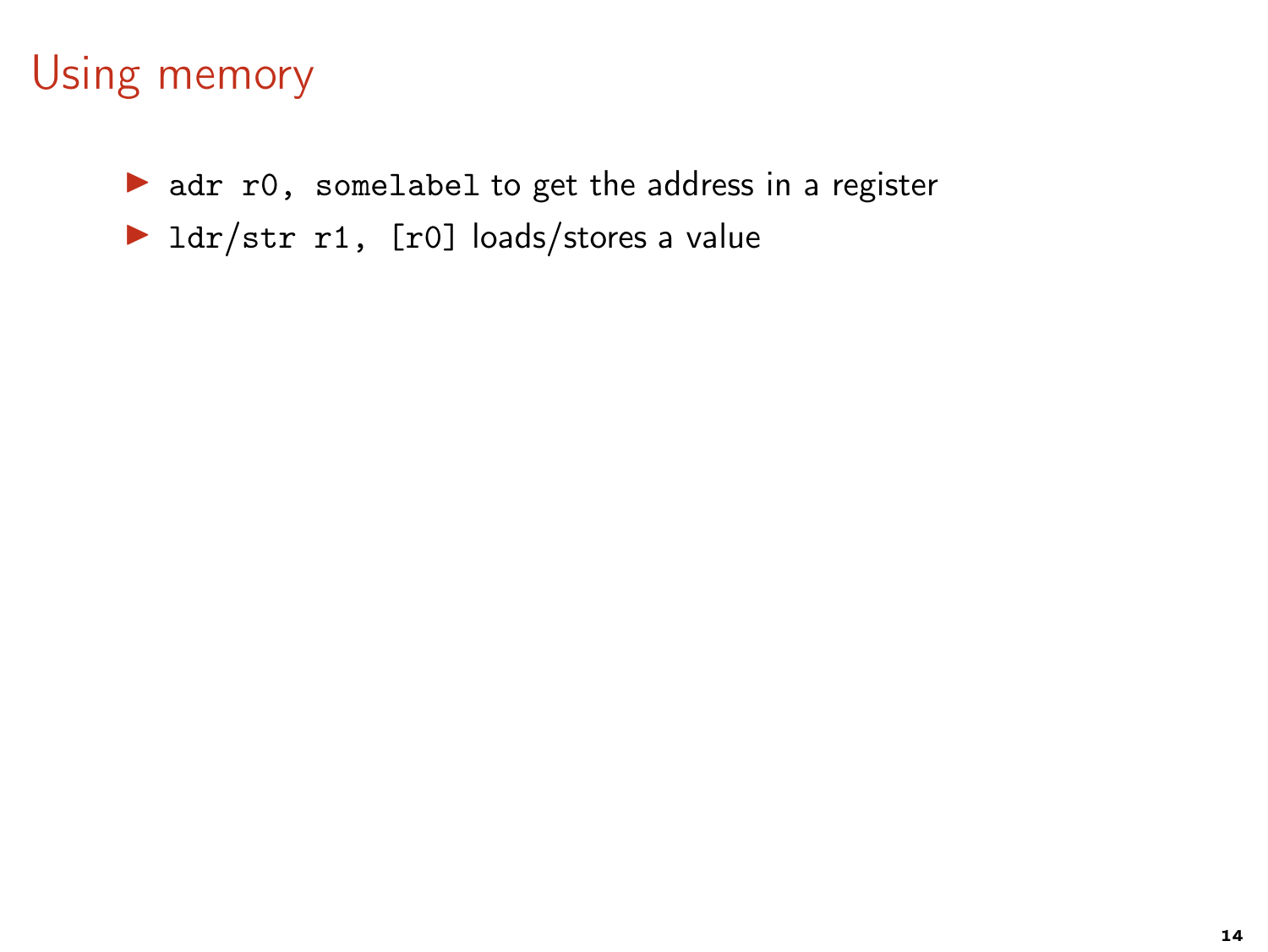- $\triangleright$  adr r0, somelabel to get the address in a register
- $\blacktriangleright$  ldr/str r1, [r0] loads/stores a value
- $\triangleright$  1dr r1, [r0, #4] loads from r0+4 (bytes)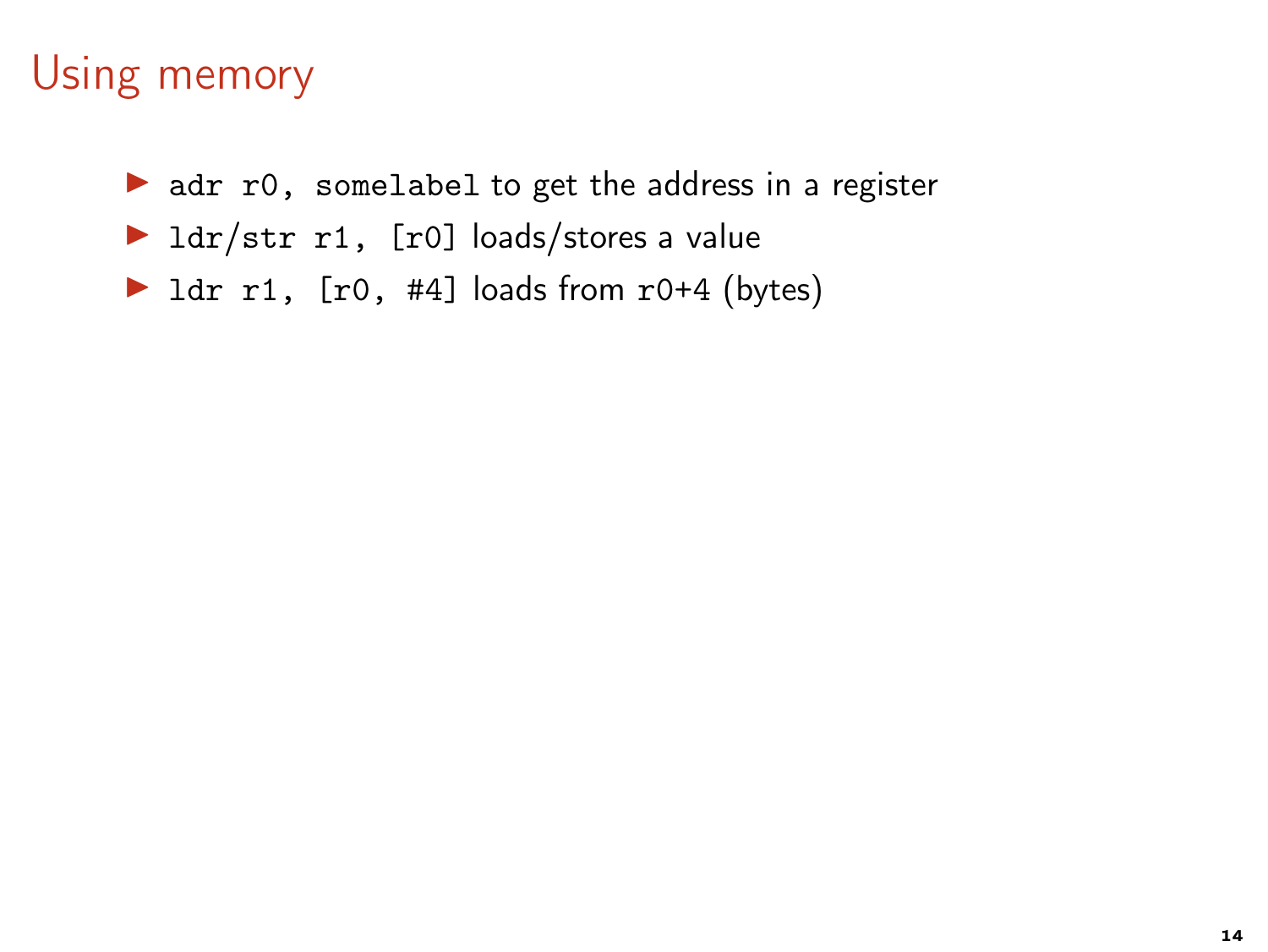- $\triangleright$  adr r0, somelabel to get the address in a register
- $\blacktriangleright$  ldr/str r1, [r0] loads/stores a value
- ▶ 1dr r1, <math>[r0, #4]</math> loads from <math>r0+4</math> (bytes)
- ▶ ldr r1, [r0, #4]! loads from r0+4 and increments r0 by 4
- ▶ ldr r1, [r0], #4 loads from r0 and increments r0 by 4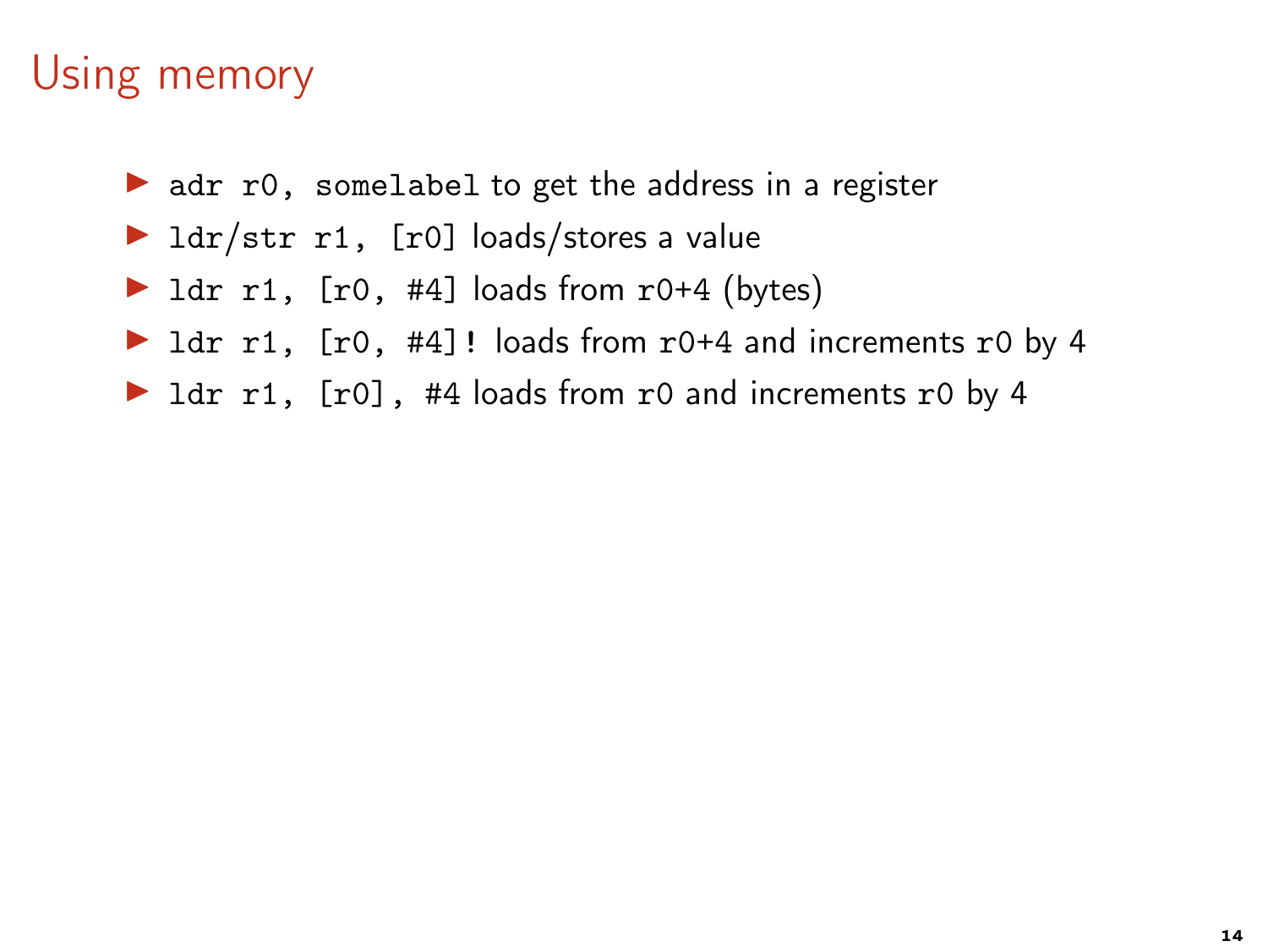- $\triangleright$  adr r0, somelabel to get the address in a register
- $\blacktriangleright$  ldr/str r1, [r0] loads/stores a value
- $\triangleright$  1dr r1, [r0, #4] loads from r0+4 (bytes)
- ▶ ldr r1, [r0, #4]! loads from r0+4 and increments r0 by 4
- ▶ ldr r1, [r0], #4 loads from r0 and increments r0 by 4
- $\triangleright$  1dr r1, [r0, r2] loads from r0+r2, cannot increment
- $\blacktriangleright$  ldr r1, [r0, r2, lsl #2] is possible
	- ▶ if r2 was a byte-offset, it's now used as word-offset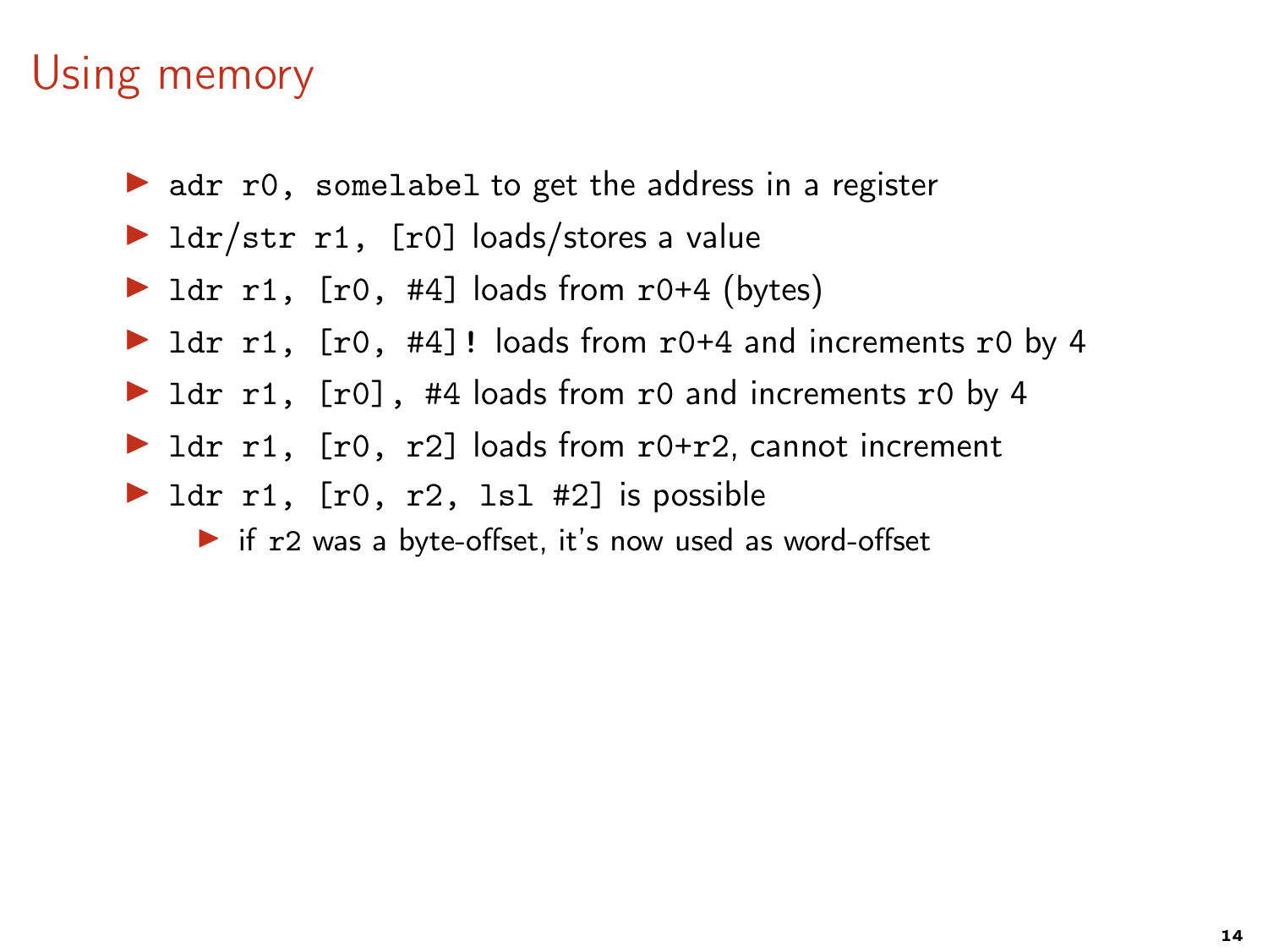- $\triangleright$  adr r0, somelabel to get the address in a register
- $\blacktriangleright$  ldr/str r1, [r0] loads/stores a value
- $\triangleright$  1dr r1, [r0, #4] loads from r0+4 (bytes)
- ▶ ldr r1, [r0, #4]! loads from r0+4 and increments r0 by 4
- ▶ ldr r1, [r0], #4 loads from r0 and increments r0 by 4
- $\triangleright$  1dr r1, [r0, r2] loads from r0+r2, cannot increment
- $\blacktriangleright$  ldr r1, [r0, r2, lsl #2] is possible
	- ▶ if r2 was a byte-offset, it's now used as word-offset
- $\blacktriangleright$  str also has these variants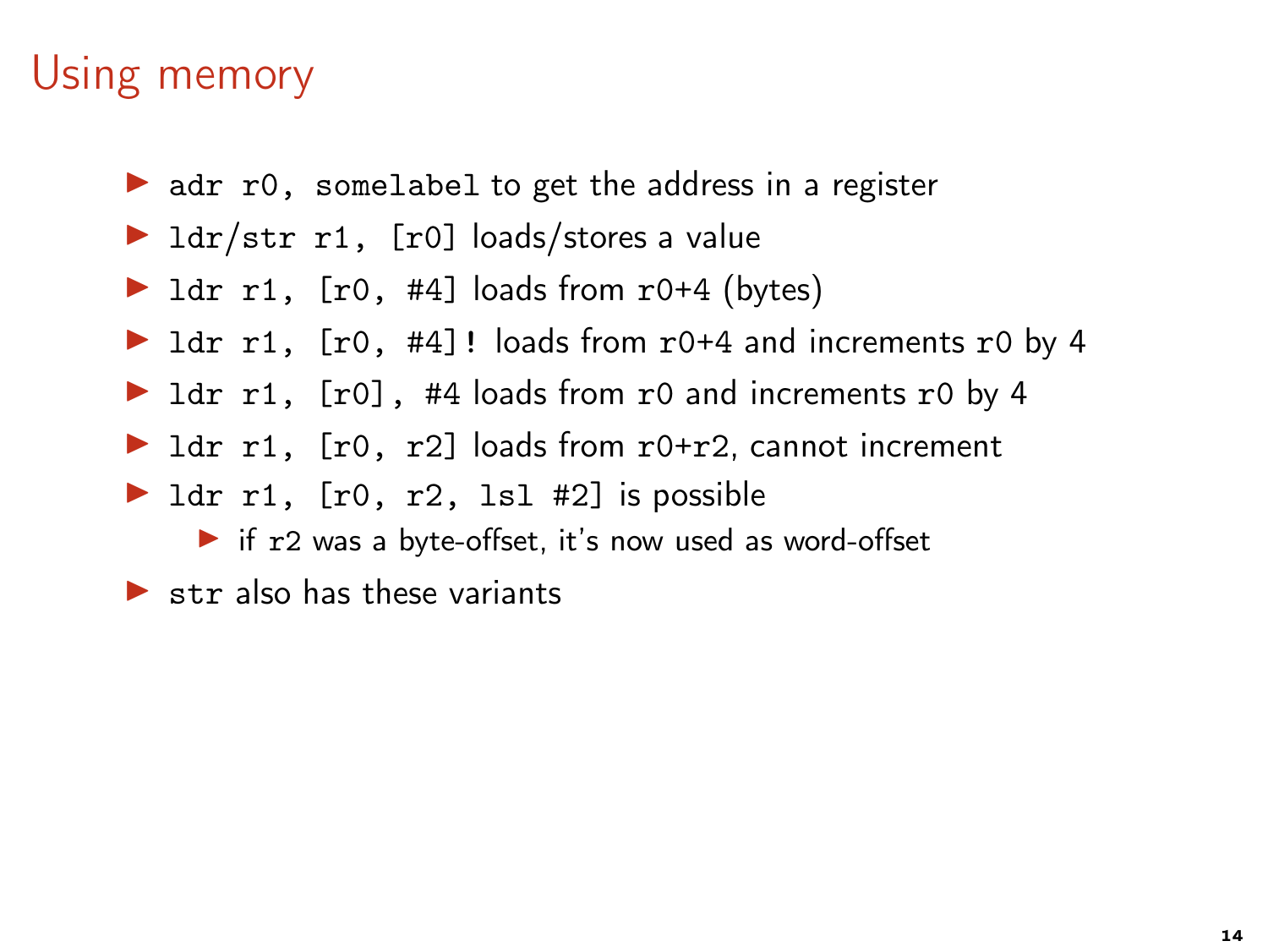- $\triangleright$  adr r0, somelabel to get the address in a register
- $\blacktriangleright$  ldr/str r1, [r0] loads/stores a value
- $\triangleright$  1dr r1, [r0, #4] loads from r0+4 (bytes)
- ▶ ldr r1, [r0, #4]! loads from r0+4 and increments r0 by 4
- ▶ ldr r1, [r0], #4 loads from r0 and increments r0 by 4
- $\triangleright$  1dr r1, [r0, r2] loads from r0+r2, cannot increment
- $\blacktriangleright$  ldr r1, [r0, r2, lsl #2] is possible
	- ▶ if r2 was a byte-offset, it's now used as word-offset
- $\blacktriangleright$  str also has these variants
- $\triangleright$  1dm/stm r0, {r1,r2,r5} loads/stores multiple from consecutive memory locations
- $\blacktriangleright$  ldm/stm r0!,  $\{r1, r2, r5\}$  ... and increments r0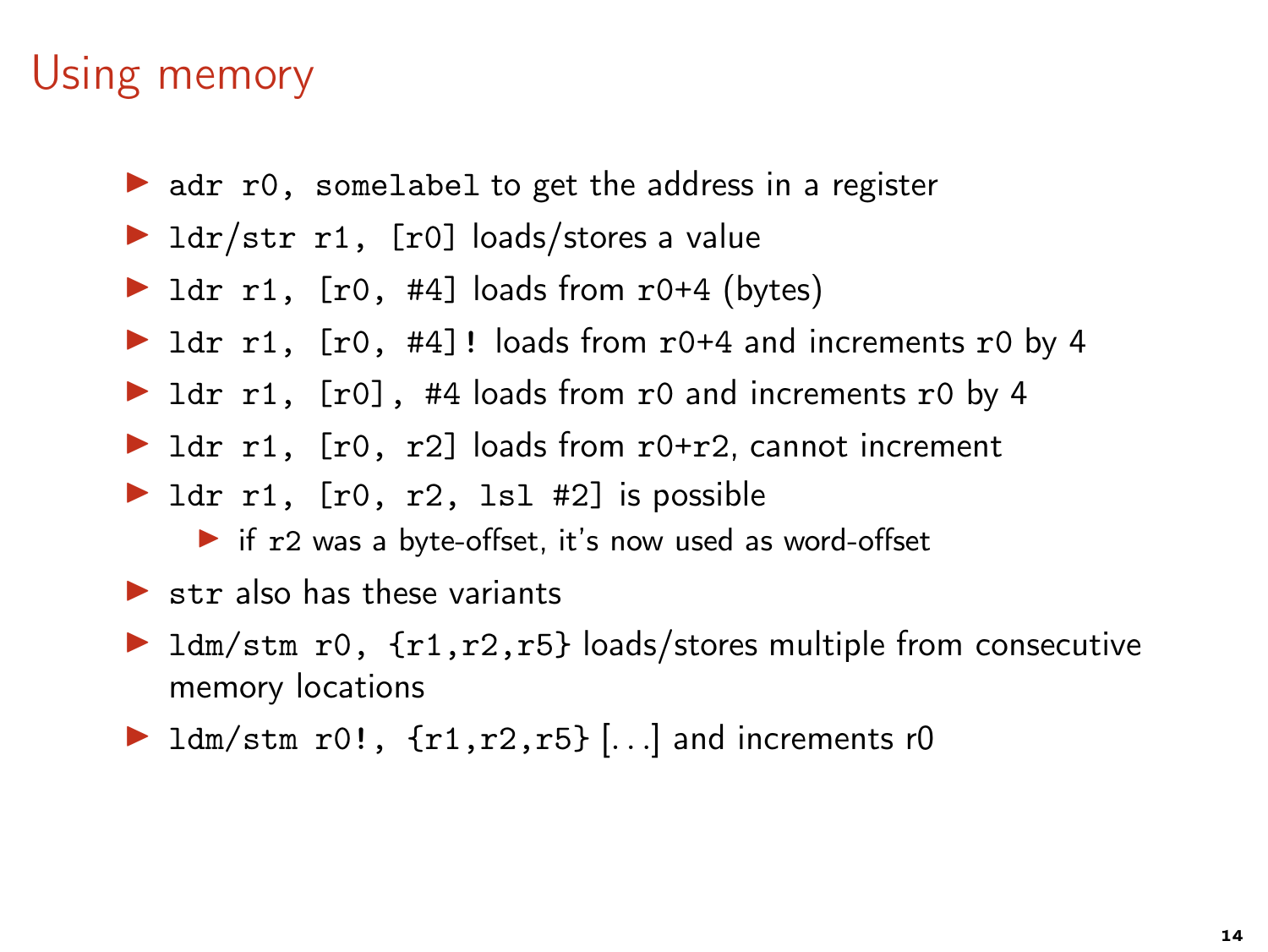- $\triangleright$  adr r0, somelabel to get the address in a register
- $\blacktriangleright$  ldr/str r1, [r0] loads/stores a value
- $\triangleright$  1dr r1, [r0, #4] loads from r0+4 (bytes)
- ▶ ldr r1, [r0, #4]! loads from r0+4 and increments r0 by 4
- ▶ ldr r1, [r0], #4 loads from r0 and increments r0 by 4
- $\triangleright$  1dr r1, [r0, r2] loads from r0+r2, cannot increment
- $\blacktriangleright$  ldr r1, [r0, r2, lsl #2] is possible
	- ▶ if r2 was a byte-offset, it's now used as word-offset
- $\blacktriangleright$  str also has these variants
- ▶ ldm/stm r0, {r1,r2,r5} loads/stores multiple from consecutive memory locations
- $\blacktriangleright$  ldm/stm r0!,  $\{r1, r2, r5\}$  ... and increments r0
- push  ${r0, r1} ==$  stmdb sp!,  ${r0, r1}$

▶ 'store multiple decrement before'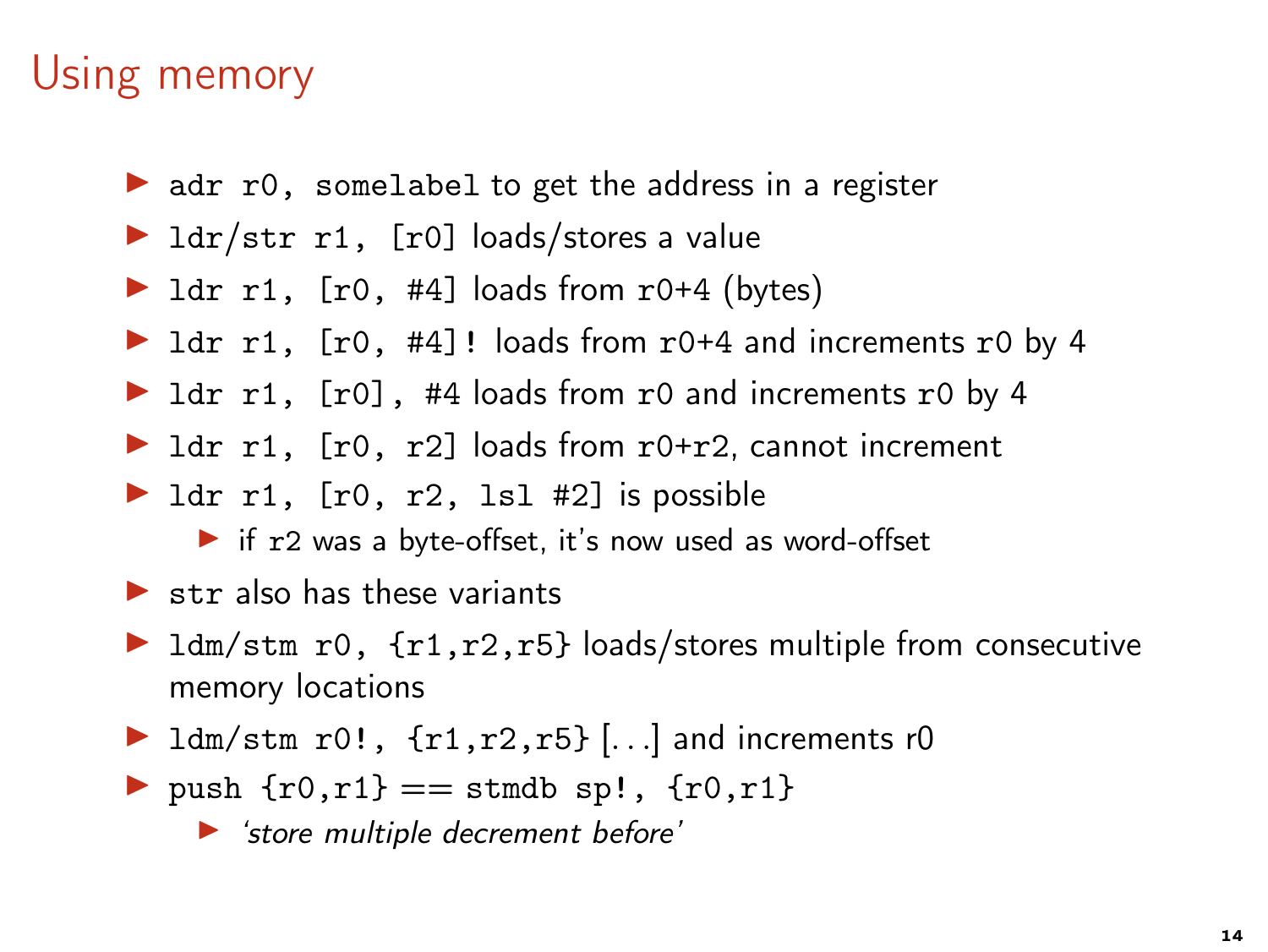#### **Subroutines**

```
somelabel:
    add r0 , r1
    add r0, r1, ror #2add r0, r1, ror #4
    bx lr
main :
    bl somelabel
    mov r4 , r0
    mov r0 , r2
    mov r1 , r3
    bl somelabel
 ▶ 1r keeps track of 'return address'
```
 $\triangleright$  Branch with link (b1) automatically sets 1r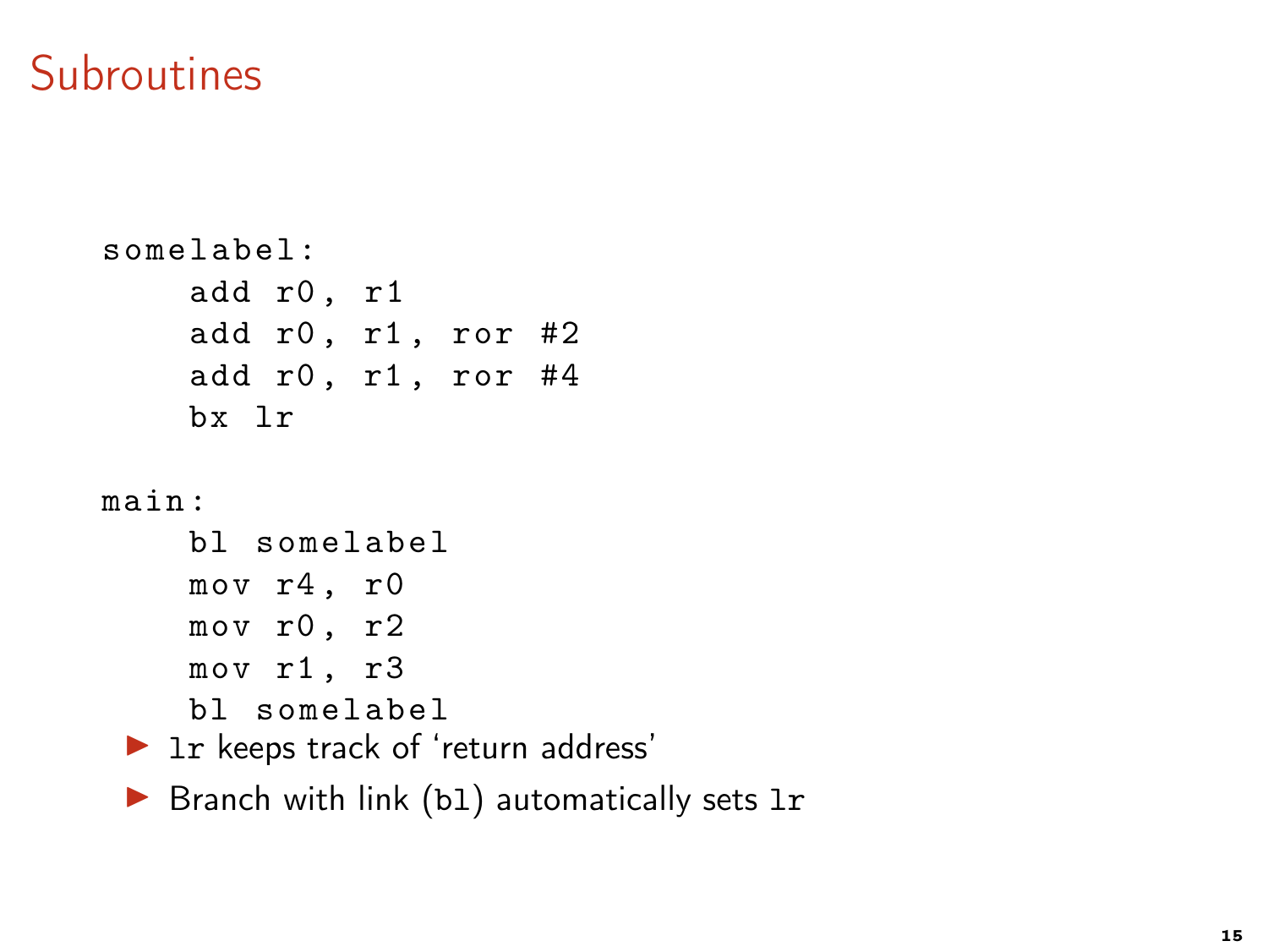#### **Subroutines**

```
somelabel:
     add r0 , r1
     add r0, r1, ror #2
     add r0, r1, ror #4
     bx lr
main :
     bl somelabel
     mov r4 , r0
     mov r0 , r2
     mov r1 , r3
     bl somelabel
 ▶ 1r keeps track of 'return address'
 \triangleright Branch with link (b1) automatically sets 1r
```
▶ Some performance overhead due to branching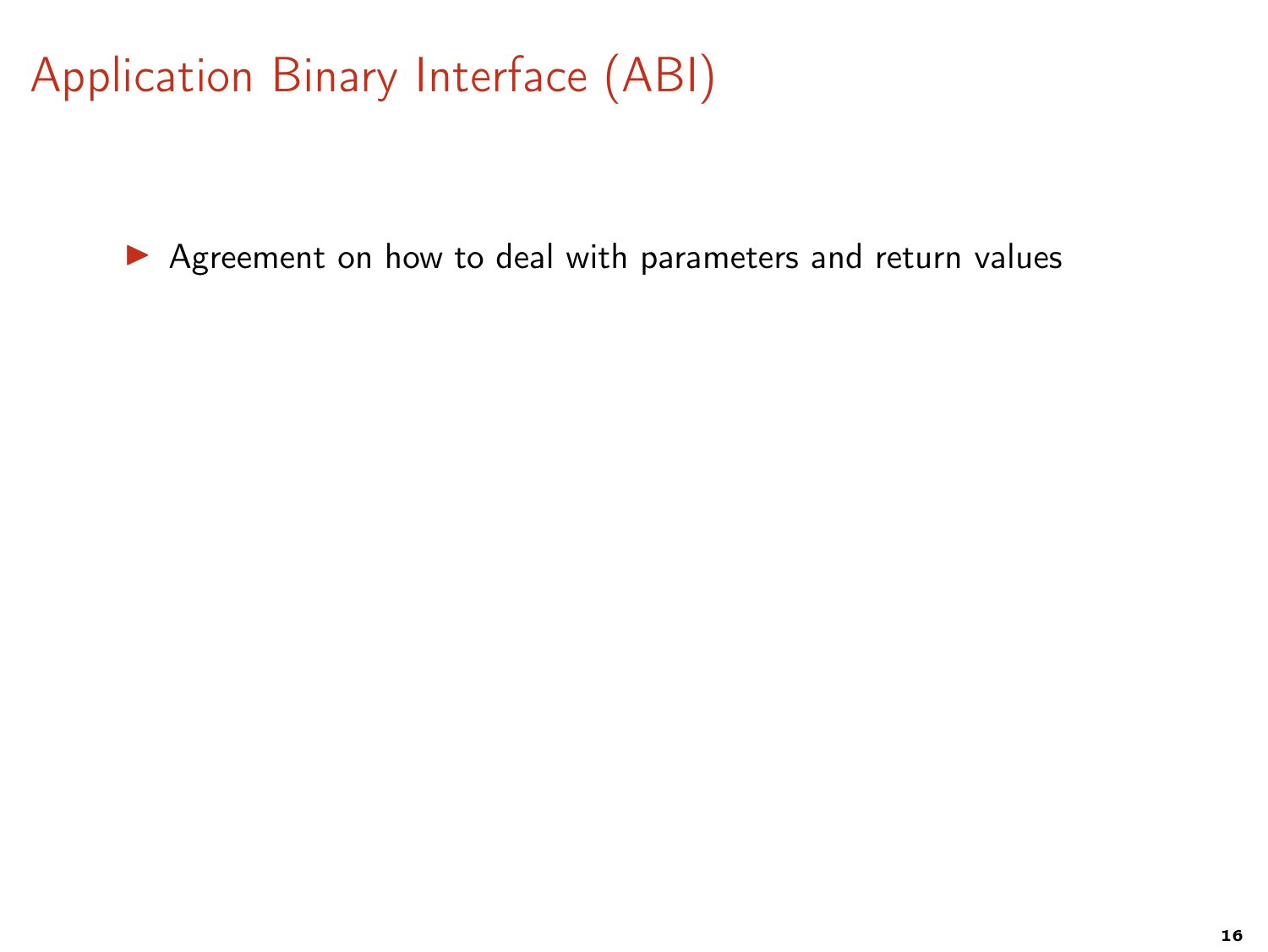▶ Agreement on how to deal with parameters and return values

 $\blacktriangleright$  If it fits, parameters in r0-r3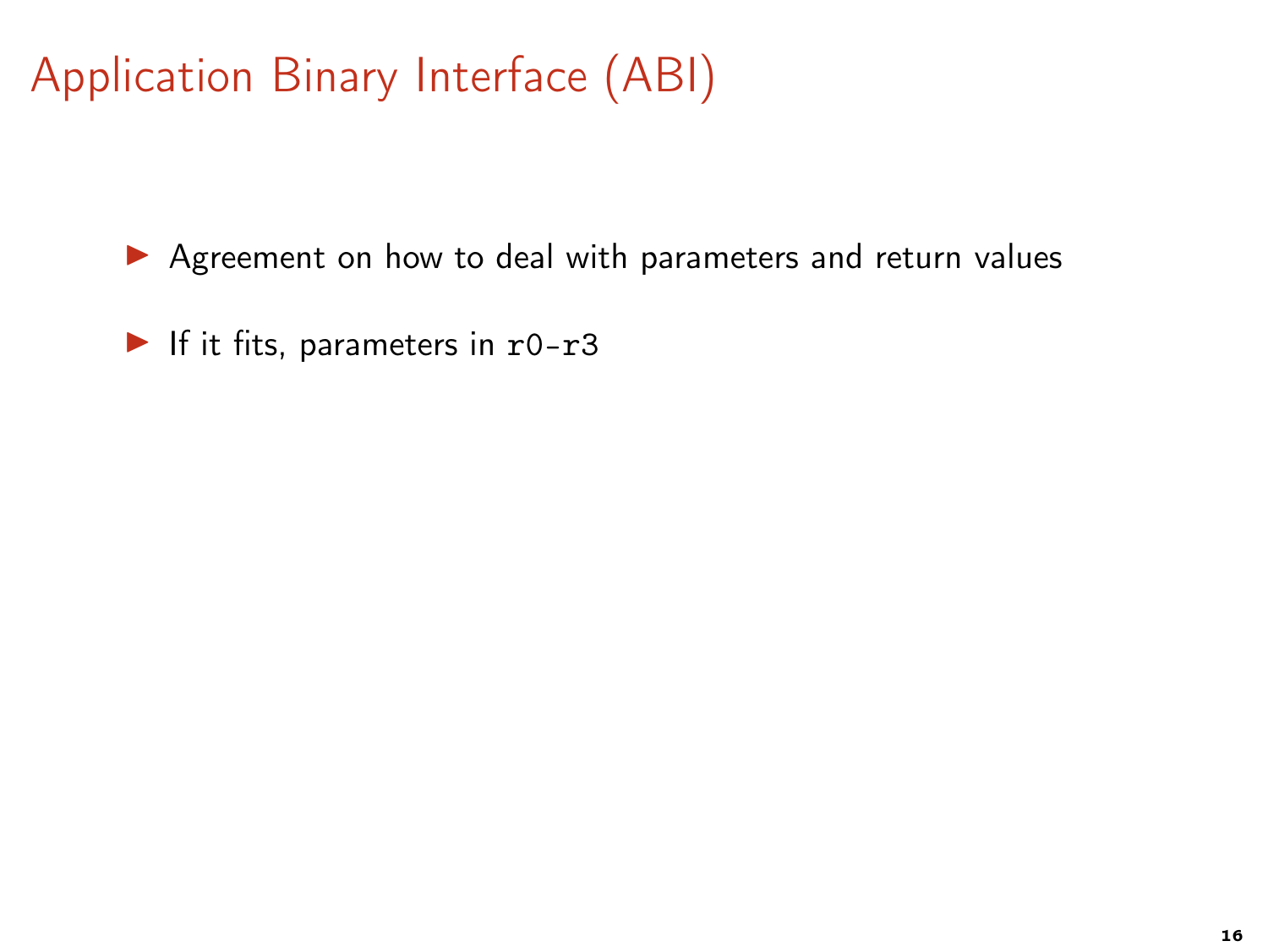- $\blacktriangleright$  If it fits, parameters in r0-r3
- $\triangleright$  Otherwise, a part in r0-r3 and the rest on the stack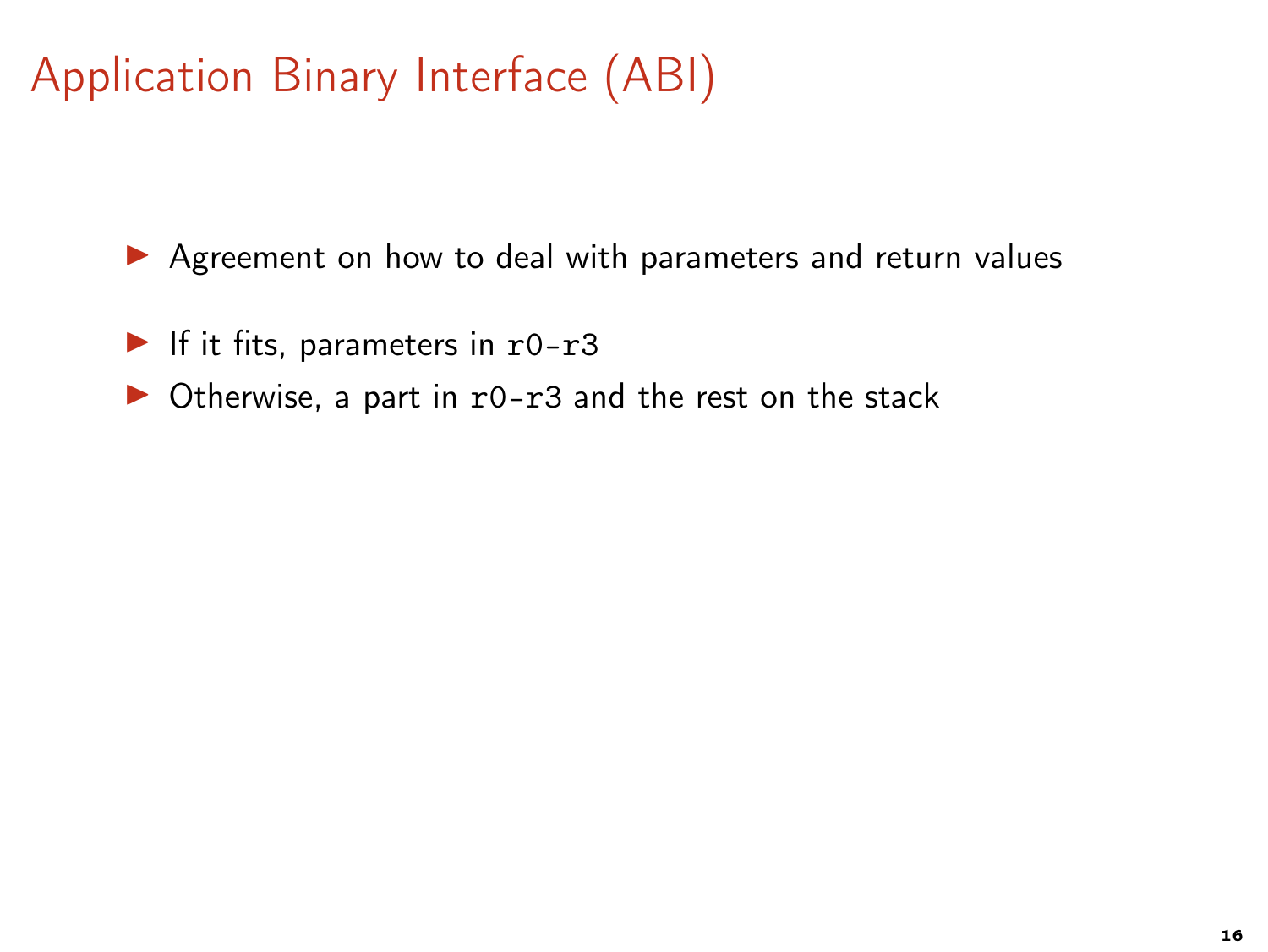- $\blacktriangleright$  If it fits, parameters in r0-r3
- $\triangleright$  Otherwise, a part in r0-r3 and the rest on the stack
- Return value in  $r0$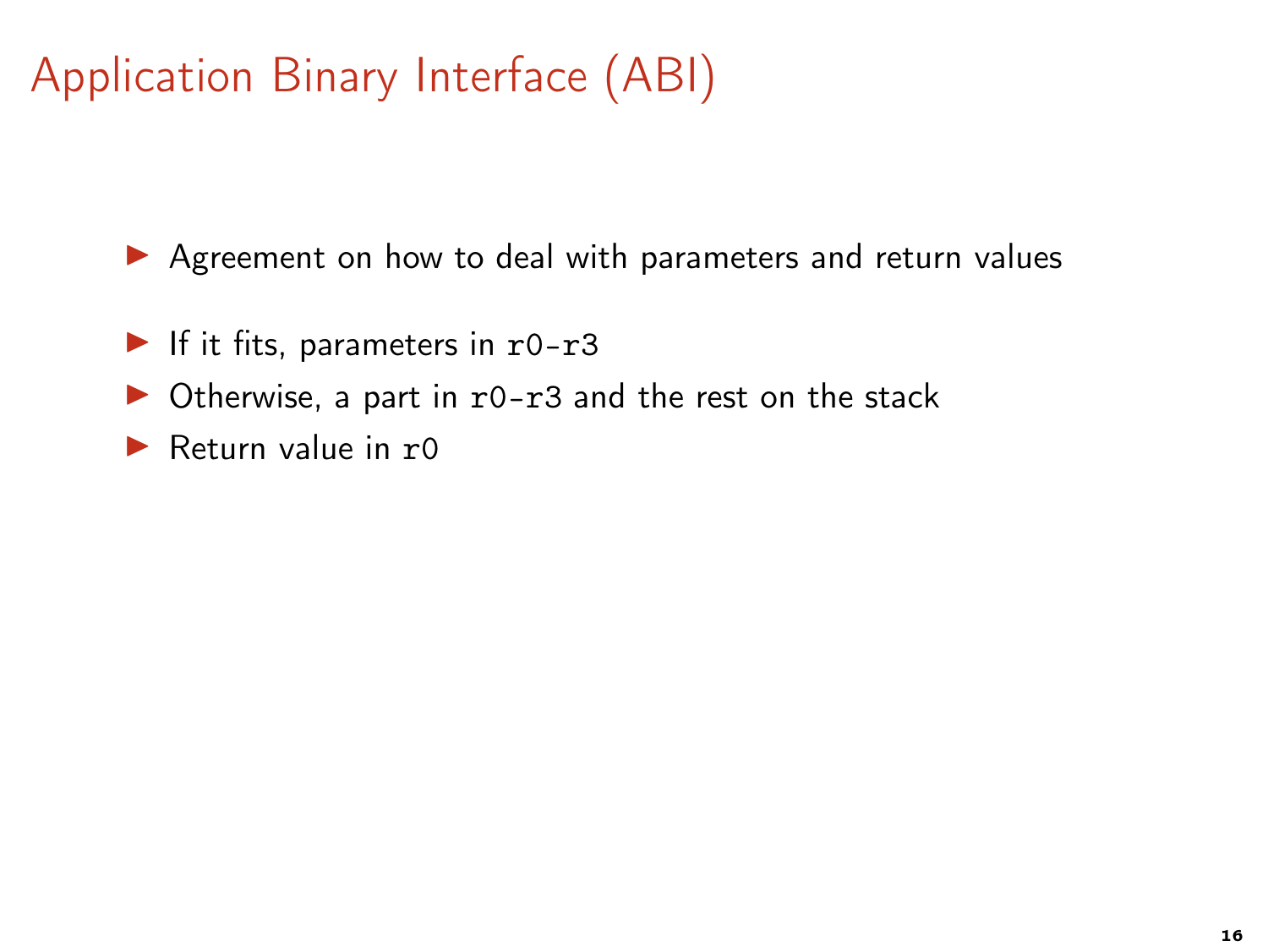- $\blacktriangleright$  If it fits, parameters in r0-r3
- $\triangleright$  Otherwise, a part in r0-r3 and the rest on the stack
- Return value in  $r0$
- $\triangleright$  The callee(!) should preserve r4-r11 if it overwrites the
- $\triangleright$  r12 is a scratch register (no need to preserve)
- $\triangleright$  Important when calling your assembly from, e.g., C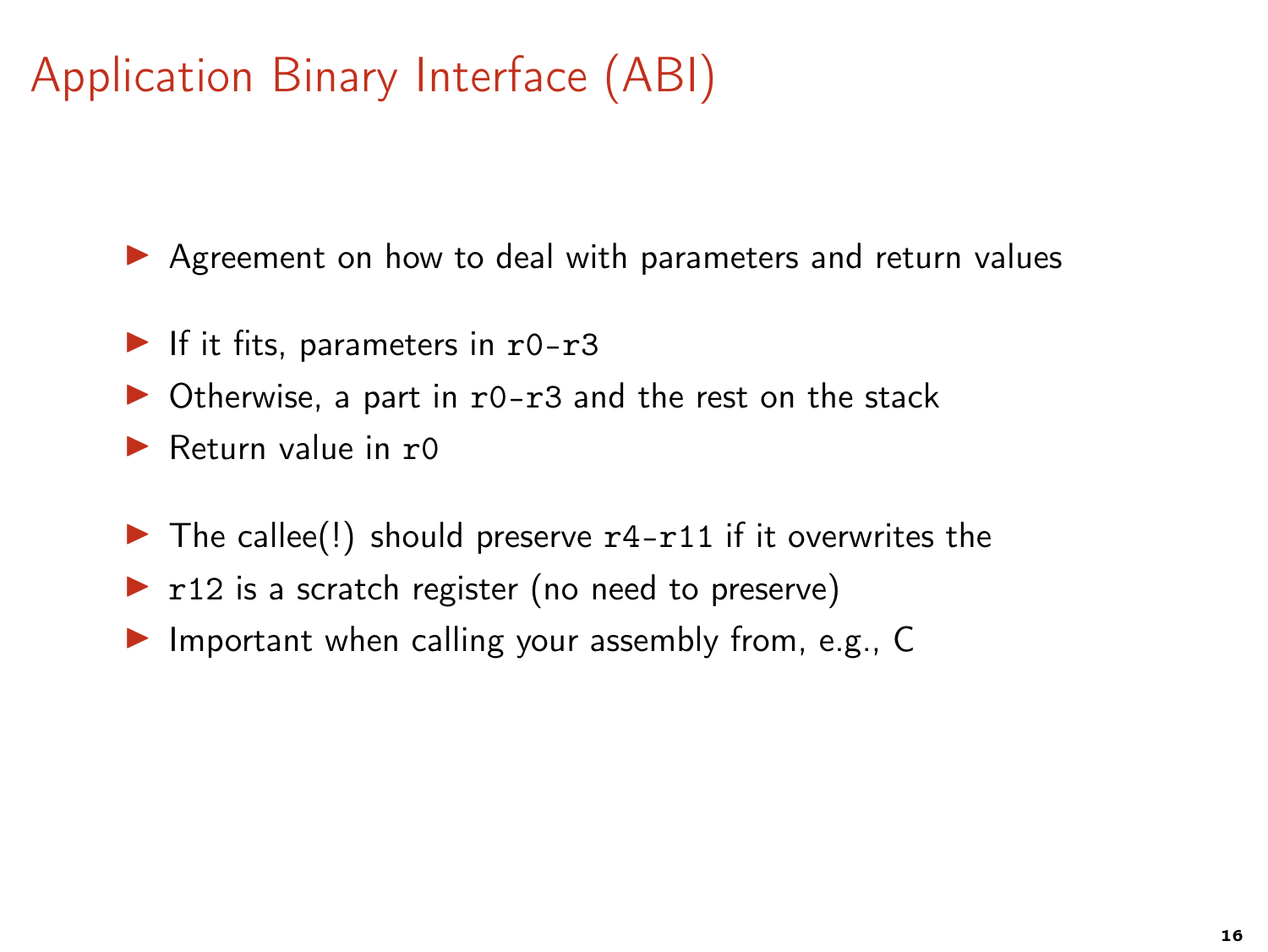- $\blacktriangleright$  If it fits, parameters in r0-r3
- $\triangleright$  Otherwise, a part in r0-r3 and the rest on the stack
- Return value in  $r0$
- $\triangleright$  The callee(!) should preserve r4-r11 if it overwrites the
- $\triangleright$  r12 is a scratch register (no need to preserve)
- ▶ Important when calling your assembly from, e.g., C
- $\triangleright$  For *private* subroutines: can ignore this ABI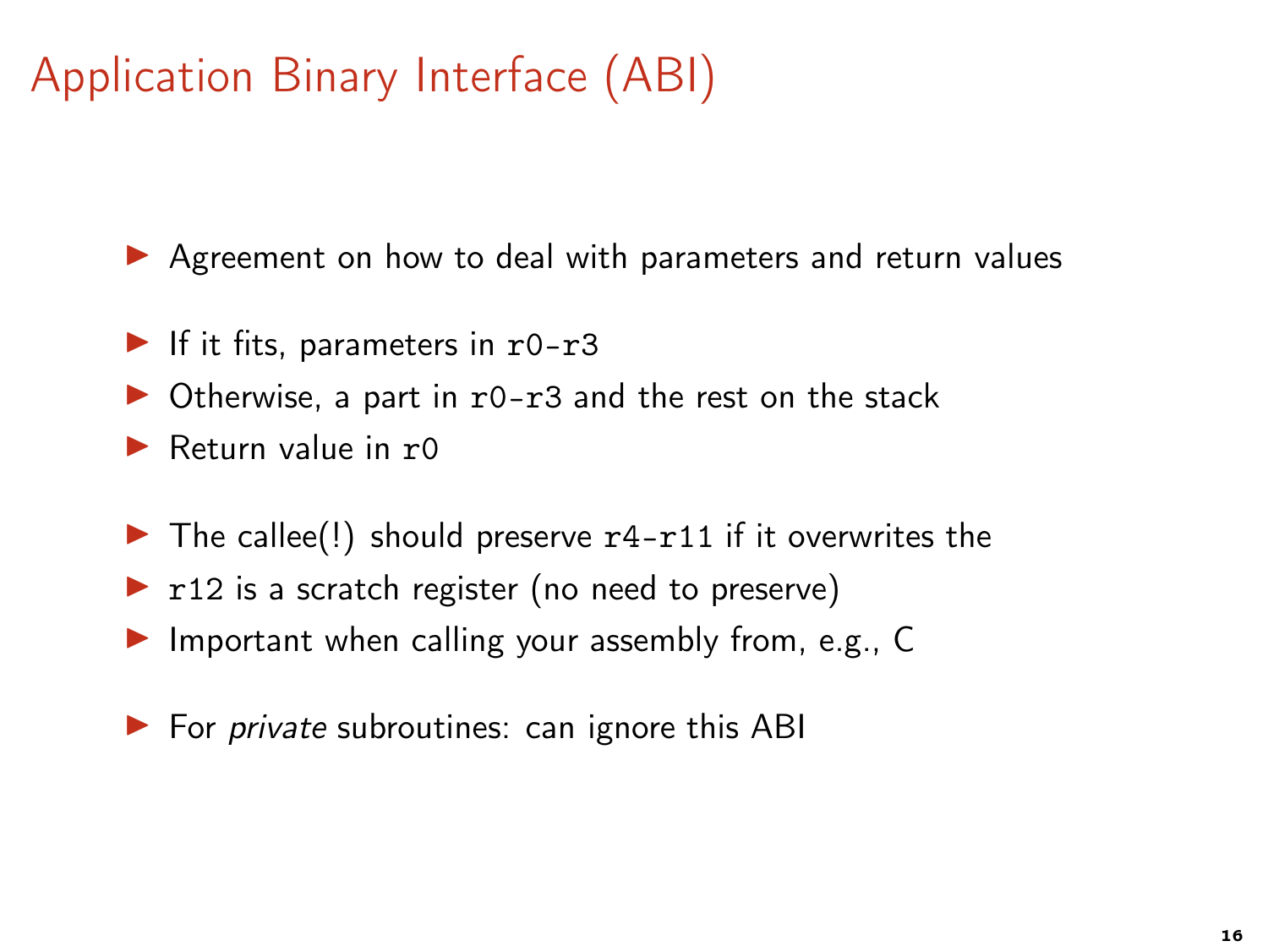# Architecture Reference Manual

- ▶ Large PDF that includes all of this, and more
- ▶ Available online: [https://static.docs.arm.com/ddi0403/eb/](https://static.docs.arm.com/ddi0403/eb/DDI0403E_B_armv7m_arm.pdf) [DDI0403E\\_B\\_armv7m\\_arm.pdf](https://static.docs.arm.com/ddi0403/eb/DDI0403E_B_armv7m_arm.pdf)
- $\triangleright$  See Chapter A7 for instruction listings and descriptions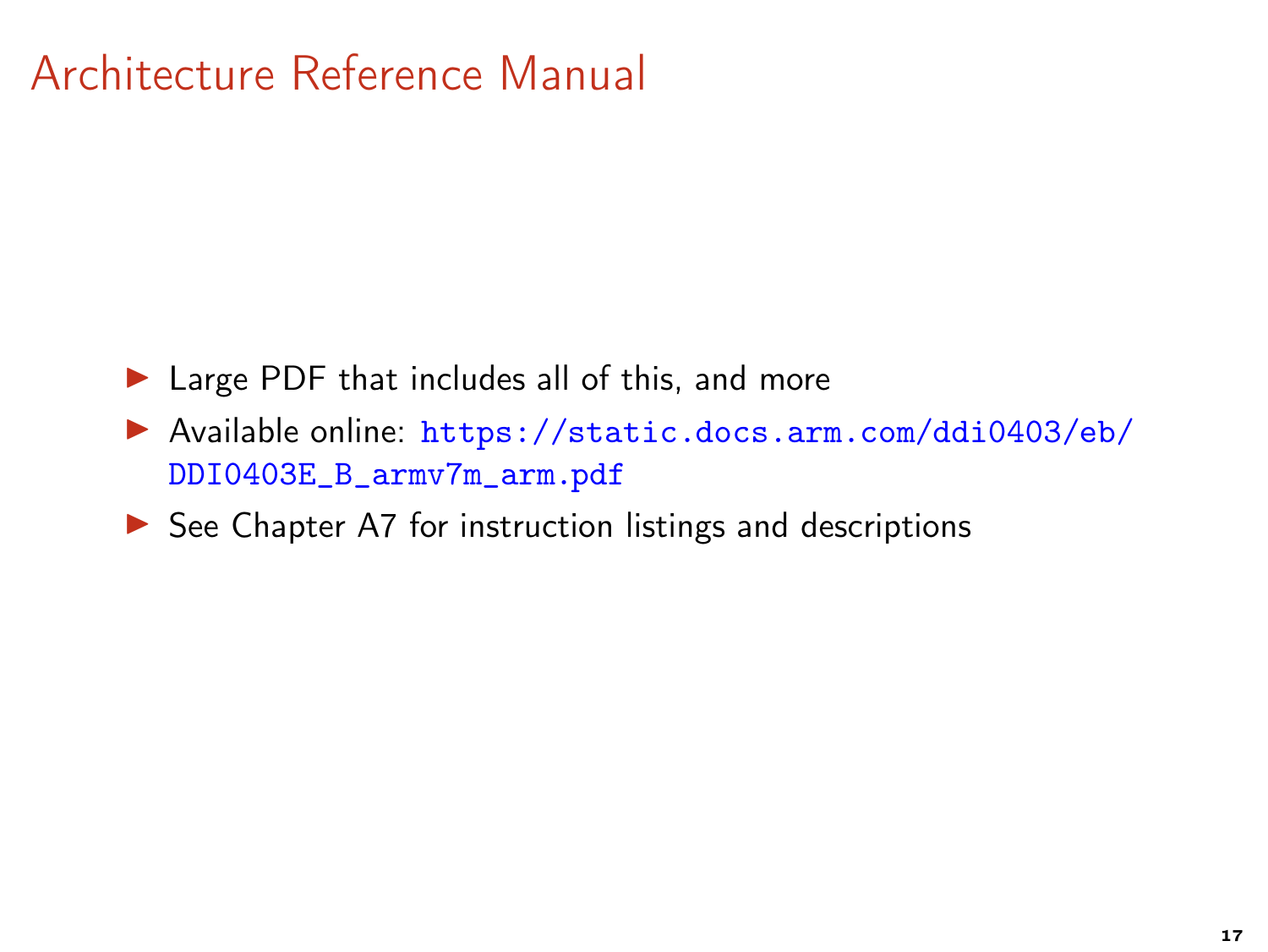#### Architecture Reference Manual

#### ADD (immediate) A6.7.3

This instruction adds an immediate value to a register value, and writes the result to the destination register. It can optionally update the condition flags based on the result.

| <b>Encoding T1</b>                                        |          |  |  |  |  |  |  |                  |  |    |  |                   |  |  | All versions of the Thumb ISA. |                  |
|-----------------------------------------------------------|----------|--|--|--|--|--|--|------------------|--|----|--|-------------------|--|--|--------------------------------|------------------|
| ADDS <rd>, <rn>, <math># \text{cim}</math>3&gt;</rn></rd> |          |  |  |  |  |  |  |                  |  |    |  | Outside IT block. |  |  |                                |                  |
| ADD < c > <rd> .<rn> .#<imm3></imm3></rn></rd>            |          |  |  |  |  |  |  |                  |  |    |  |                   |  |  |                                | Inside IT block. |
| 15 14 13 12 11 10 9 8 7 6 5 4 3 2 1 0                     |          |  |  |  |  |  |  |                  |  |    |  |                   |  |  |                                |                  |
|                                                           | $\theta$ |  |  |  |  |  |  | imm <sub>3</sub> |  | Rn |  | Rd                |  |  |                                |                  |

 $d = \text{UInt}(Rd);$   $n = \text{UInt}(Rn);$   $setflags = \text{InITBlock}();$   $imm32 = ZeroExternal(imm3, 32);$ 

**Encoding T2** All versions of the Thumb ISA.

ADDS <Rdn>.#<imm8>

 $ADD < c >  H < im8>$ 

Outside IT block. Inside IT block.

15 14 13 12 11 10 9 8 7 6 5 4 3 2 1 0 imm8  $0\quad 0\quad 1$  $\perp$  $\overline{0}$ Rdn

 $d = \text{UInt(Rdn)}$ ;  $n = \text{UInt(Rdn)}$ ; setflags = !InITBlock(); imm32 = ZeroExtend(imm8, 32);

#### **Encoding T3** ARMv7-M

ADD{S}<c>.W<Rd>,<Rn>,#<const>

15 14 13 12 11 10 9 8 7 6 5 4 3 2 1 0 15 14 13 12 11 10 9 8 7 6 5 4 3 2 1 0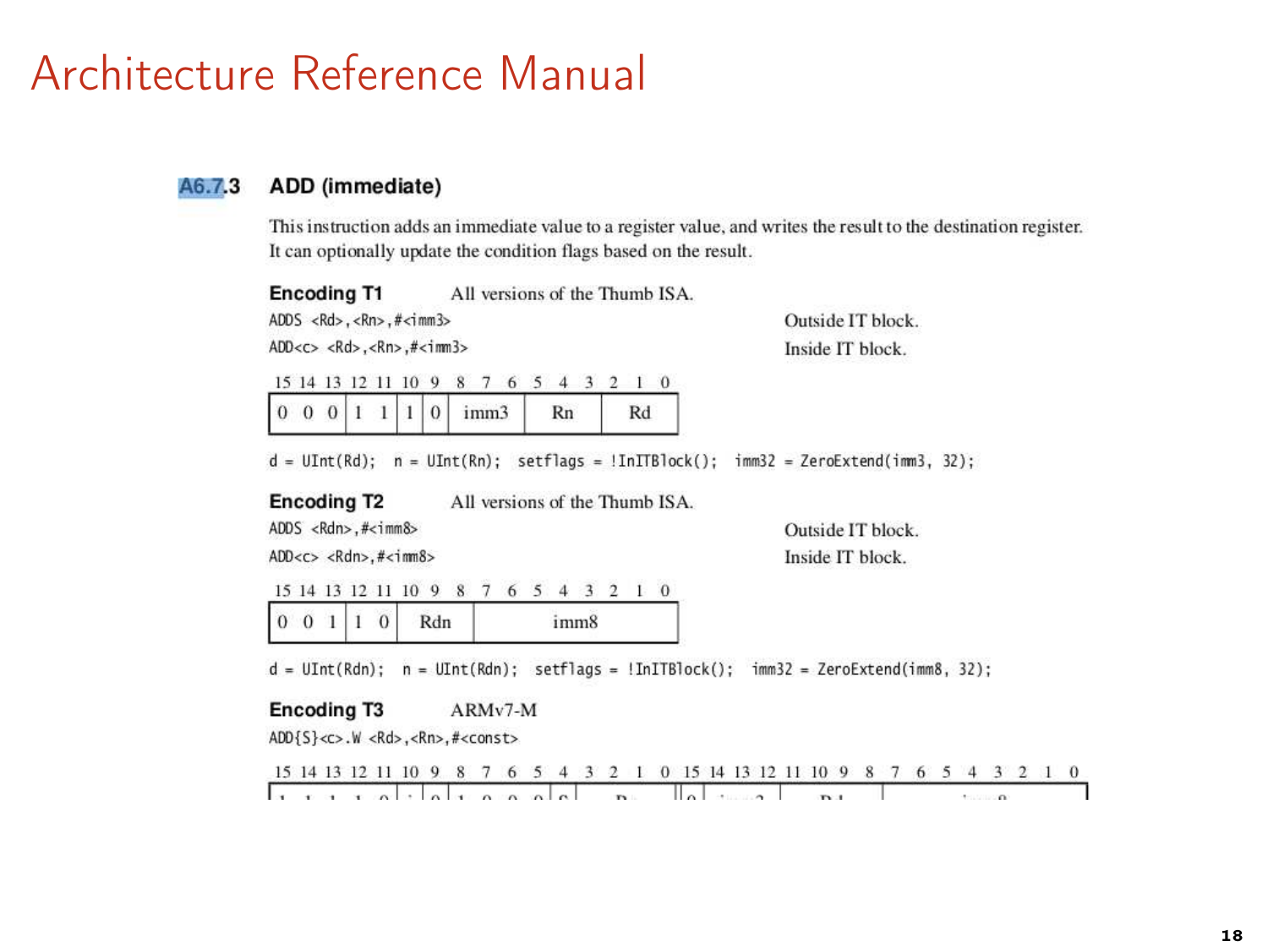# Architecture Reference Manual

#### Assembler syntax

| ADD{S}< $\text{>}\$ { <rd>, } <rn>, #<const></const></rn></rd> |  |  |
|----------------------------------------------------------------|--|--|
| ADDW <c><q> {<rd>,} <rn>, #<const></const></rn></rd></q></c>   |  |  |

where:

| S          | If present, specifies that the instruction updates the flags. Oth<br>update the flags.                                                                                                                                     |
|------------|----------------------------------------------------------------------------------------------------------------------------------------------------------------------------------------------------------------------------|
| < <x>Q</x> | See Standard assembler syntax fields on page A6-7.                                                                                                                                                                         |
| $<$ Rd $>$ | Specifies the destination register. If <rd> is omitted, this reg</rd>                                                                                                                                                      |
| Rn         | Specifies the register that contains the first operand. If the SI<br>(SP plus immediate) on page A6-26. If the PC is specified for                                                                                         |
| $<$ const> | Specifies the immediate value to be added to the value obta<br>allowed values is 0-7 for encoding T1, 0-255 for encoding T<br>See Modified immediate constants in Thumb instructions of<br>allowed values for encoding T3. |